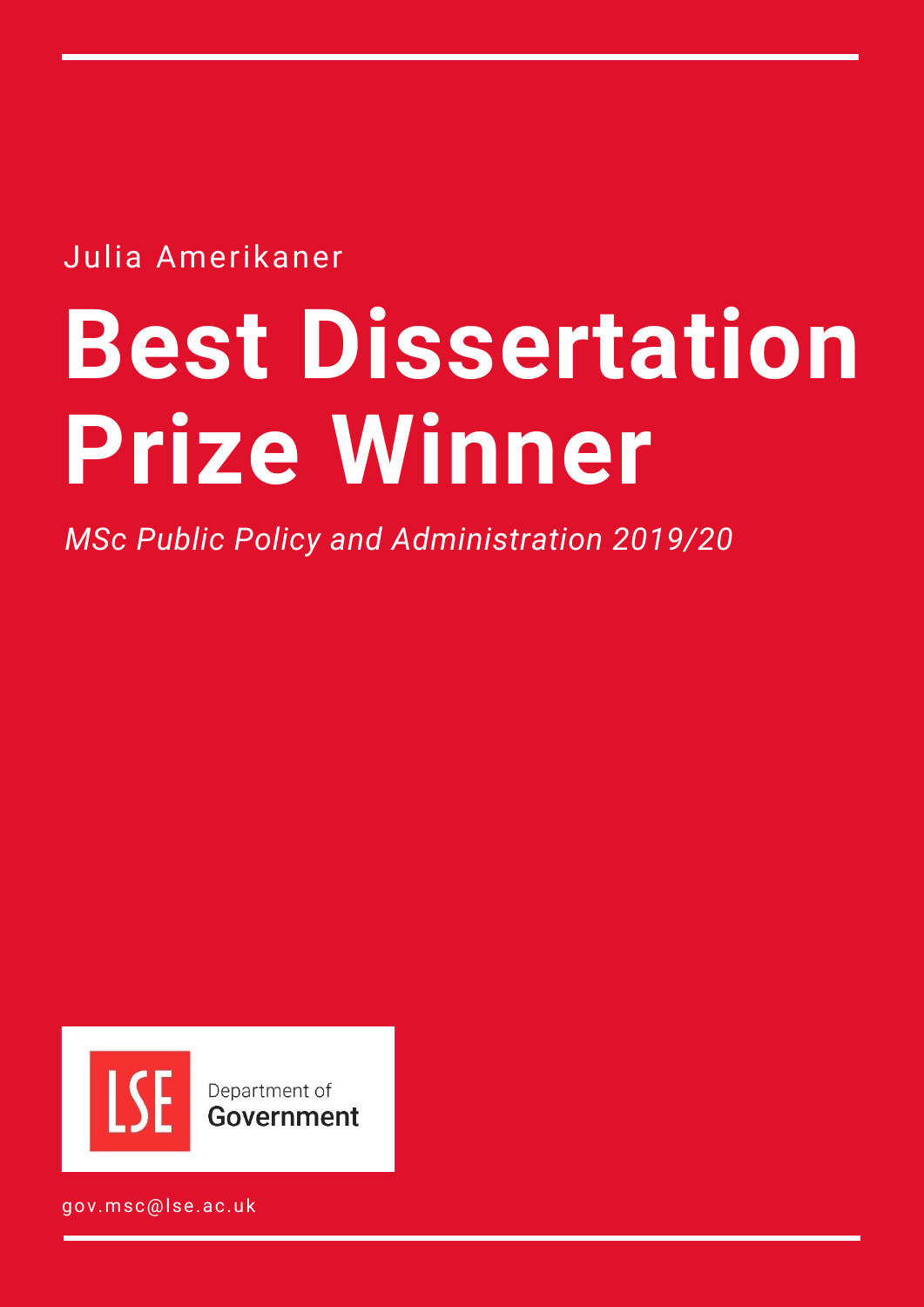

# **Determinants of Open Government and Transparency Reforms: An Exploratory Study of Provincial Governments in Argentina**

A dissertation submitted by Julia Amerikaner to the Department of Government, the London School of Economics and Political Science, in part completion of the requirements for the **MSc in Public Policy and Administration.** 

August 2020

Word count: 10,214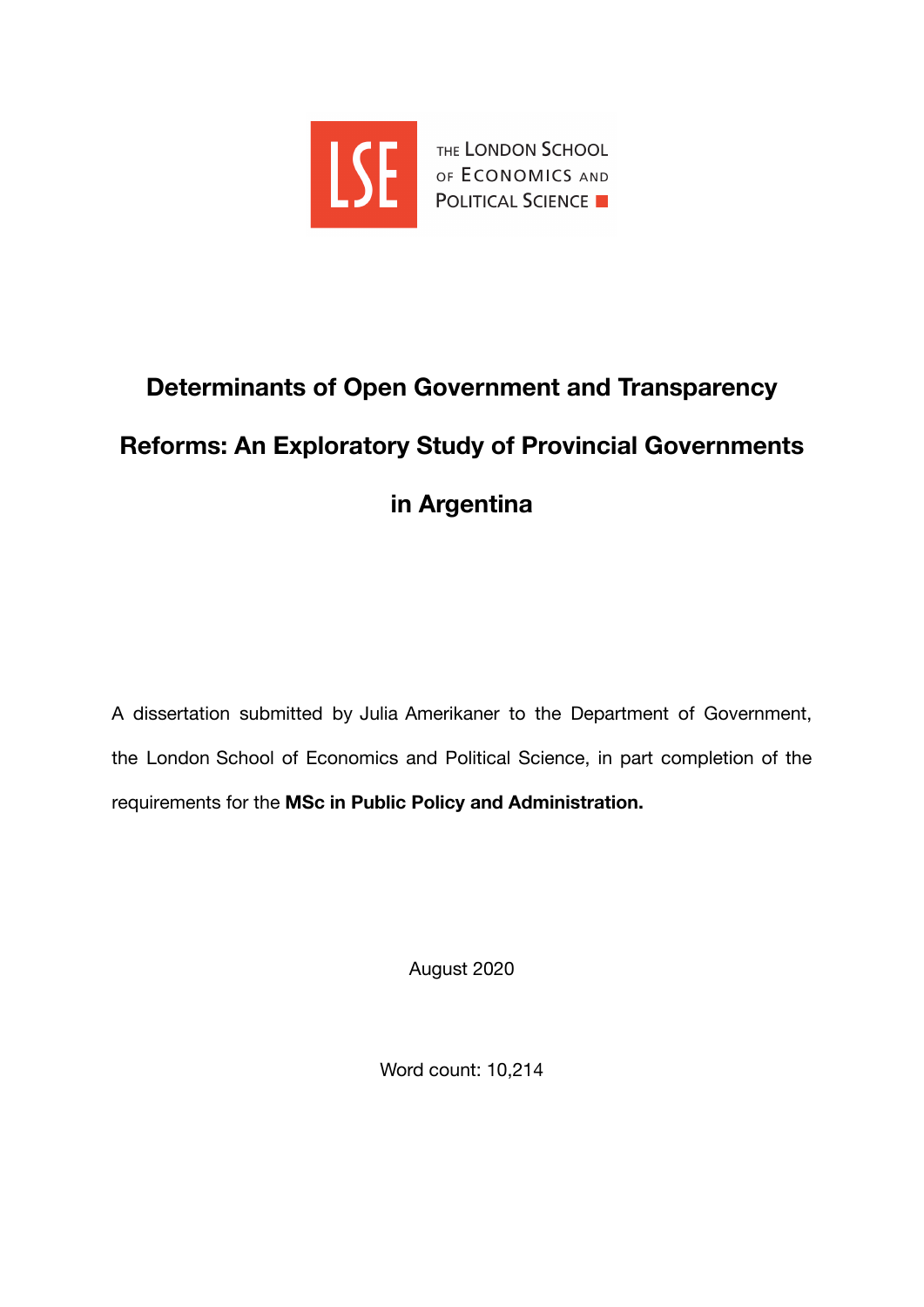#### <span id="page-2-0"></span>Abstract

Open government initiatives and transparency reforms have become increasingly popular around the world in recent years. Transparency and accountability are now central pillars of the evolving concept of good governance. Although much research has been devoted to analysing this phenomenon, evaluations tend to focus on the factors that drive transparency at the national level and the role of central governments. Less is known about the determinants of subnational government transparency, especially in a developing country context. Thus, this dissertation aims to fill this gap in the literature by analysing the drivers of subnational transparency in Argentina.

Prior studies reveal that transparency practices in Argentina vary substantially from one province to another. Using a novel dataset and conducting a multiple linear regression analysis, this study aims to answer the following research question: *What explains the variation in the level of provincial government transparency in Argentina?* This dissertation examines two policy areas – fiscal transparency and Right to Information (RTI) – and tests five hypotheses related to democracy (electoral competition and turnover), government digital capacity, citizens' internet access and press visibility.

The findings suggest that political and socioeconomic factors best explain the variation in the level of provincial government transparency in Argentina. Fiscal transparency is positively associated with electoral competition and population size; RTI law strength appears to be positively associated with gubernatorial turnover and development. However, government digital capacity, citizens' internet access and press visibility do not appear to significantly influence transparency levels.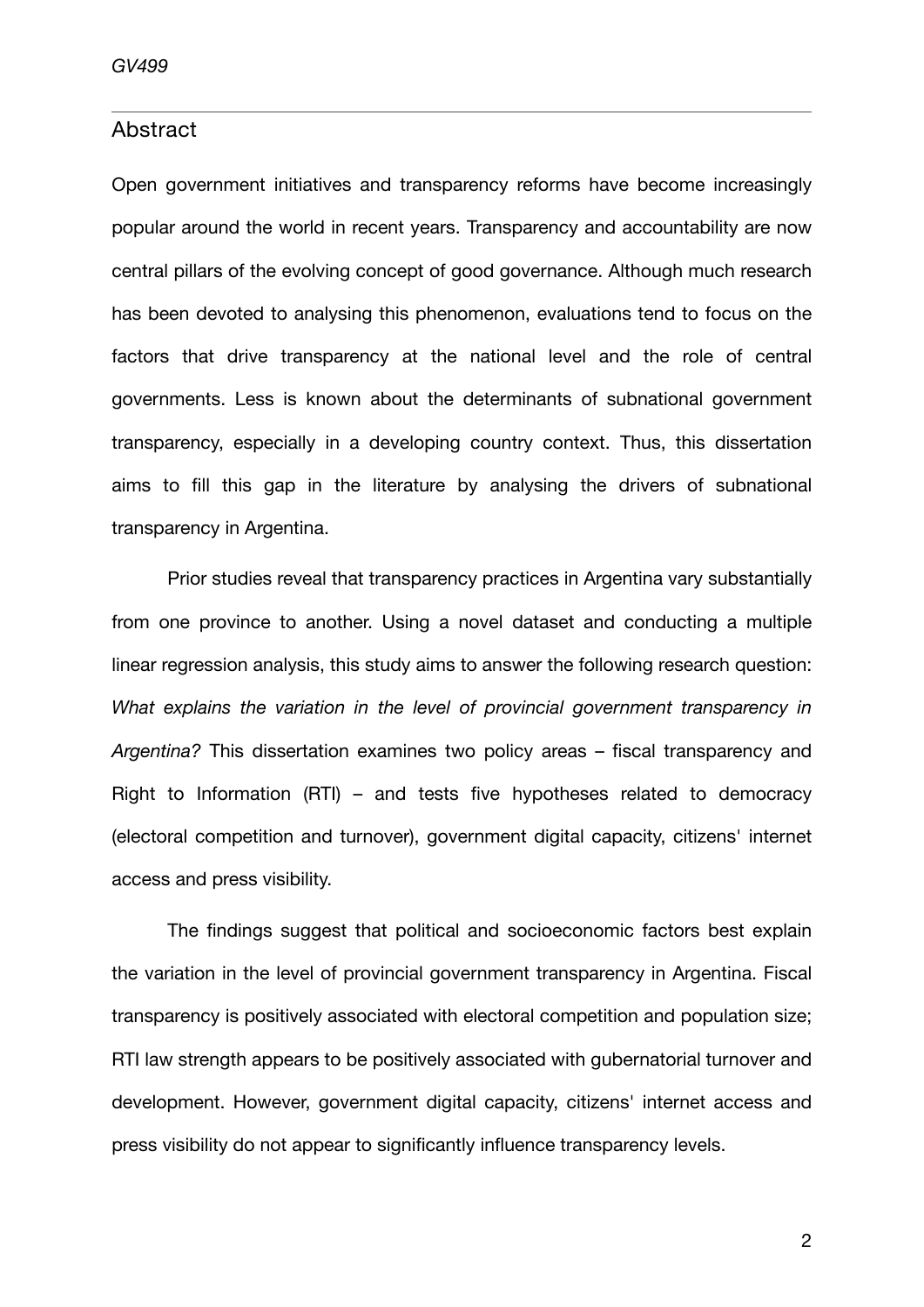**Keywords: Argentina; Open Government; Fiscal Transparency; Right to Information; Subnational Democracy**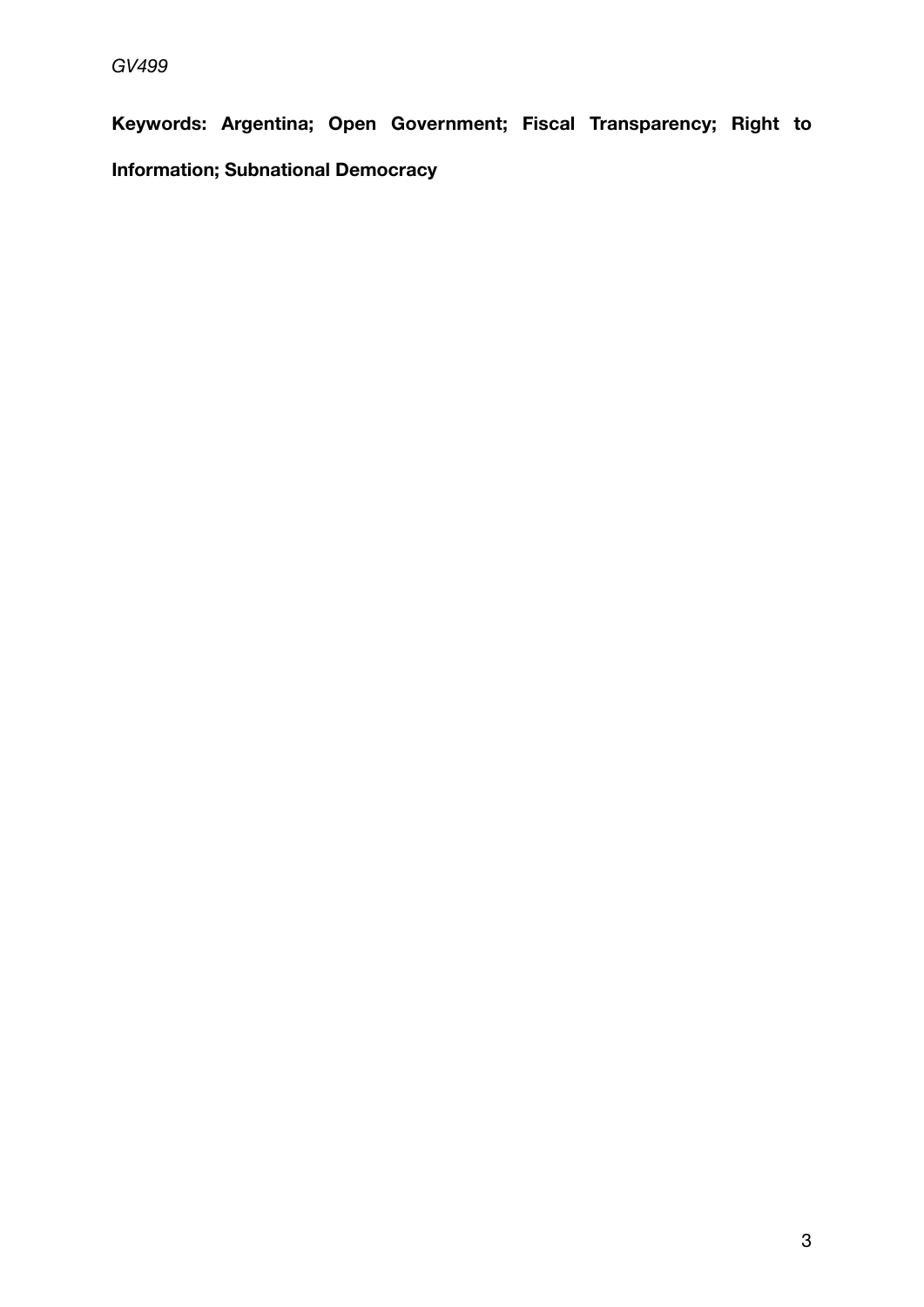### <span id="page-4-0"></span>Acknowledgments

I would like to thank my supervisor for his guidance, valuable insight and advice throughout this process.

I would also like to acknowledge my family and my friends for their wonderful support.

Finally, I wish to thank my husband, Gusi, for being a constant source of encouragement and support.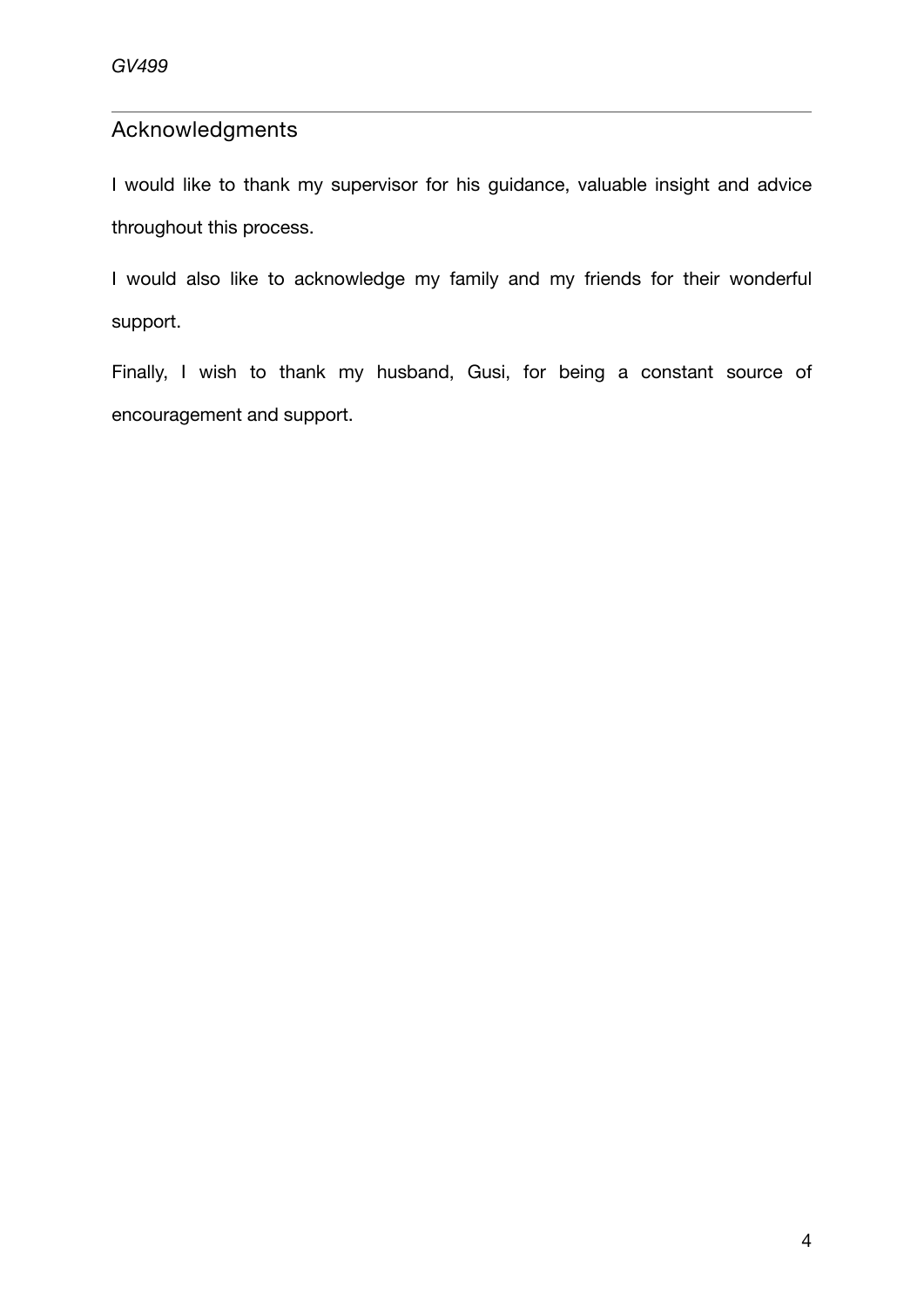## Table of contents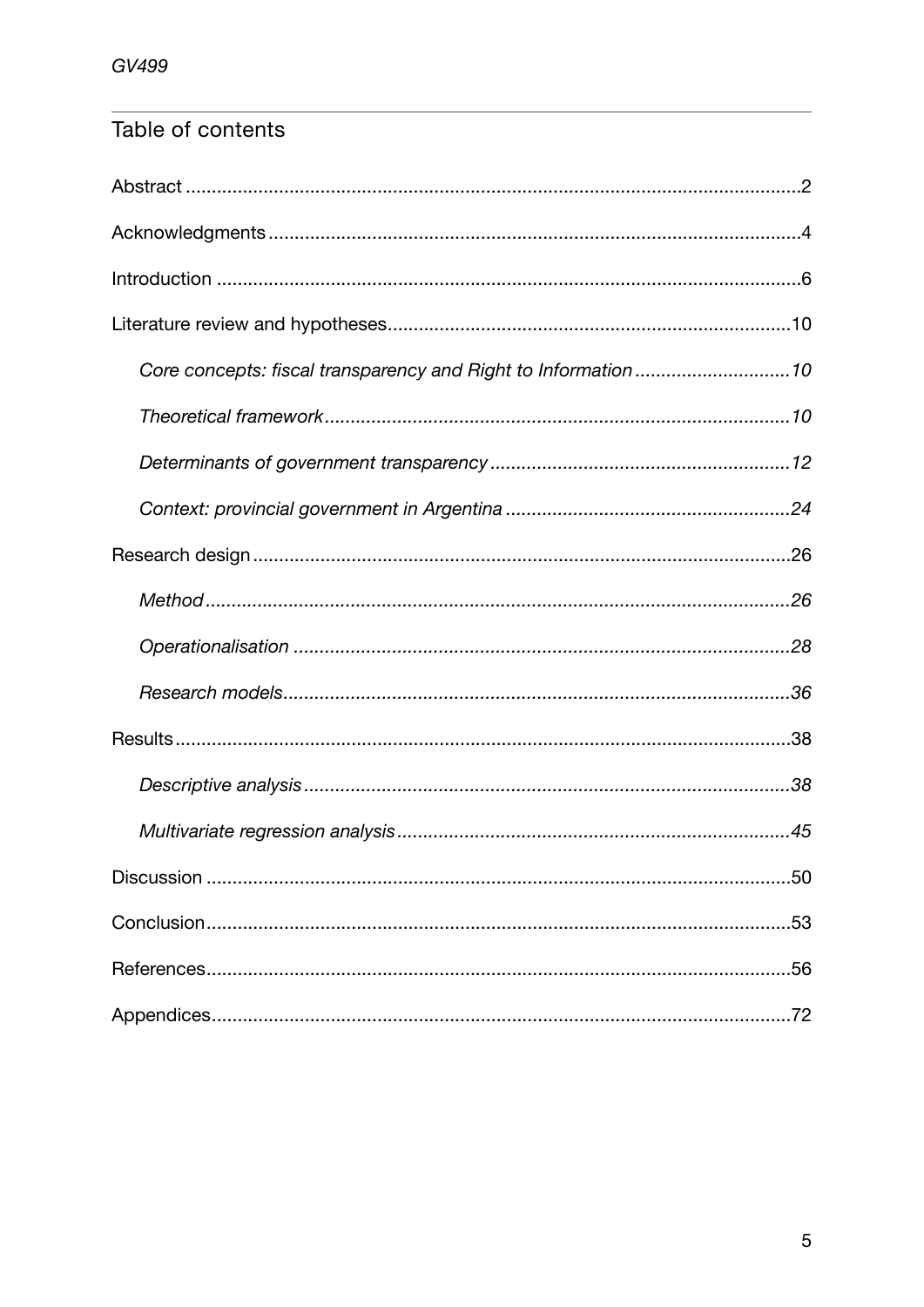#### <span id="page-6-0"></span>Introduction

'Open government' encompasses a wide variety of practices and principles, including transparency, accountability and participation (Wirtz & Birkmeyer, 2015). The Obama administration visibly championed open government initiatives – most notably the Public Law 113-101 Digital Accountability and Transparency (DATA) Act of 2014. Similarly, the Labour government led by Tony Blair introduced the Freedom of Information Act in 2000, which legislated access to public information. Similar initiatives have become increasingly popular around the world in recent years. The emergence of the open data movement and the rise of Information and Communication Technologies (ICTs) further contributed to this momentum (Council of Europe, 2018).

In September 2011, the UN General Assembly launched the global Open Government Partnership (OGP) as a voluntary, multi-stakeholder international initiative (OGP, 2020). The OGP started with a membership of eight governments and now includes 78 countries, a growing number of local governments and thousands of civil society organisations. Transparency and openness have since become important principles of the 'good governance' agenda and open government reforms are now a central feature of contemporary policy research.

This upsurge of commitments to open government and transparency has been studied primarily at the national level – to a higher degree in developing countries, where it is usually central governments that commit to OGP national action plans (Canares & Shekhar, 2015; Araujo & Tejedo-Romero, 2016). However, this seems to disregard the political, economic and social differences that exist within a single country. At the subnational level, transparency practices may vary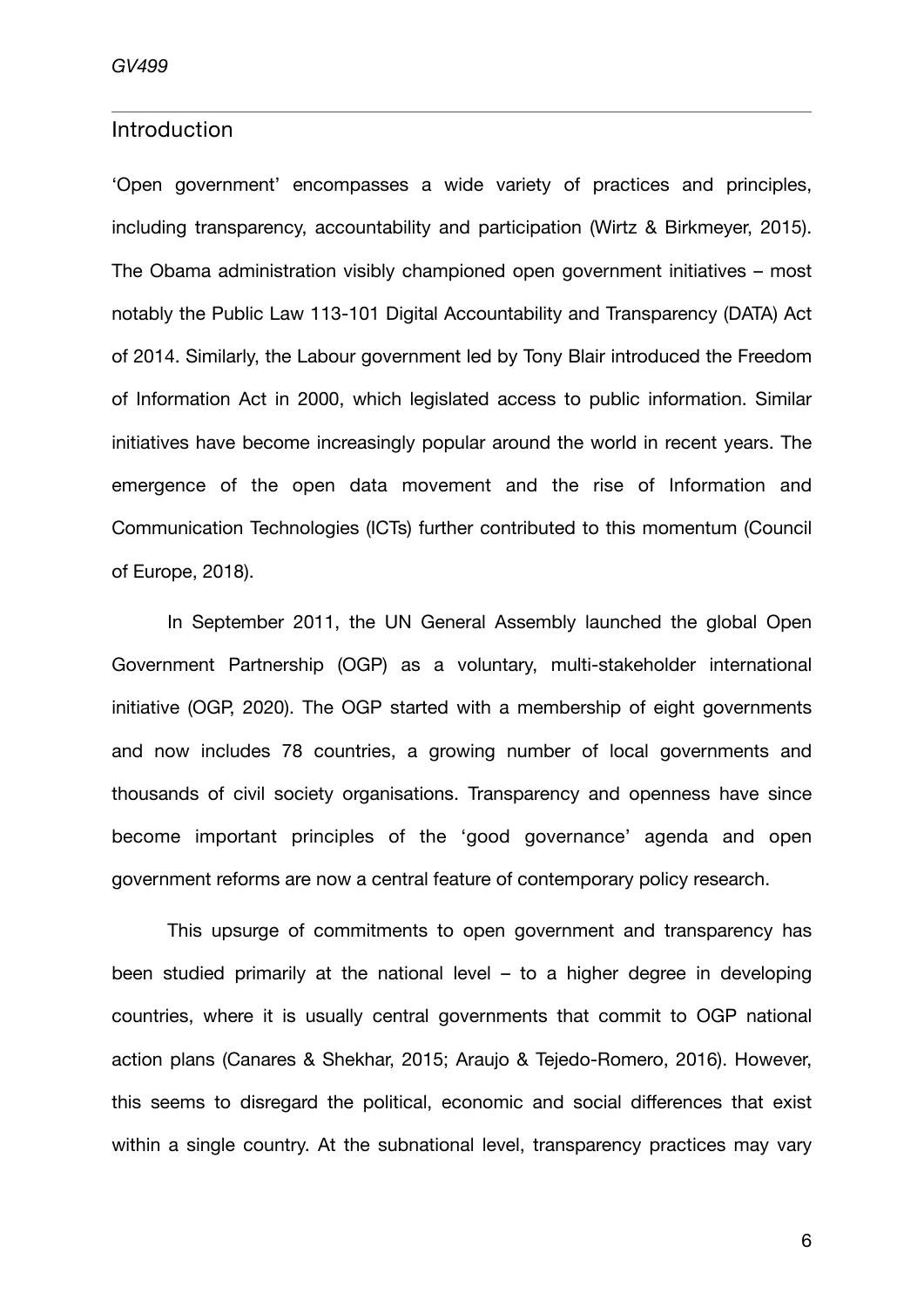substantially from one state to another, yet the current literature does not definitely shed light on the reasons behind these fluctuations.

In addition, local governments are increasingly playing a larger role in delivering key public services and, thus, should be the topic of further research. It is at the subnational level where citizens and the government interact most regularly (CIPPEC, 2019). Still, systematic subnational studies are comparatively rare (Piotrowski, 2011). This dissertation aims to fill this gap in the literature.

In this regard, the World Bank recently published the first subnational index measuring the strength of current Right to Information (RTI) laws in Argentine provinces. In addition, the Centre for the Implementation of Public Policies Promoting Equity and Growth (CIPPEC) constructed an index to gauge the level of online fiscal disclosure of provincial governments. These represent pioneering efforts to measure and rank the implementation of transparency initiatives at the subnational level. In both cases, the results reveal major differences between provinces: for instance, while some display robust RTI legal frameworks, others have no formal laws or decrees regulating access to public information. Similarly, some governments display a higher degree of online fiscal transparency than others. Thus, this dissertation seeks to explore the factors that potentially account for this variation.

This study uses this novel data to answer the following research question: *What explains the variation in the level of provincial government transparency in Argentina?* Following Tavares and da Cruz (2017), I apply a political market framework in order to answer this question. According to this framework, policy outcomes are shaped by both supply and demand factors. It has mostly been applied to study climate protection policies (Feiock et al., 2014) and land use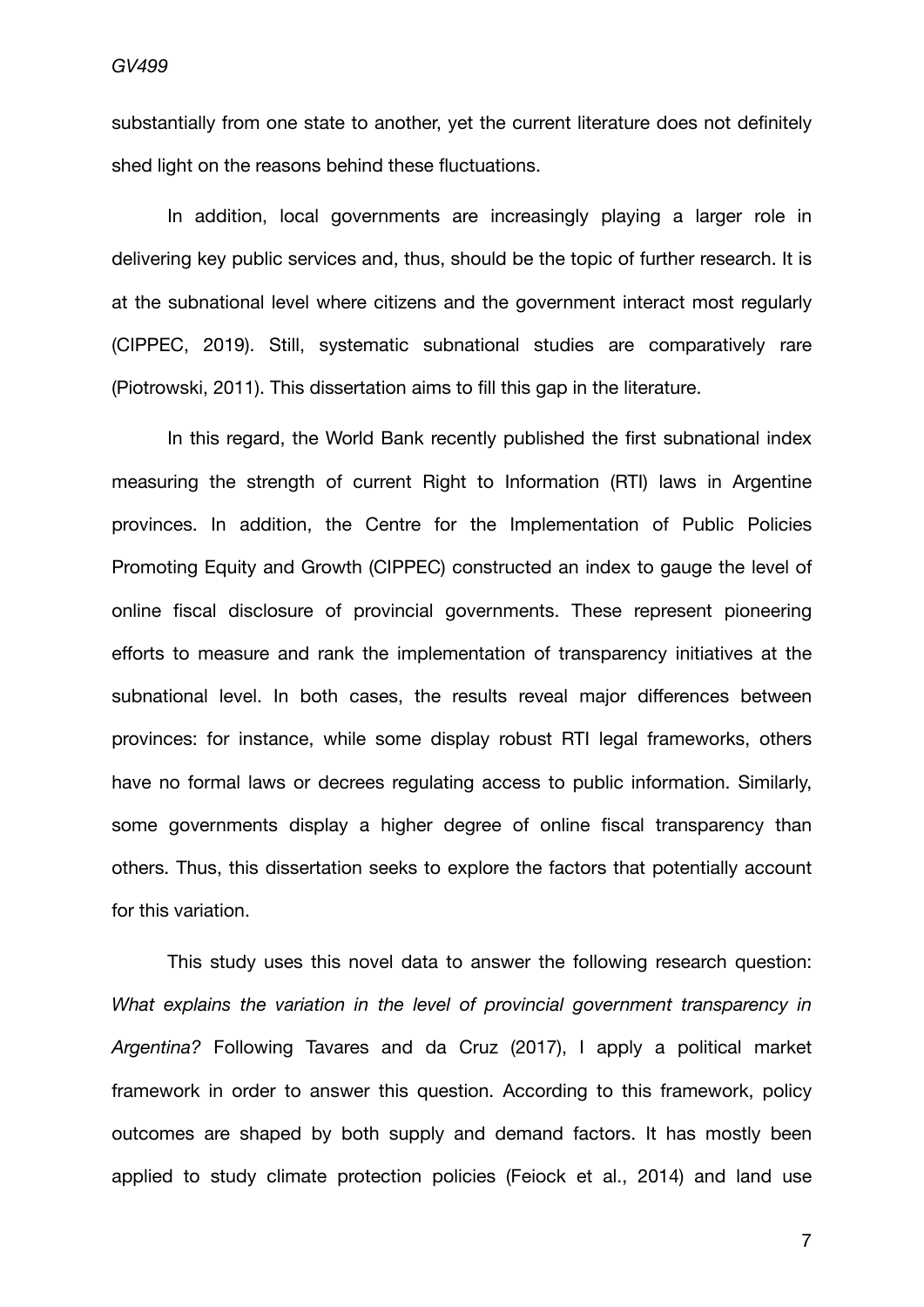regulation (Lubell et al., 2009). To the best of my knowledge, it is the first time this framework is used to analyse provincial government transparency.

I explore two groups of hypotheses: 'supply-side' factors – electoral competition, gubernatorial turnover and government digital capacity – and 'demand-side' determinants: citizens' internet access and press visibility. The results suggest that each policy area is associated with different factors: on the one hand, online fiscal disclosure seems to be associated primarily with electoral competition and population size. On the other hand, a stronger RTI legal framework seems to be associated with gubernatorial turnover and level of development. In this way, provincial government transparency appears to be primarily associated to supply-side determinants rather than demand-side factors.

As a decentralised and heterogeneous country, Argentina is a particularly interesting case for studying transparency at the subnational level. In terms of population size and income, the difference across provinces is very large: for instance, the City of Buenos Aires (CABA) accounts for seven per cent of the total population and has a GDP per capita of USD 37,804, whereas Formosa has a GDP per capita of USD 4,816 and accounts for less than one per cent (INDEC, 2010; World Bank, 2018). In this sense, this study represents an opportunity to examine the effect of these factors on transparency while holding national-level factors constant.

Prior research shows that the timely disclosure of public information brings many benefits. In this sense, empirical studies suggest that transparency can reduce levels of corruption (Reinikka & Svensson, 2005), enhance fiscal performance (Alt & Lassen, 2006) and improve governance (Islam, 2003). Thus, it is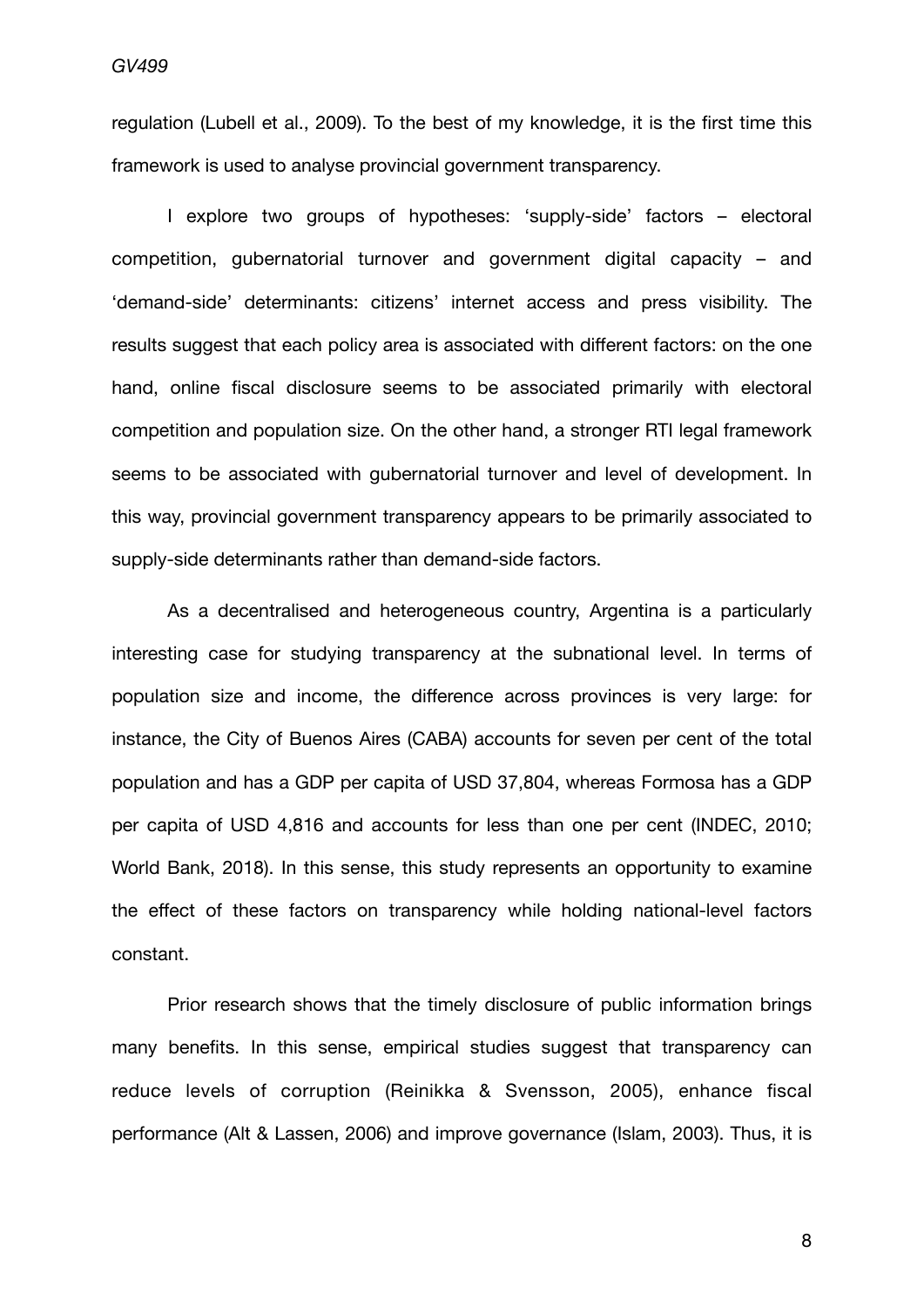important to explore the factors that may influence transparency in order to better understand how to design effective transparency initiatives.

Following this introduction, this dissertation is structured as follows: the first section presents a review of the recent literature on transparency. It defines core concepts, such as fiscal transparency and Right to Information, and introduces three theories commonly used by scholars to explain the adoption of transparency reforms: agency, legitimacy and neo-institutional. Next, it applies these theoretical approaches and prior empirical findings to develop the main research hypotheses and briefly reviews the Argentine provincial government context. The second section presents the research design and develops the method, variables and research models selected to test the main hypotheses. The subsequent sections present the results and discussion of the findings. The last section presents the main conclusions and suggestions for future research.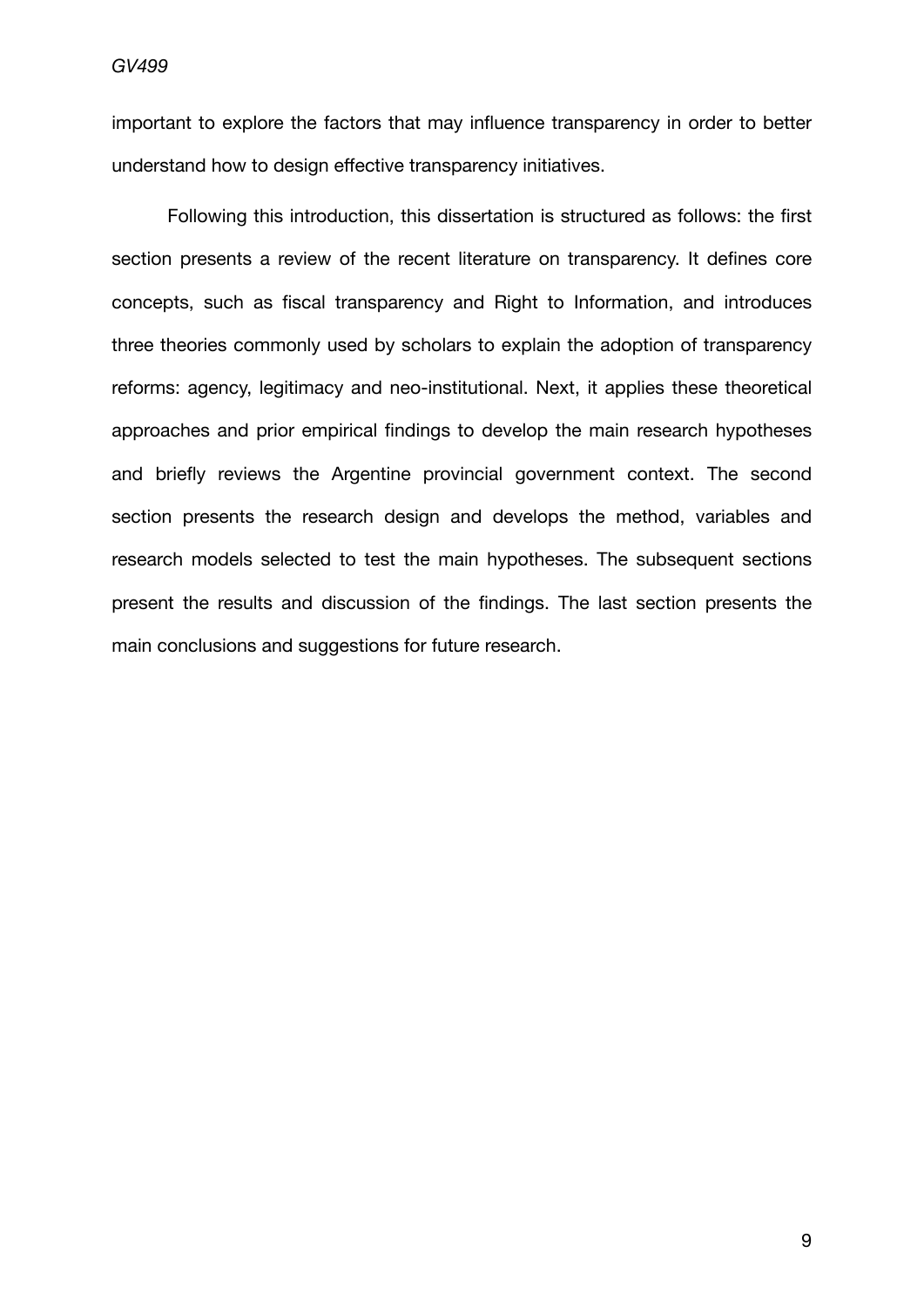#### <span id="page-10-0"></span>Literature review and hypotheses

#### <span id="page-10-1"></span>**Core concepts: fiscal transparency and Right to Information**

Transparency represents one of the key principles of open government (Council of Europe, 2018). Although transparency remains a contested concept, for the purposes of this study it can be understood as 'the disclosure of information by an organisation that enables external actors to monitor and assess its internal workings and performance' (Grimmelikhuijsen & Welch, 2012, p. 563). This study focuses on two policy areas: fiscal transparency and Right to Information (RTI).

Fiscal transparency has been described as 'one of the mainstays of the open government movement' (OGP, 2020, para. 3). While different standards and best practices exist, there is no unequivocal definition (Stanić, 2018). Thus, this study interprets fiscal transparency as the 'full disclosure of all relevant fiscal information in a timely and systematic manner' (OECD, 2002, p. 7). It specifically examines the online disclosure of financial information.

RTI laws (also called Freedom of Information or Access to Information laws) provide 'the right to access documents held by the government without being obliged to demonstrate any legal interest' (Ackerman & Sandoval-Ballesteros, 2006, p. 93). These seek to guarantee transparency by allowing any interested parties to request public information and requiring bureaucrats to respond (Berliner, 2014).

#### <span id="page-10-2"></span>**Theoretical framework**

There is currently no single theoretical framework to explain why some governments embrace transparency initiatives and others do not (Bearfield & Bowman, 2017). Nonetheless, scholars generally base their studies on three principal – and often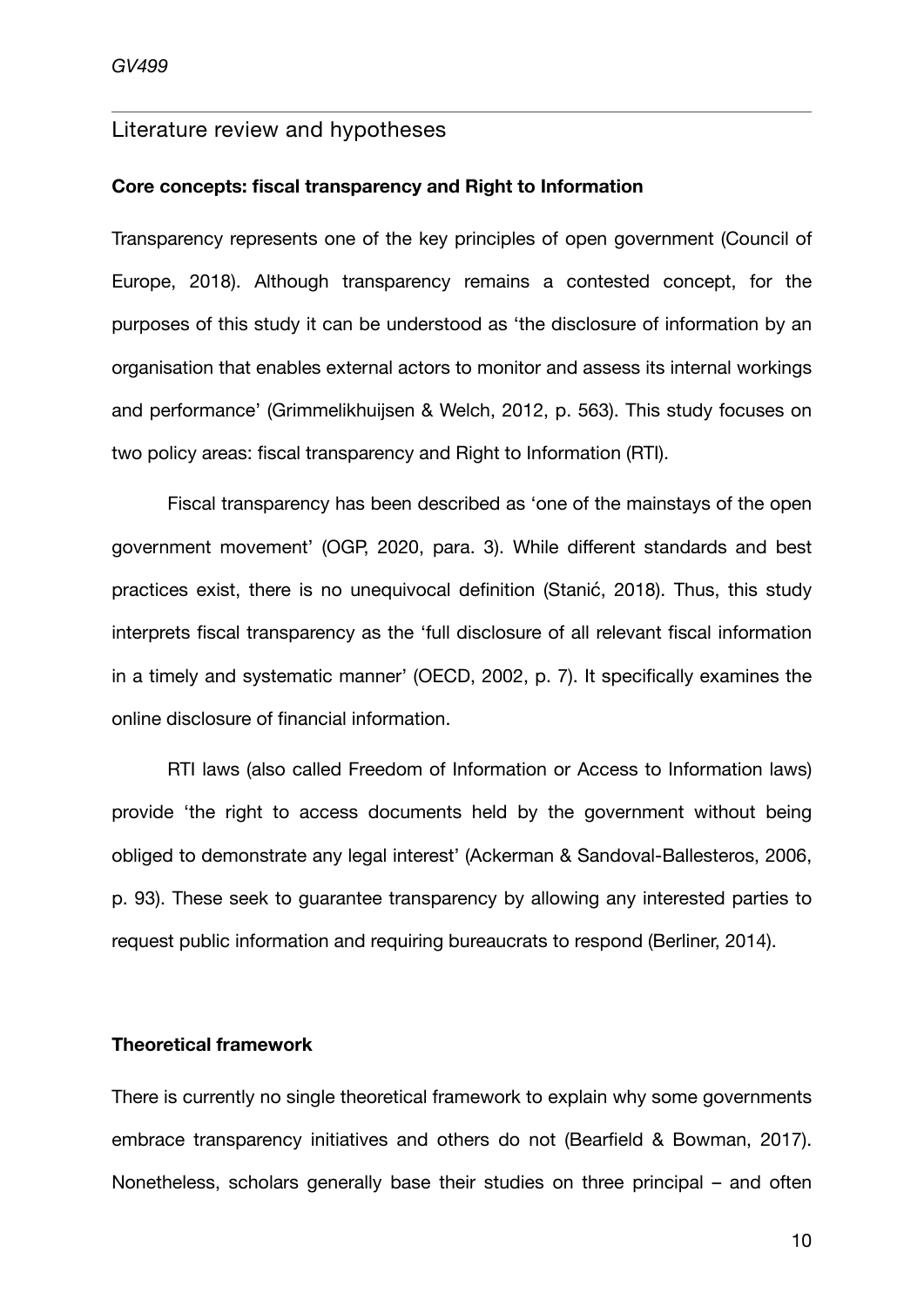complementary – theories to explain the adoption of transparency reforms: agency, legitimacy and neo-institutional (Zimmerman, 1977; Laswad et al., 2005; Cárcaba García & García-García, 2010; Pina et al., 2020; Rodríguez Bolívar et al., 2013).

In a principal-agent relationship, a 'principal' (for example, voters) delegates authority to an 'agent' (elected officials) (Zimmerman, 1977). Agency theory assumes that the principal and agent do not share the same interests, and that agents have more information than the principals (thereby leading to an information asymmetry). An inherent challenge of delegation is agency loss, whereby agents might shirk, abuse their privileges of perquisite consumption or even engage in illicit acts. Thus, principals have incentives to monitor their agents and hold them accountable for their actions. In this context, governments are encouraged to adopt transparency practices that will reduce this information asymmetry and enable accountability (Cárcaba García & García-García, 2010).

Voters are not the only societal actors with incentives to monitor incumbent governments. Another important source of control of political behaviour are political challengers (Zimmerman, 1977). In this sense, political competition can reduce agency costs by encouraging candidates to act in the voters' interests – or risk losing the next election. Similarly, the press is also involved in the agency relationship and can pressure governments to supply information in order to demonstrate that they are honouring transparency commitments (Laswad et al., 2005).

According to the legitimacy theory, governments may adopt transparency reforms as a way to appear more legitimate to their stakeholders (Serrano-Cinca et al., 2009). Legitimacy represents 'a generalised perception or assumption that the actions of any entity are desirable, proper, or appropriate within some socially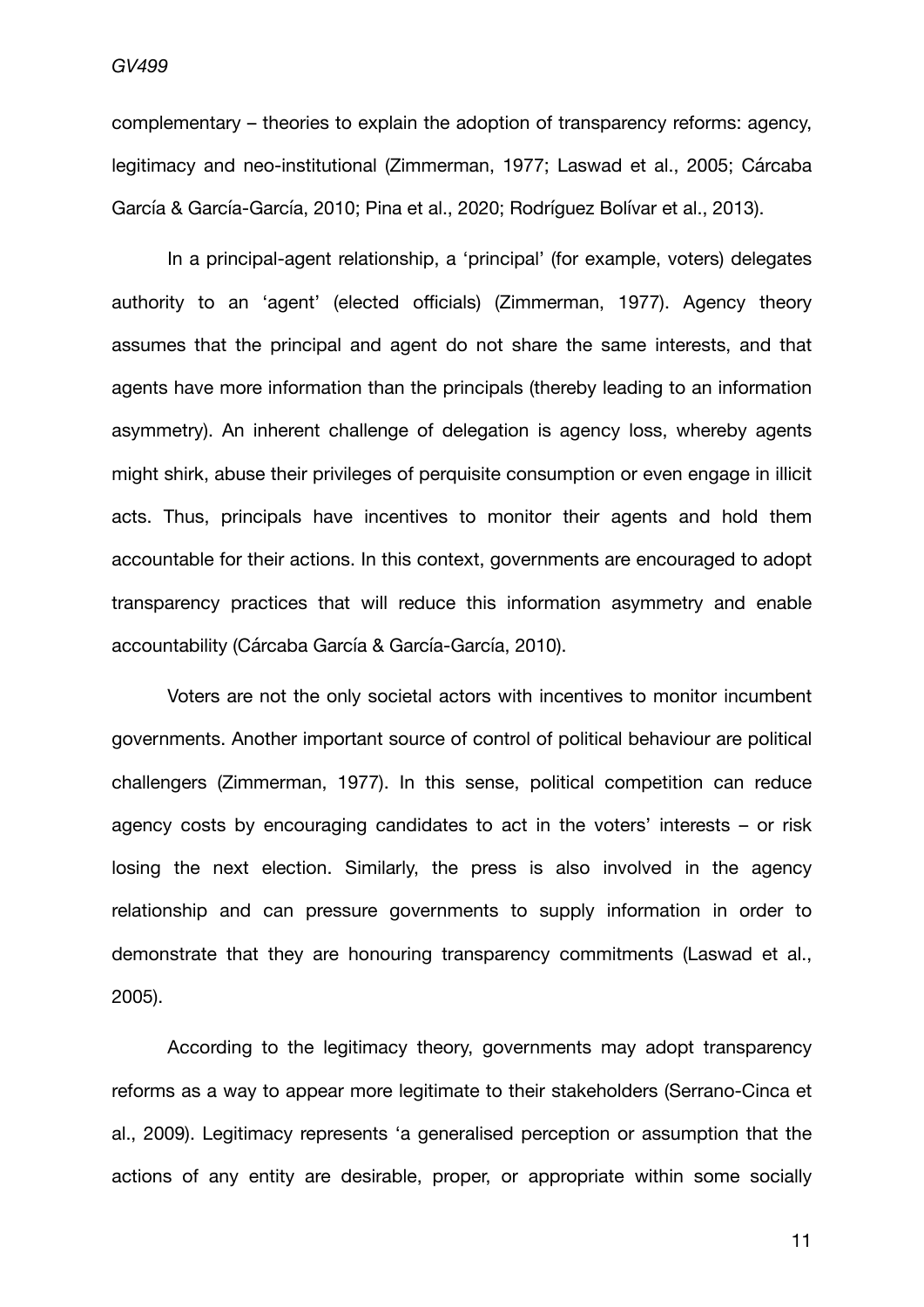constructed system of norms, values, beliefs and definitions' (Suchman, 1995, p. 574). Thus, governments may implement transparency initiatives to gain citizens' trust and change negative perceptions (Curtin & Meijer, 2006; Araujo & Tejedo-Romero, 2016).

In recent years, the neo-institutional theory has also been applied to explain the adoption of transparency reforms (Pina et al., 2010; Rodríguez Bolívar et al., 2013; Tejedo-Romero & Araujo, 2020). According to this theory, organisations respond to external pressures by adopting socially acceptable practices (DiMaggio & Powell, 1983). In this sense, transparency initiatives represent trust, modernity and good governance. Thus, governments may use reform as an organisational strategy to respond to external demands, such as pressure from media or citizens (Pina et al., 2010). Ultimately, this leads to homogeneity among organisations, as they tend to conform to predominant norms and structures.

#### <span id="page-12-0"></span>**Determinants of government transparency**

This section reviews the relevant literature on the determinants of both national and subnational government transparency. Taking into account prior empirical research, I proceed to apply these findings to develop my own research hypotheses.

Following Tavares and da Cruz (2017), I apply a political market framework to study the determinants of subnational government transparency. This framework conceptualises public sector reform as the result of a dynamic process between policy suppliers and demanders of change (Kim & Lim, 2018). Thus, I divide my hypotheses into two groups: supply-side and demand-side. On the one hand, supply-side determinants refer to the political environment and the government's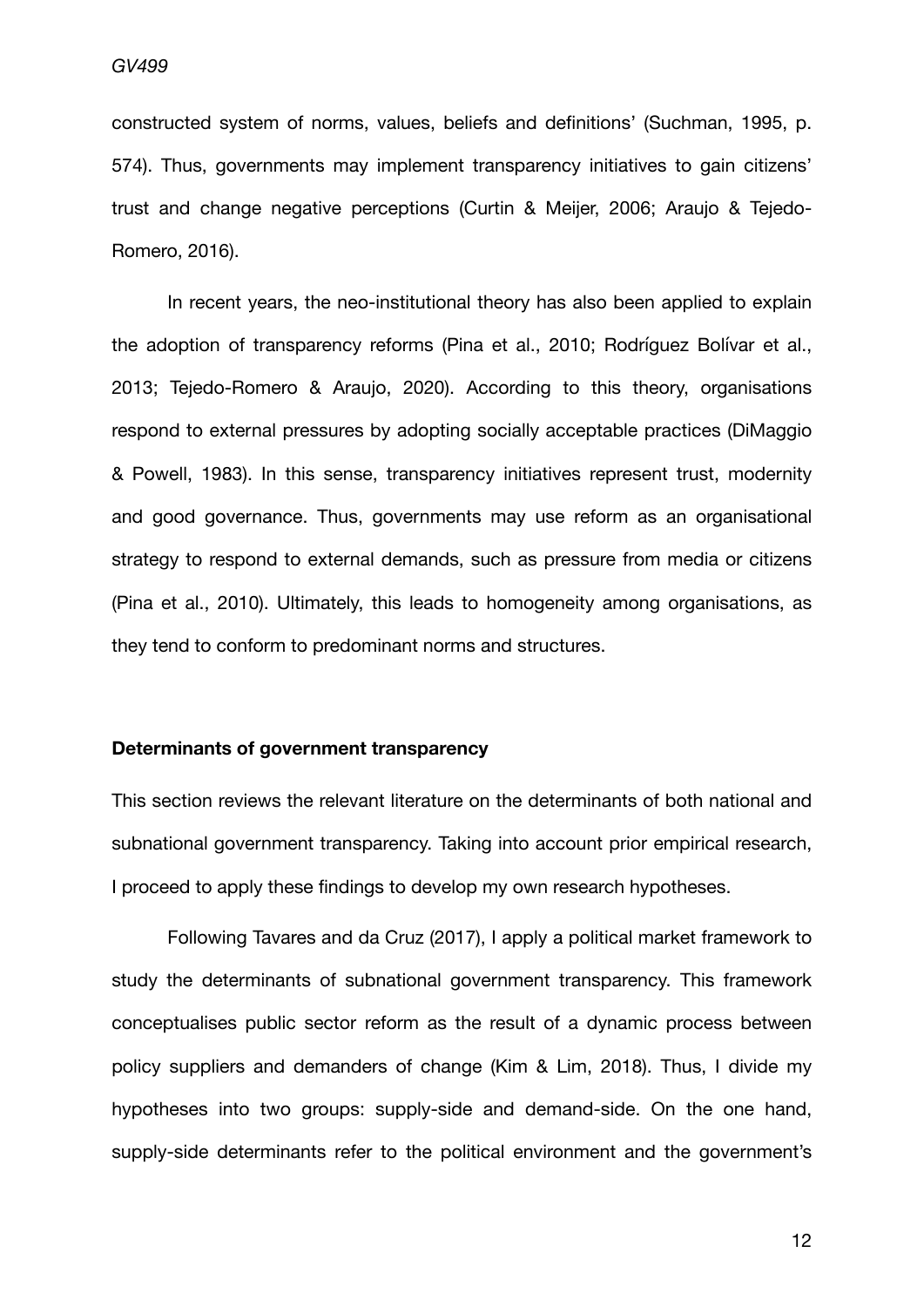technical resources. On the other hand, demand-side determinants relate to the influence that citizens and the media may have to foster change. Lastly, I also consider the effect of socioeconomic factors such as income level, education and development. [Table 1](#page-21-0) presents the various hypotheses and expected signs.

#### *Supply-side determinants*

#### *Subnational democracy*

In earlier studies, democratisation was mainly examined at the national level. In recent years more research has been devoted to studying and explaining the persistence of less democratic subnational units within democratic countries (Behrend, 2011; Benton, 2012, 2016; Gervasoni, 2010, 2018). This phenomenon seems fairly common in large and heterogeneous federations, such as Brazil, Mexico, Russia and Argentina. While some authors describe these local regimes as 'authoritarian enclaves' and 'subnational authoritarianisms' (Cornelius, 1999; Gibson, 2005; Benton, 2012), it would be misleading to classify less democratic Argentine provinces as authoritarian. Even the least democratic provinces – such as Formosa, where the current governor, Gildo Insfrán, has been in power since 1995 – do not meet the accepted criteria: some authoritarian elements certainly persist, yet elections are reasonably free, there are real opposition parties and citizens can exercise their right to free speech (Gervasoni, 2018). Instead, they may be characterised as 'hybrid regimes' (Karl, 1995) or simply 'less democratic'.

While acknowledging the complexity and multidimensionality of a contested concept such as democracy, this dissertation adopts a minimalist definition in order to examine whether the level of subnational democracy across Argentine provinces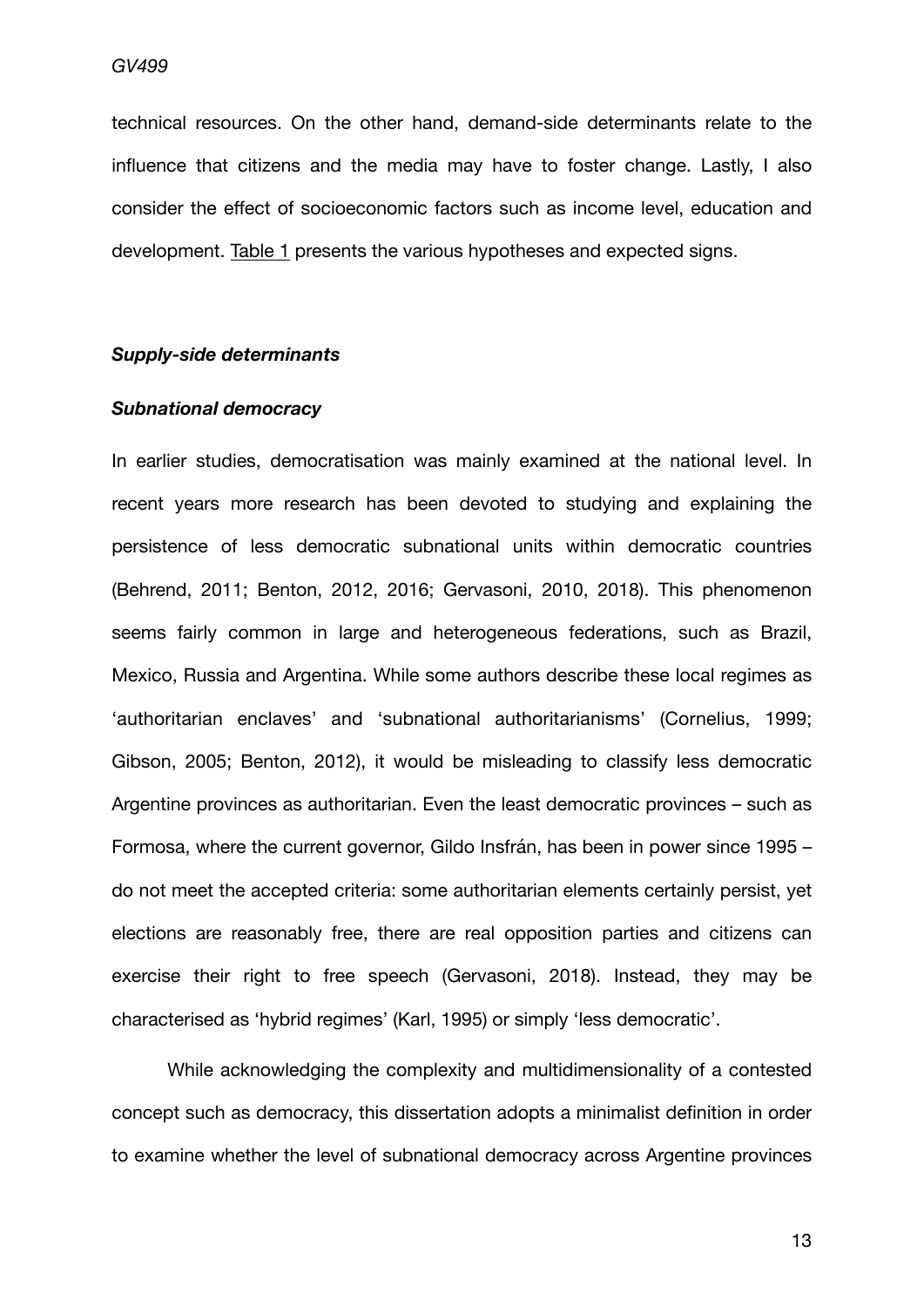affects transparency (Schumpeter, 1942; Przeworski, 1999). Thus, democracy is defined as 'a system in which parties lose elections' (Przeworski, 1999, p. 10). Based on this conception, I identify two dimensions of subnational democracy: electoral competition and gubernatorial turnover. These reflect the notion that provinces with a competitive political environment and alternation in power are likely to be more democratic than provinces controlled by the same party over two decades.

Two theoretical mechanisms – 're-election' and 'insurance' – help explain the positive relationship between democracy and transparency (Wehner & de Renzio, 2013; Berliner, 2014, 2017; Berliner & Erlich, 2015). First, a higher level of electoral competition and turnover means that the incumbent faces a real chance of losing power in the next electoral cycle. Incumbents seeking re-election in this context will have the incentive to secure as much support as possible and appeal to voters who favour transparency, competence and sound financial management (Cuadrado-Ballesteros, 2014). As agency and legitimacy theories predict, implementing transparency initiatives – such as strengthening RTI laws or disclosing financial information – reduces the information asymmetry between citizens and governments and can demonstrate a credible commitment to principles of good governance. In this way, a highly competitive environment can increase the incentives for incumbents to introduce changes in the status quo, thereby leading to greater transparency.

Second, if the ruling party thinks they are likely to lose the next election, they may have incentives to 'tie their own hands in order to tie the hands of future parties in power' (Berliner & Erlich, 2015, p. 117). By promoting transparency reforms, incumbents can ensure their own access to government information (particularly if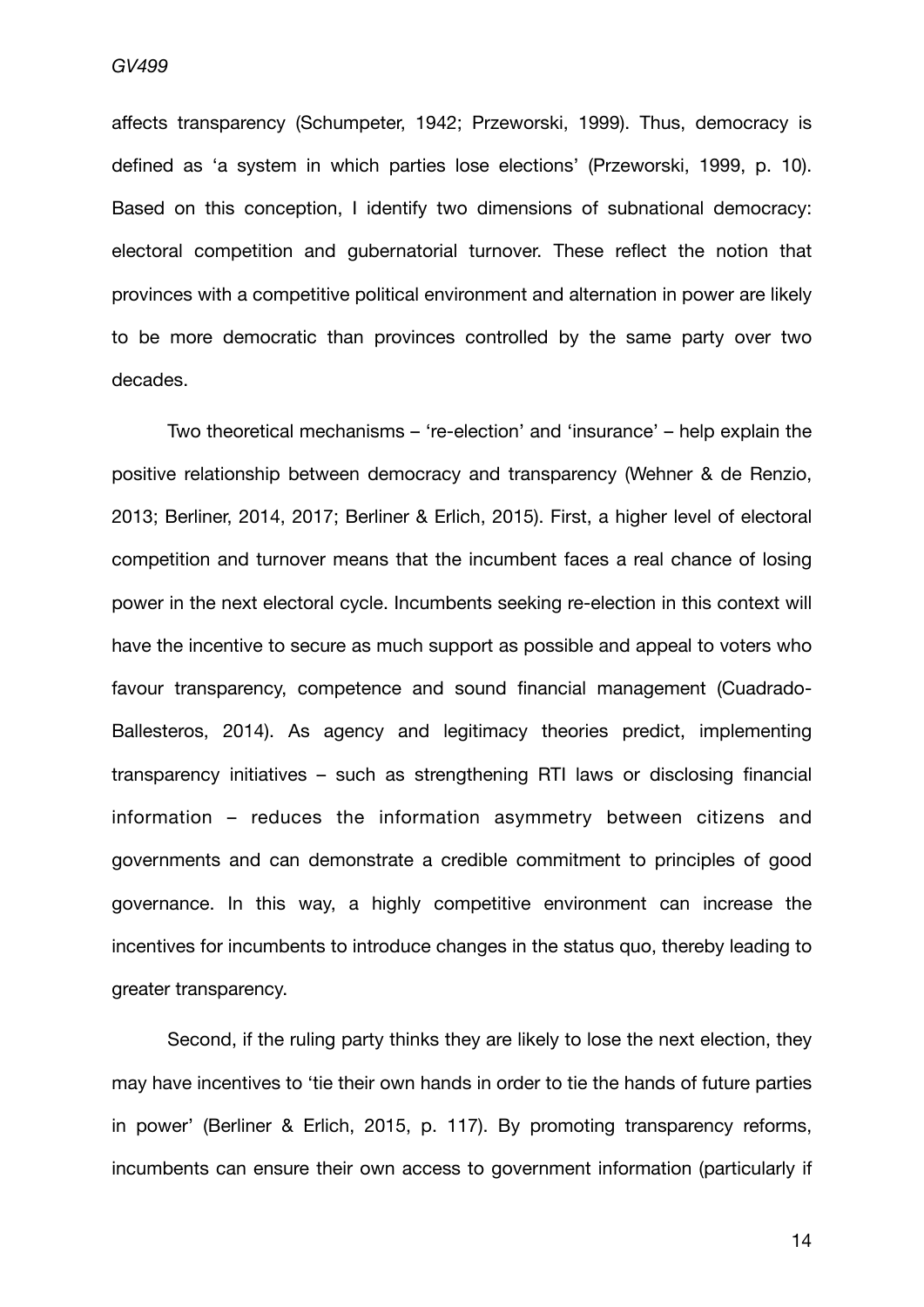*GV499*

*Candidate number: 37721* they are voted out of office) and secure the tools to monitor opposition parties and make them accountable for their actions. This means that future ruling parties will find it harder to use state resources for patronage and clientelism – and shut other parties out of government (Nyblade & Reed, 2008). Lastly, if incumbents do lose power, it is likely that their successors will have to bear the brunt of strong RTI laws and financial disclosure (Berliner & Erlich, 2015).

Most of the previous empirical studies show a significant and positive association between the degree of political competition and transparency (Alt et al., 2006; Gandía & Archidona, 2008; Hollyer et al., 2011; Esteller-Moré & Polo Otero, 2012; Wehner & de Renzio, 2013; Berliner, 2014, 2017; Berliner & Erlich, 2015; Tavares & da Cruz, 2017; Bearfield & Bowman, 2017; Chen & Han, 2019; Krah & Mertens, 2020). For instance, Alt et al. (2006) used unique panel data on the evolution of budget transparency in US states between 1972 and 2002. They found that more equal political competition and power sharing are associated with greater levels of transparency. In terms of the adoption of RTI laws, Berliner (2014) and Berliner and Erlich (2015) found that the passage of RTI laws is more likely – in both national governments and Mexican state governments – when the political environment is more competitive.

Still, some local government studies contradict these findings. Tejedo-Romero and Araujo (2020) find that political competition and political strength are not relevant determinants of e-government-enabled transparency in Portuguese municipalities. Similarly, Zuccolotto and Teixeira (2014) find no relationship between the level of competition in Brazilian gubernatorial elections and the level of transparency of subnational states.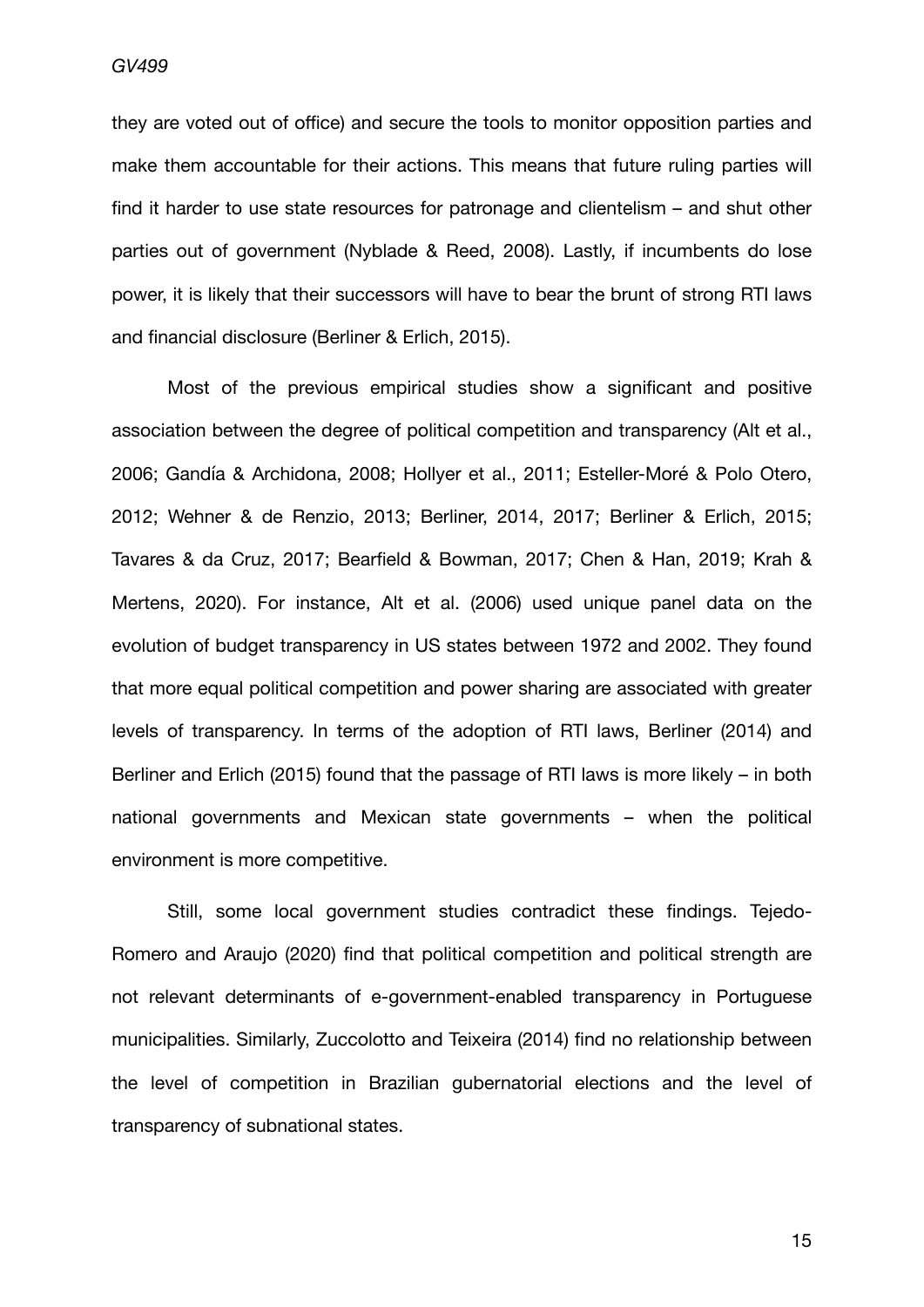Considering the positive association found by the majority previous empirical studies, the research hypotheses for subnational democracy are as follows:

- **• Hypothesis 1 (H1): A higher level of electoral competition is positively associated with the level of transparency.**
- **• Hypothesis 2 (H2): A higher turnover is positively associated with the level of transparency.**

#### *Government digital capacity*

Technology can be an important driver of open government and transparency reforms (Wirtz & Birkmeyer, 2015). A large digital capacity is associated with better financial and technical resources, which are necessary to improve online transparency (Tavares & da Cruz, 2014). As García-Tabuyo et al. (2015) observe: 'the online disclosure of public information requires not only political will but also technological resources' (p. 1203). In this sense, a local government with a higher digital capacity will find it easier to disclose financial information through its website.

Moreover, the lack of a proper technological infrastructure may inhibit transparency efforts. For instance, Dodd (2019) concludes that one of the factors hindering the advancement and effectiveness of RTI programmes in the US is outdated technology. Similarly, Roberts and Roberts (2010) examined some of the RTI's challenges in India – these included insufficient human and infrastructural capacity. As Michener (2011) notes, technological trends show promise for transparency advocates by 'speeding the acceptance of the right to access public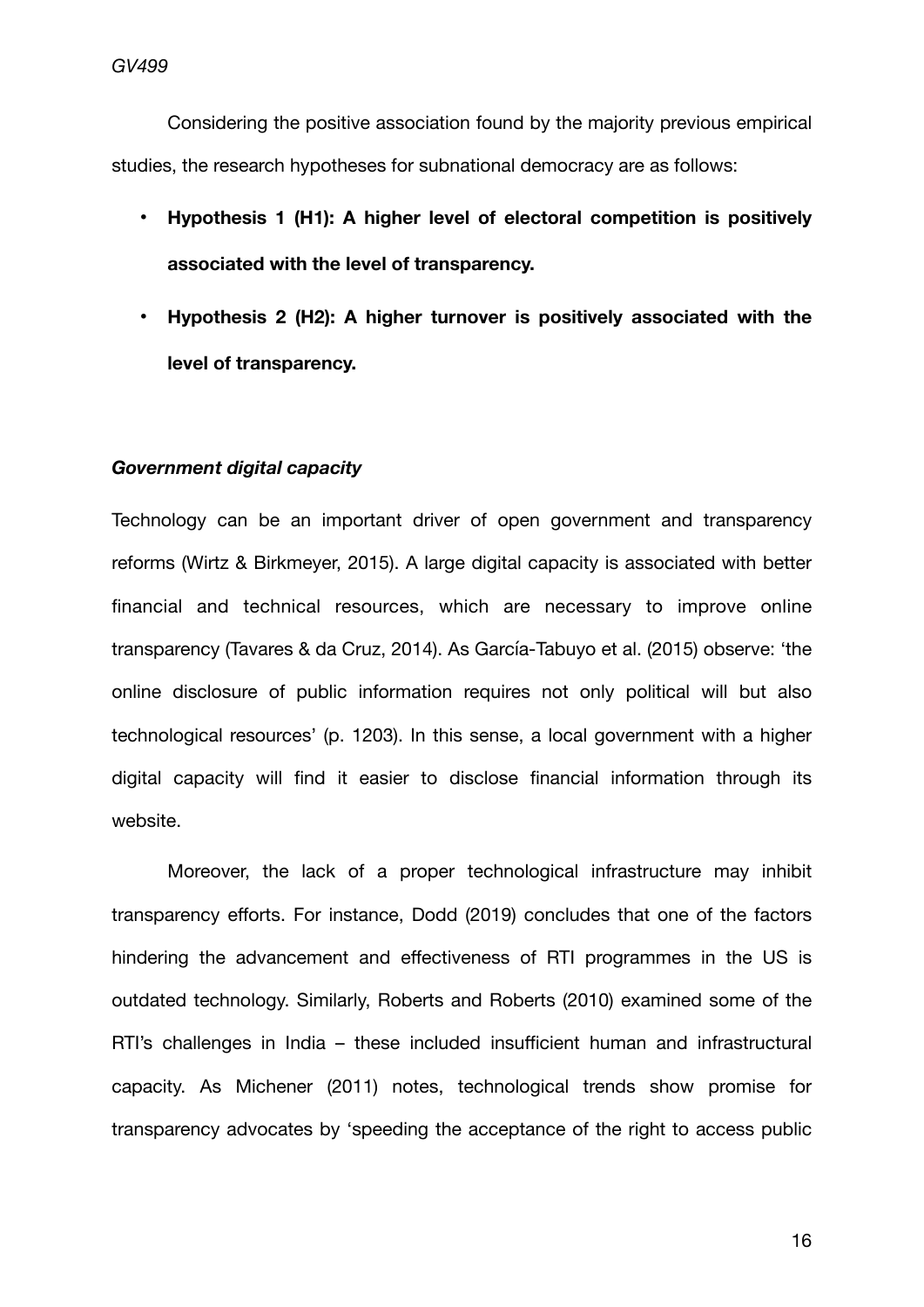#### *GV499*

information and helping to encourage stronger measures and greater compliance' (p. 158).

Results from prior research indicate a positive relationship between the overall development of digital government and online fiscal transparency (Chen et al., 2019). For instance, Xiao et al. (2004) suggest that an organisation's familiarity with technology can promote internet-based disclosure. Likewise, Serrano-Cinca et al. (2009) find a positive association between a local government's technological infrastructure and levels of transparency. On the other hand, previous studies by Justice and McNutt (2013) and Tavares and da Cruz (2017) do not find a statistically significant relationship.

Based on the above discussion, I propose the following hypothesis:

**• Hypothesis 3 (H3): Government digital capacity is positively associated with the level of transparency.**

#### *Demand-side determinants*

#### *Citizens' internet access*

The increasing level of internet pervasiveness may be driving transparency levels in local governments. The effect of internet penetration is twofold: on the one hand, it creates domestic stakeholders that demand for more government information to be published online (Debreceny et al., 2002). Ma and Wu (2011) suggest that internet users are more politically engaged and more likely to push for the release of information due to the 'anonymity, interactivity and convenience of the internet' (p. 13). Similarly, previous studies find a positive association between internet use and the public's interest in government information: those who gather information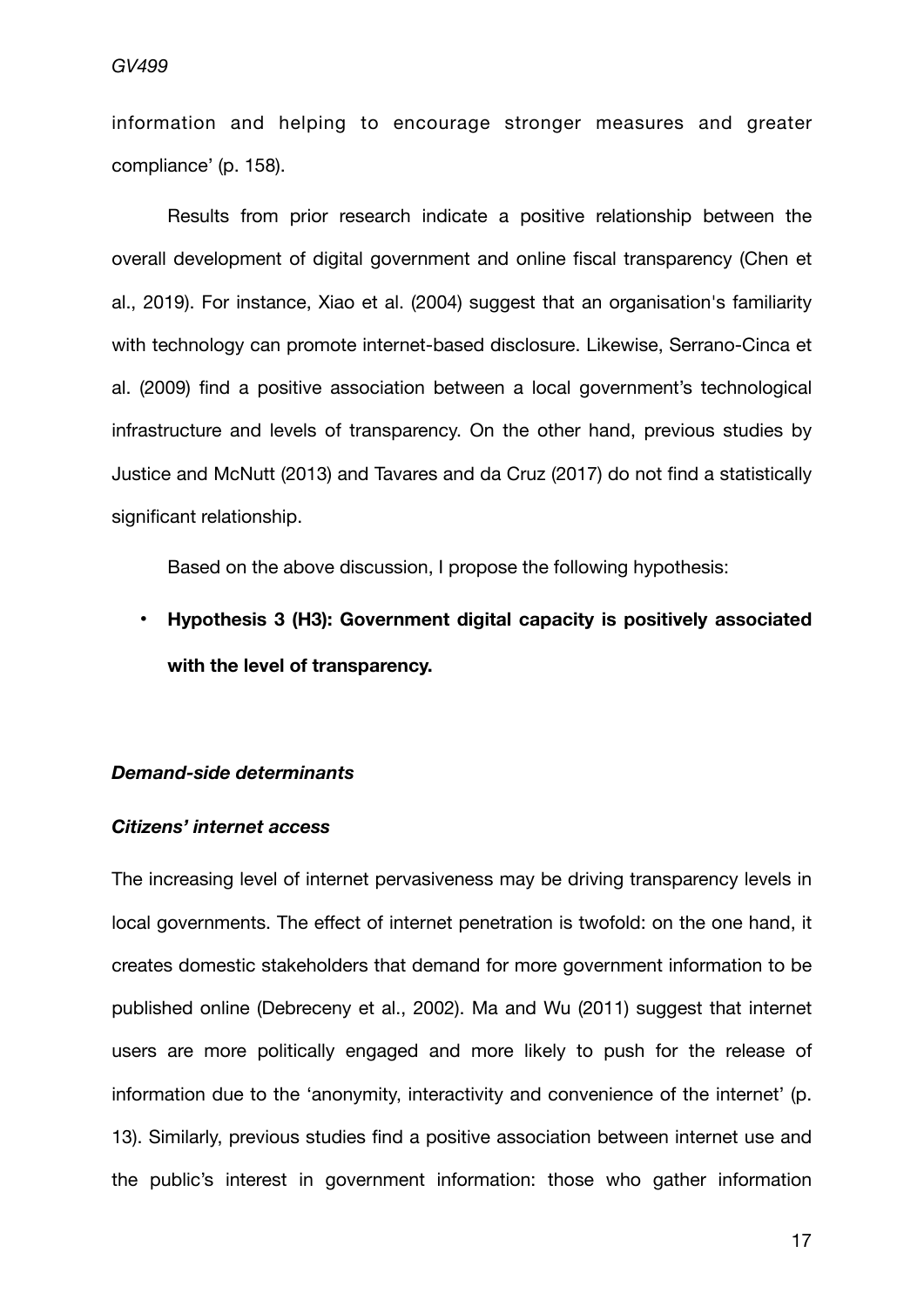through the internet – rather than through newspapers or television – are more likely to support transparency and the right to request public records (Cuillier & Piotrowski, 2009; Jaeger & Bertot, 2010).

Moreover, as internet access increases and more industries adopt new technologies, citizens will come to expect digital services similar to those offered by private firms (Pina et al., 2007). Neo-institutional theory suggests that this expectation will lead to more 'bottom-up' pressure for disclosure and stronger RTI laws (Tejedo-Romero & Araujo, 2020). On the other hand, from the government's perspective, the internet makes public information more accessible, visible and easier to disseminate, thereby fostering transparency (Debreceny et al., 2002).

The empirical evidence suggests a positive and significant relationship between citizens' access to internet and transparency (Debreceny et al., 2002; Gandía & Archidona, 2008; Caba Pérez et al., 2008; García-Tabuyo et al., 2015; Ortiz-Rodríguez et al., 2018; Tejedo-Romero & Araujo, 2020; Shin et al., 2020). For instance, Caba Pérez et al. (2008) studied the relationship between access to the internet in households and online fiscal transparency in Spanish municipalities. They found that internet penetration was a determining factor: councils were more likely to introduce financial information in regions with higher rates of internet use. Still, some authors do not find a significant relationship (Pina et al., 2007; Pina et al., 2010). Based on prior research, I present the following hypothesis:

**• Hypothesis 4 (H4): Citizens' internet access is positively associated with the level of transparency.**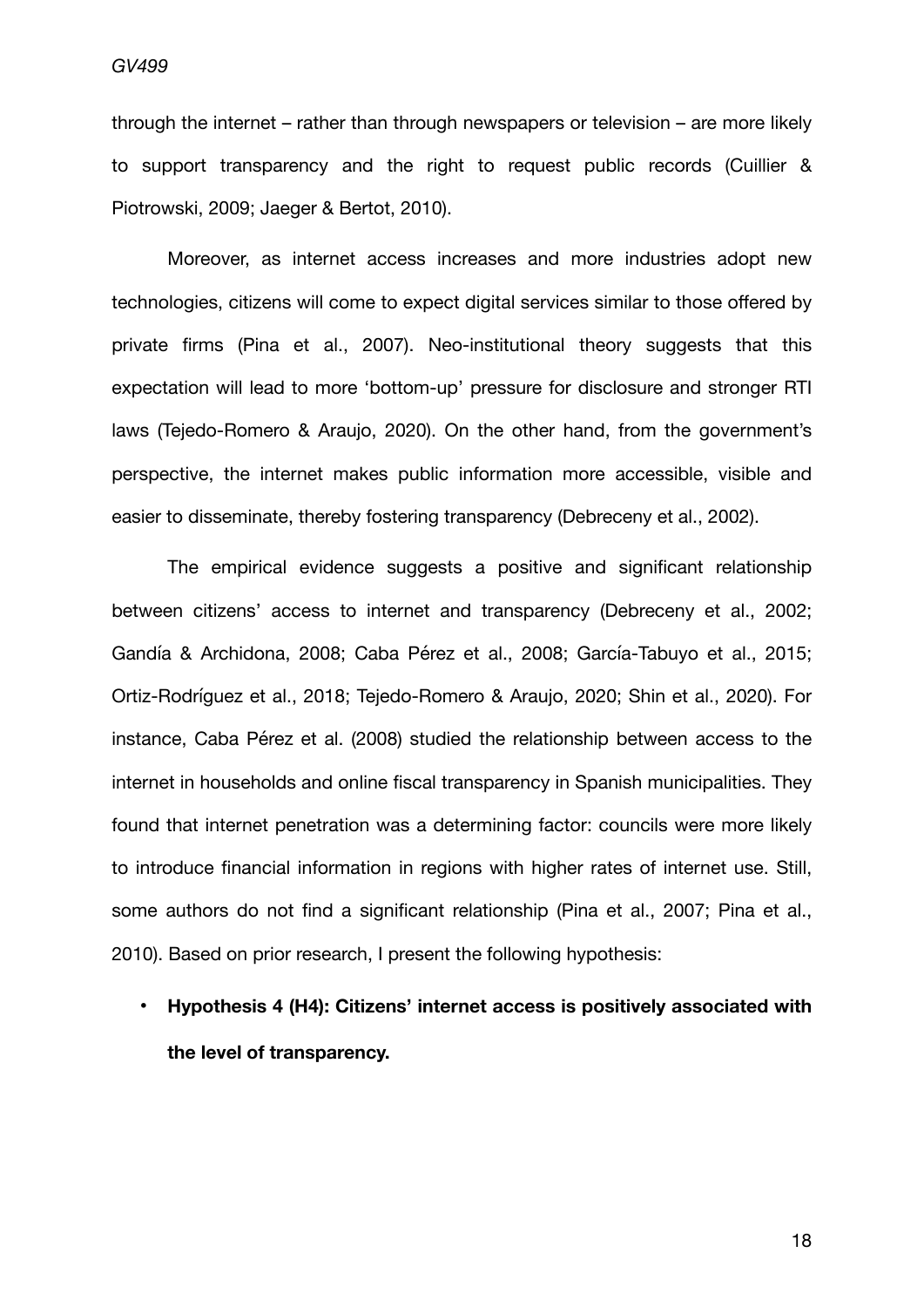#### *Press visibility*

According to prior research, the demand for financial disclosure and robust RTI laws may be partly driven by local media (Laswad et al., 2005; Michener, 2010; Worthy, 2015; Bearfield & Bowman, 2017). Press visibility refers to the level of media attention on government activities (Cuadrado-Ballesteros et al., 2017). A high number of news items that mention the government represent a high press visibility.

Media plays an agenda-setting role: the press can highlight certain topics while excluding others, thereby determining the importance that people assign to them. The literature finds a strong relationship between the issues covered by the media and the issues citizens think are important (Cobb & Elder, 1971; McCombs & Shaw, 1972; Kingdon, 1984). In this way, the media can put transparency on the public agenda through sustained (positive) news coverage. We naturally expect the press to support stronger RTI laws: after all, many journalists use them to access public information in a timely, reliable and cost-effective way (Worthy, 2010). This support has been used to explain the adoption of robust RTI laws in advanced democracies (Michener, 2010).

A strong, independent media can also play an intermediary role in the agency relationship between governments and citizens. Local newspapers, television and digital media provide information to citizens and can familiarise them with various aspects of local government (Bearfield & Bowman, 2017). Agency and legitimacy theories suggest that highly visible governments will disclose more information in response to the pressure exerted by the media and general public (Serrano-Cinca et al., 2009). Governments may also publish information as a defensive mechanism to control the data that the press will eventually use and publish (Cárcaba García & García-García, 2010).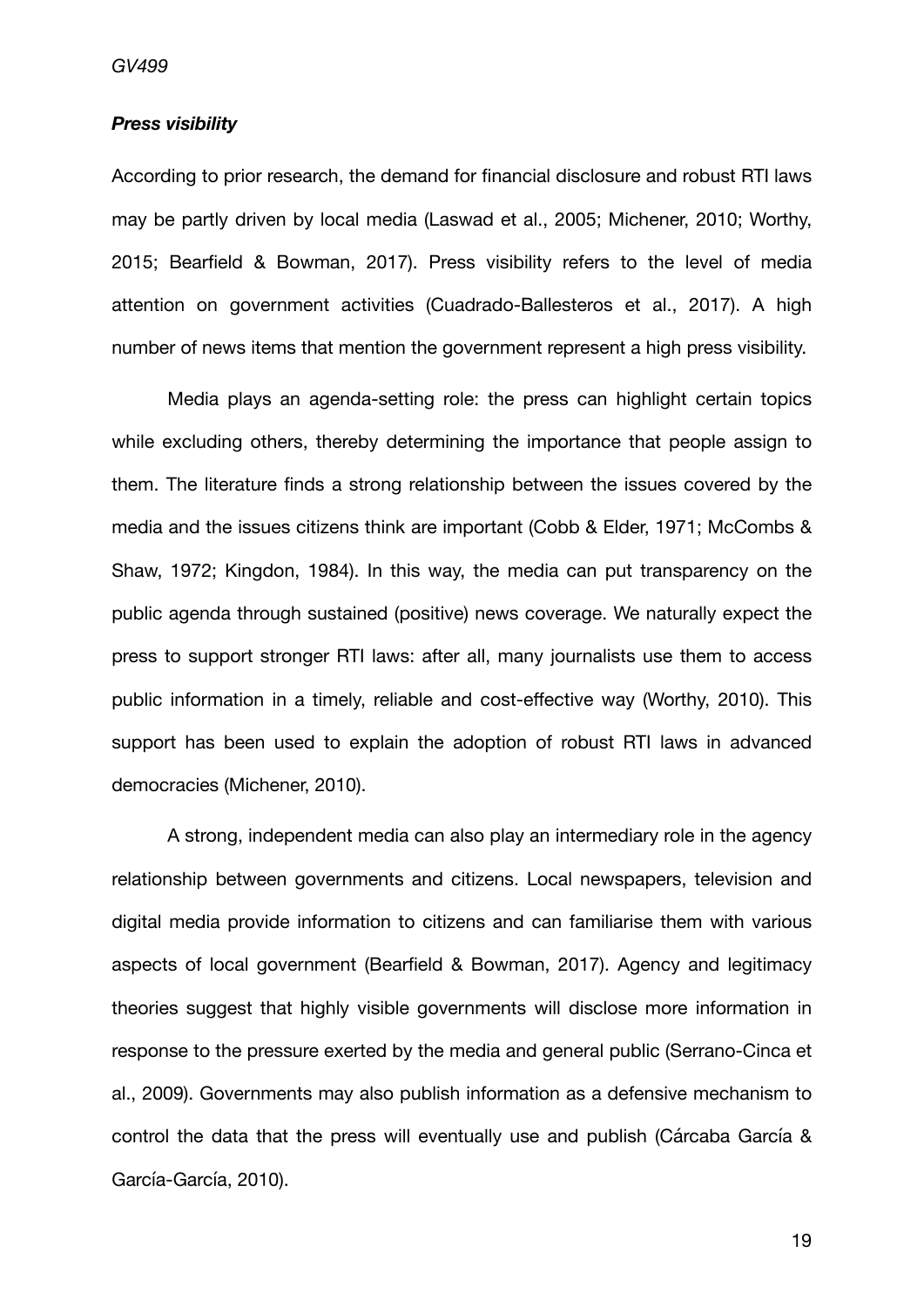*GV499*

Previous empirical studies carried out in New Zealand, Spain and the Netherlands suggest a positive association between press visibility and local transparency. For instance, Laswad et al. (2005) analysed the websites of 61 New Zealand local authorities and found that only 49% provided online financial information. To explain this variation, the authors examined the number of news items in which the local authorities appeared, and concluded that highly visible governments were more likely to proactively disclose financial information on their websites. Gandía and Archidona (2008) observed a similar pattern in large Spanish city councils. They found a positive association between voluntary disclosure and the frequency of local government references in digital and print media. Other studies carried out by Serrano-Cinca et al. (2009) and Cuadrado-Ballesteros et al. (2017) in Spain and Grimmelikhuijsen and Welch (2012) in Dutch municipalities corroborate these results.

However, media pressure can have a negative effect on transparency. According to Cuadrado-Ballesteros et al. (2017), 'media coverage has risen from healthy skepticism to automatic negativity about governments' (p. 25). Local media stories increasingly feature negative or controversial aspects of government, such as corruption scandals, in order to grab the reader's attention. In this way, some UK government officials feel that the media sometimes 'distorts' public information or overemphasises policy failures (Worthy, 2010). Governments might decide that the risks outweigh the benefits; they may face a backlash or risk losing their reputation if they disclose too much information (Grimmelikhuijsen & Welch, 2012). Thus, as Ingram (1984) and Cárcaba García and García-García (2010) have found empirically, high press visibility may be negatively associated with disclosure. Taking into consideration the mixed empirical evidence, I propose the following hypothesis: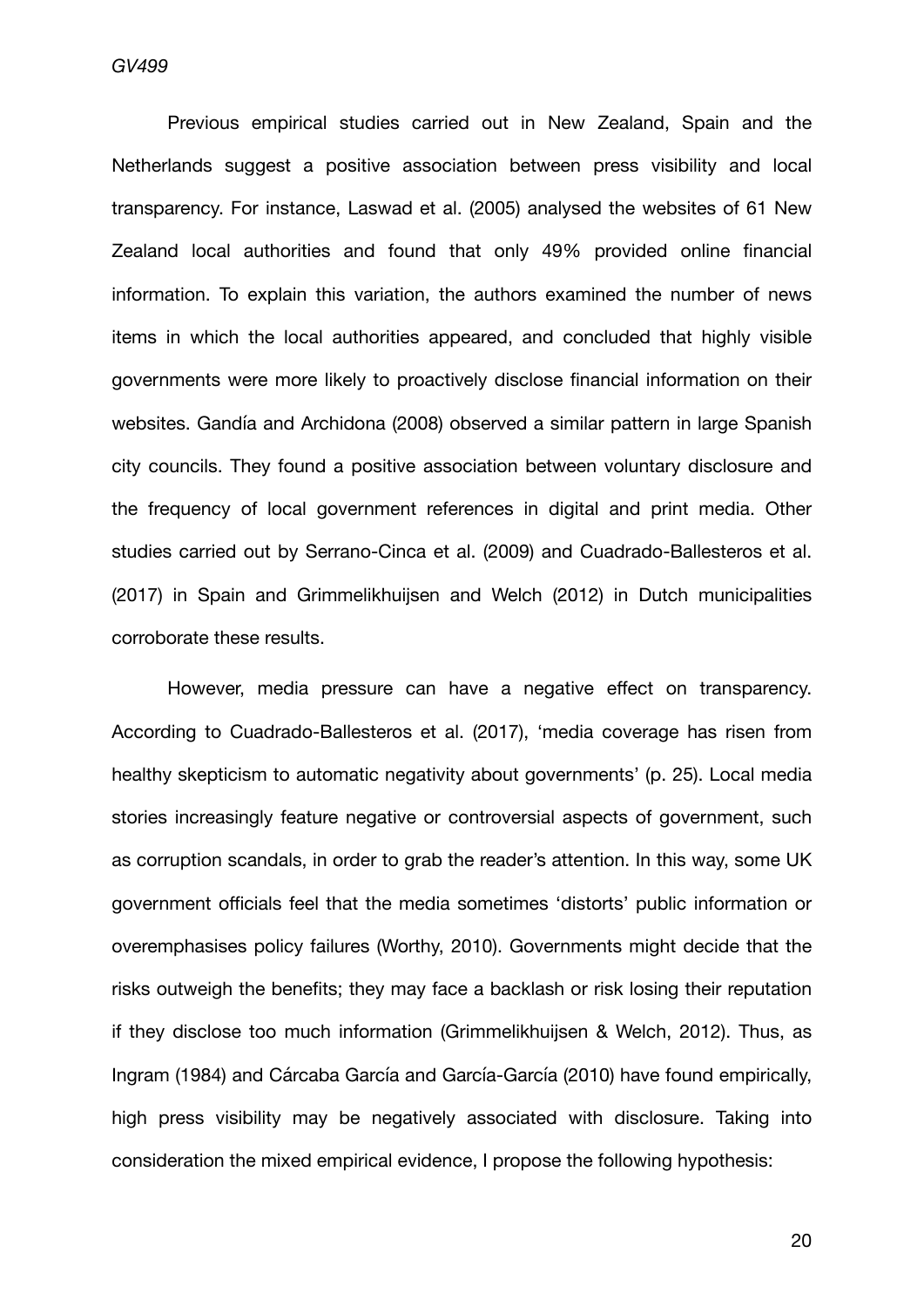<span id="page-21-0"></span>**•** Hypothesis 5 (H5): Higher press visibility is associated with the level of **transparency.**

| Table 1. Hypotheses |  |  |  |  |
|---------------------|--|--|--|--|
|---------------------|--|--|--|--|

| Category    | <b>Hypothesis</b>                         | <b>Description</b>                              | <b>Expected sign</b> |  |
|-------------|-------------------------------------------|-------------------------------------------------|----------------------|--|
|             |                                           | A higher level of electoral competition is      |                      |  |
|             | H1                                        | positively associated with the level of         |                      |  |
|             |                                           | transparency                                    |                      |  |
| Supply-side |                                           | A higher turnover is positively associated with |                      |  |
|             | H <sub>2</sub>                            | the level of transparency                       | $+$                  |  |
|             | Government digital capacity is positively |                                                 |                      |  |
|             | H <sub>3</sub>                            | associated with the level of transparency       | $^{+}$               |  |
|             | H <sub>4</sub>                            | Citizens' internet access is positively         |                      |  |
|             |                                           | associated with the level of transparency       | $^{+}$               |  |
| Demand-side | H5                                        | Higher press visibility is associated with the  | ?                    |  |
|             |                                           | level of transparency                           |                      |  |

Source: own elaboration.

#### *Socioeconomic factors*

Other empirical studies suggest a relationship between transparency and socioeconomic factors, such as population size, per capita income, education levels and development. These will be examined in turn in the following section.

Population size is expected to drive levels of local transparency. On the one hand, open government reforms can be costly and, thus, we expect larger governments to have a comparative advantage over smaller jurisdictions in terms of tools, budget and human resources to carry out these changes. Neo-institutional theory can also help explain this relation: larger jurisdictions may be subject to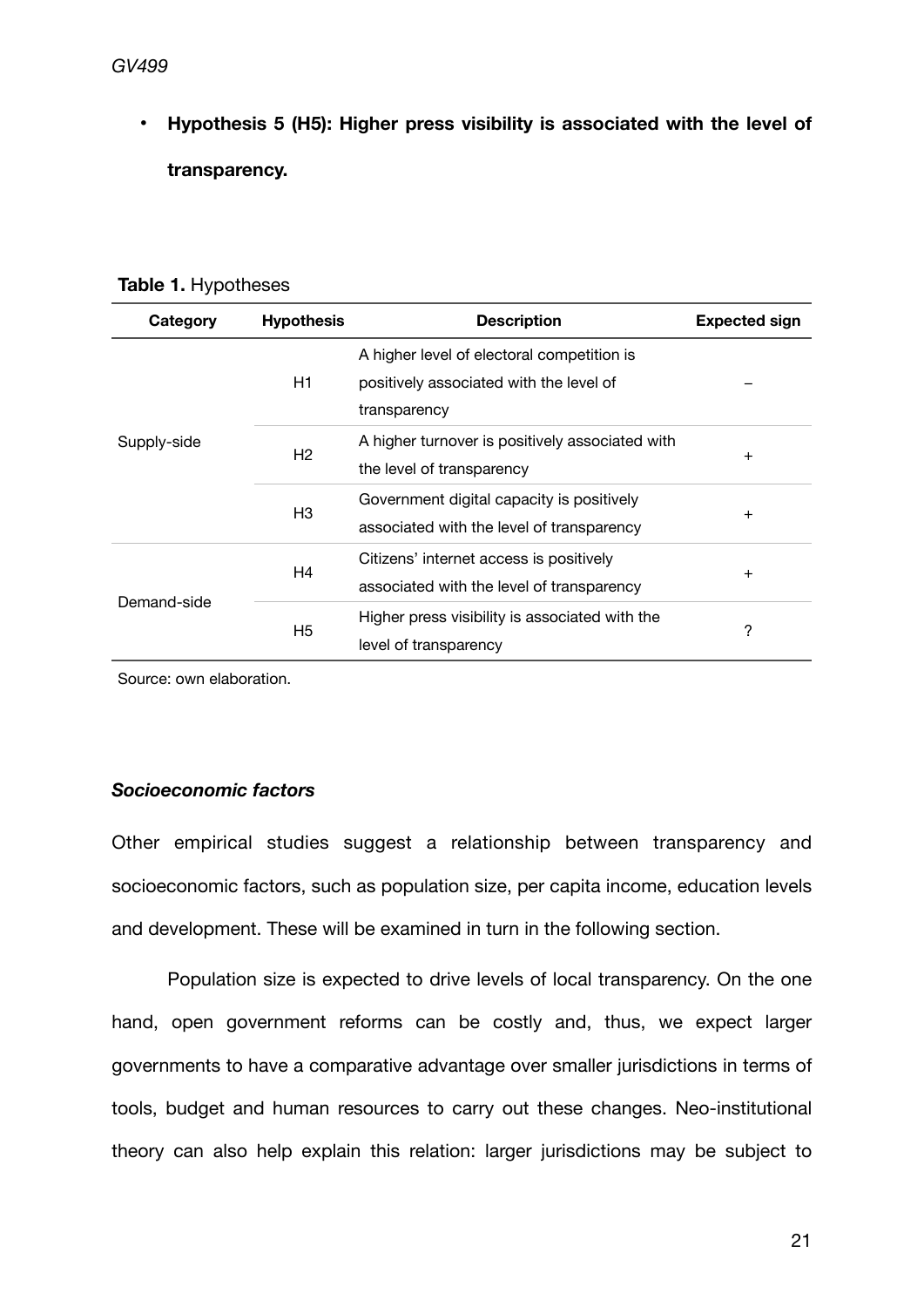*GV499*

*Candidate number: 37721* pressure from various stakeholders, and thus may be compelled to enhance their reputation through open government reforms (Pina et al., 2010). In addition, agency theory suggests that information asymmetry between citizens and their government is higher in larger jurisdictions (Baldissera et al., 2020). In these contexts, citizens will demand more information to monitor government activity. Thus, transparency becomes a tool to reduce agency costs and information asymmetry.

While some studies do not find a relationship between population size and transparency (see Laswad et al., 2005; Alt et al., 2006; Tavares & da Cruz, 2014), the empirical evidence demonstrates a positive and statistically significant association (Serrano-Cinca et al., 2009; Guillamón et al., 2011; Esteller-Moré & Polo Otero, 2012; Albalate del Sol, 2013; Baldissera et al., 2020). For instance, Serrano-Cinca et al. (2009) analysed the determinants of voluntary internet financial reporting ('edisclosure') in a sample of 92 Spanish municipalities and found a positive association between size and e-disclosure. Thus, there is a strong theoretical and empirical rationale for controlling for population size.

In terms of income and economic development, Hameed (2006) notes that countries with higher levels of fiscal transparency tend to also have the most advanced economies. Similarly, Bastida and Benito (2007) assess a sample of 41 countries and find that transparency in budget practices is positively correlated with economic development. In this line, prior studies show that when the economic level increases, the population tends to call for better and more efficient public services and is able to mobilise and express this desire politically (Ingram, 1984). In this way, citizens will be more interested in monitoring how public finances are managed and push for more disclosure. However, Pina et al. (2010) tested various hypotheses to understand the drivers of financial reporting practices of 75 city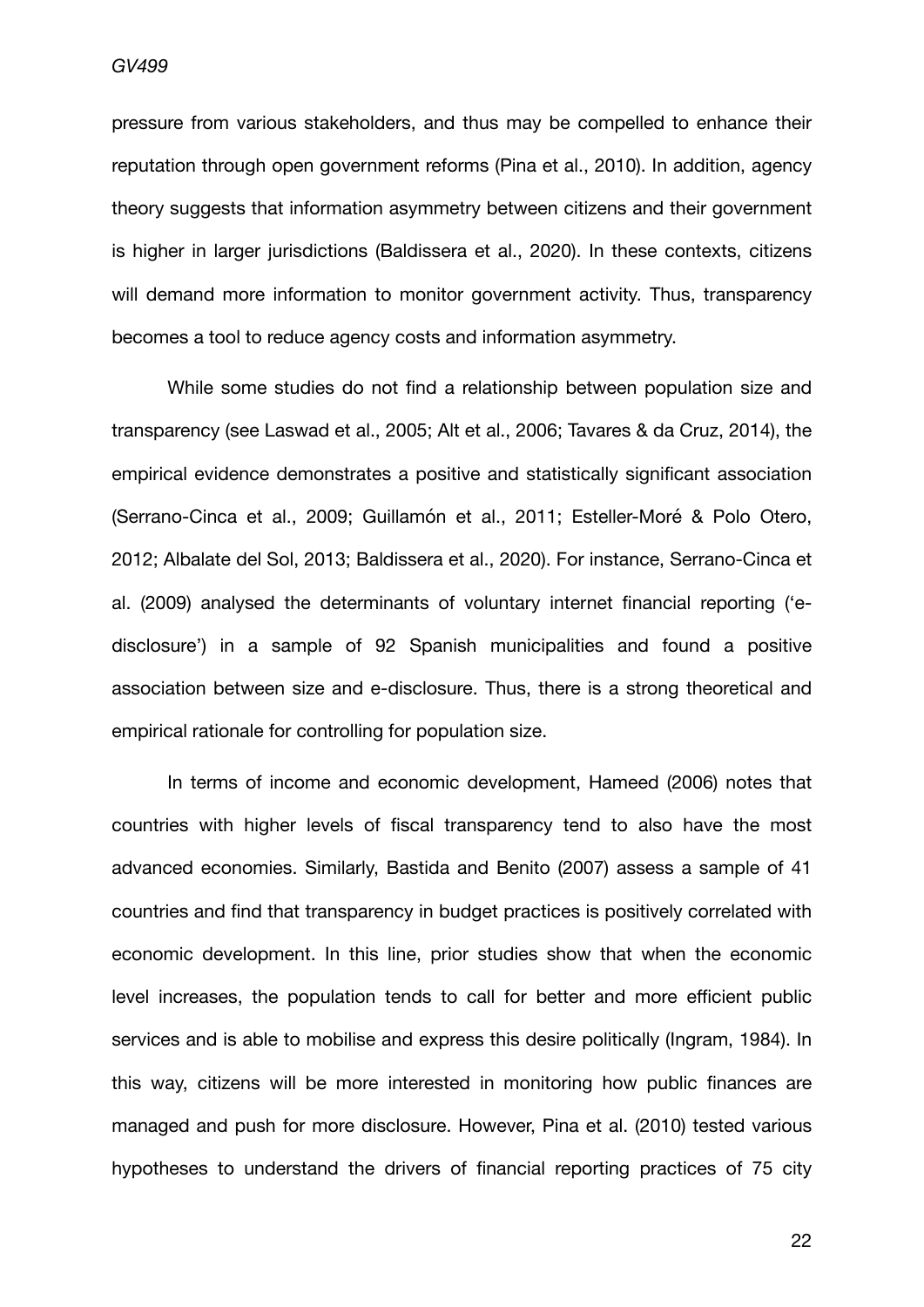governments within the European Union. They did not find a statistically significant relationship between income level and transparency.

Regarding education levels, agency theory predicts that, as the middle class expands and citizens become more prosperous and educated, the demand for transparency and accountability will go up. For instance, Piotrowski and Van Ryzin (2007) suggest that a university degree may give citizens the skills and confidence to navigate through a bureaucratic system and request public information. In this sense, a Pew Research Center survey carried out in the United States shows that individuals with higher levels of income and education are more likely to access government websites to obtain information (Smith, 2010). Nonetheless, in other cases the empirical evidence is still mixed: while some studies confirm a positive and statistically significant association between education levels and information transparency (Chan & Rubin, 1987; Piotrowski & Bertelli, 2010; Tehou & Sharaf, 2015, Saez-Martin et al., 2017), others have not found a significant influence (Caba Pérez et al., 2008; Deng et al., 2013).

Lastly, Kaufmann and Bellver (2005) find that transparency is associated with better socioeconomic and human development indicators. Countries with higher transparency index scores tend to display higher rates of female literacy, child immunisation and life expectancy, even after controlling for differences in per capita income. Zuccolotto and Teixeira (2014) analysed the determinants of fiscal transparency at the subnational level and confirmed this association: Brazilian states with better development indicators (such as health and employment) displayed greater transparency.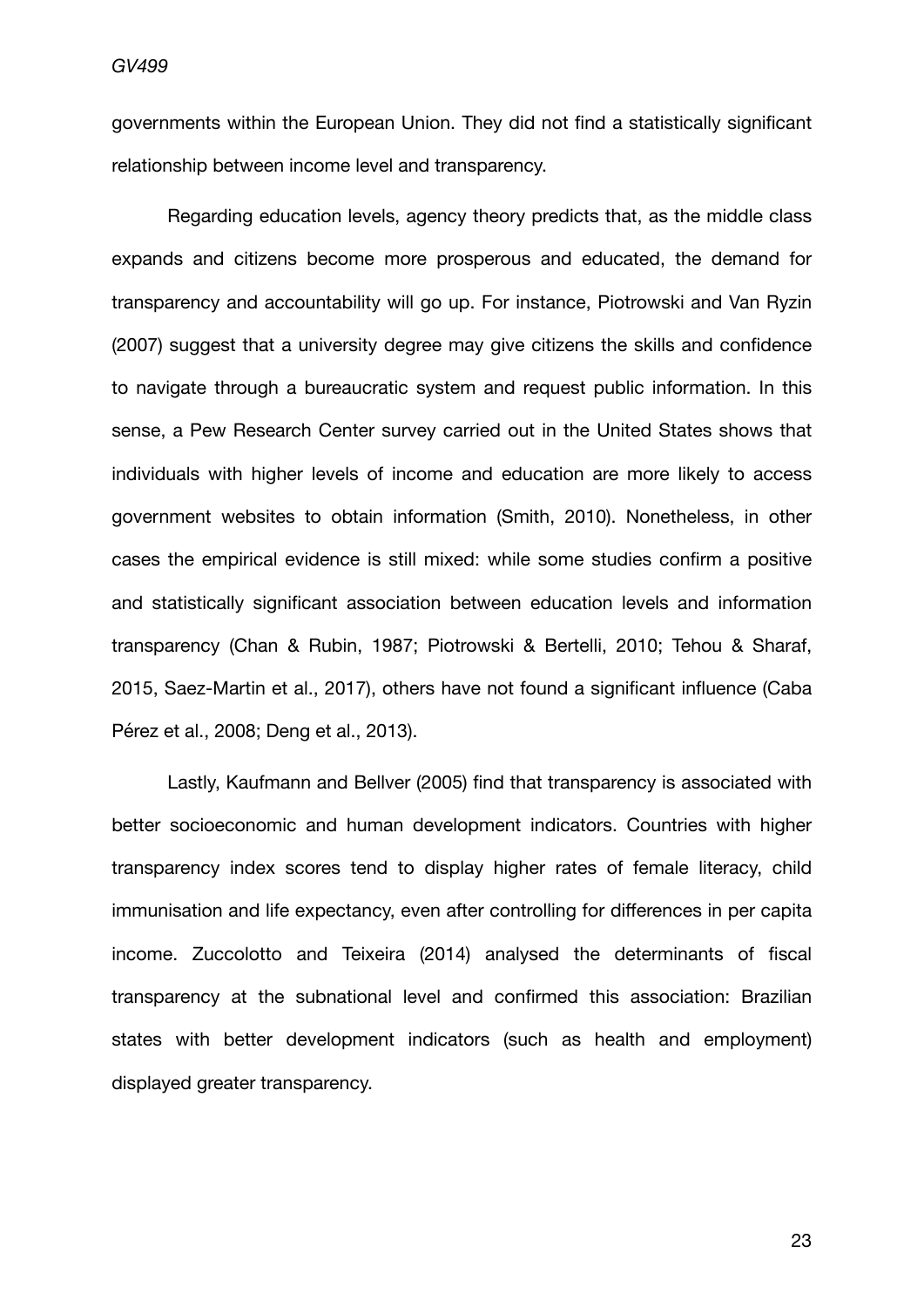#### <span id="page-24-0"></span>**Context: provincial government in Argentina**

Argentina is a federal country comprising 23 provinces and the autonomous City of Buenos Aires. There are three levels of government: national, provincial and municipal. The Argentine Constitution delegates significant power and autonomy to the provincial governments, which are composed of an elected governor, a legislative body and a locally designated judicial power (Benton, 2003). Moreover, provinces can write their own constitutions and establish their own electoral systems (Gervasoni, 2018).

Recent literature on Argentine federalism suggests that the governors are key players in both provincial and national politics (Ardanaz et al., 2012). For instance, Gervasoni and Nazareno (2017) carried out an empirical study and found that most governors exercise a considerable level of influence over legislators from their same party. Moreover, Argentine governors tend to display unusually high levels of success in moving their legislative agendas: over the period 1983–2015, governors reported an average legislative success rate of 76% (Barrientos, 2019). This means that for every 100 bills a governor introduces, 76 will pass. Conversely, provincial legislators display lower success rates. Lastly, all governors have total and partial veto power (González, 2013). Thus, provincial governments command considerable power and resources and the governor's support is crucial for the adoption of transparency initiatives.

Argentina has been a member of the OGP since 2012 and recently introduced its Fourth Action Plan (2019–2021). In fact, open government was a priority for the incoming Macri administration in 2016. These early efforts resulted in the publication of the 117/2016 Executive Decree establishing a government-wide open data policy (OECD, 2018). In 2016, Argentina also adopted Law 27.275 on the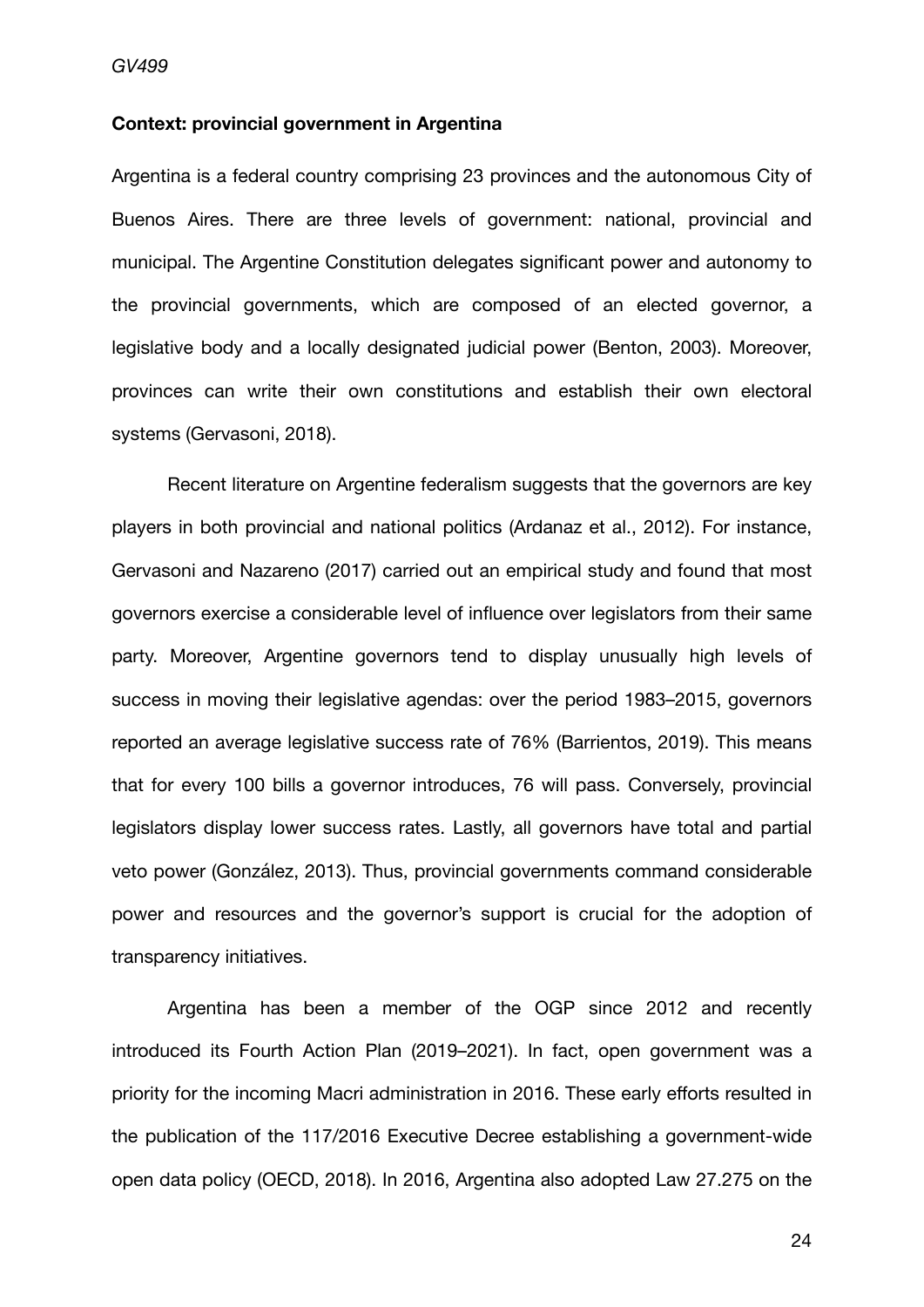Right of Access to Public Information. This represented an important milestone for the development of national transparency initiatives. Prior to this, access to public information was regulated through a decree (OECD, 2019).

Due to the country's federal structure, legislation passed at a national level does not apply directly to the provincial level. Nonetheless, the Constitution equips provinces with the tools to apply a federal law in their jurisdiction. To promote compliance at the subnational level, Article 29 of the national RTI law additionally created the Federal Council for Transparency, composed of high-level representatives of all 23 provinces and the City of Buenos Aires. This interjurisdictional body aimed to strengthen the RTI legal framework at the subnational level while increasing homogenisation (OECD, 2019). Despite these efforts, the development of transparency reforms has been unequal across jurisdictions.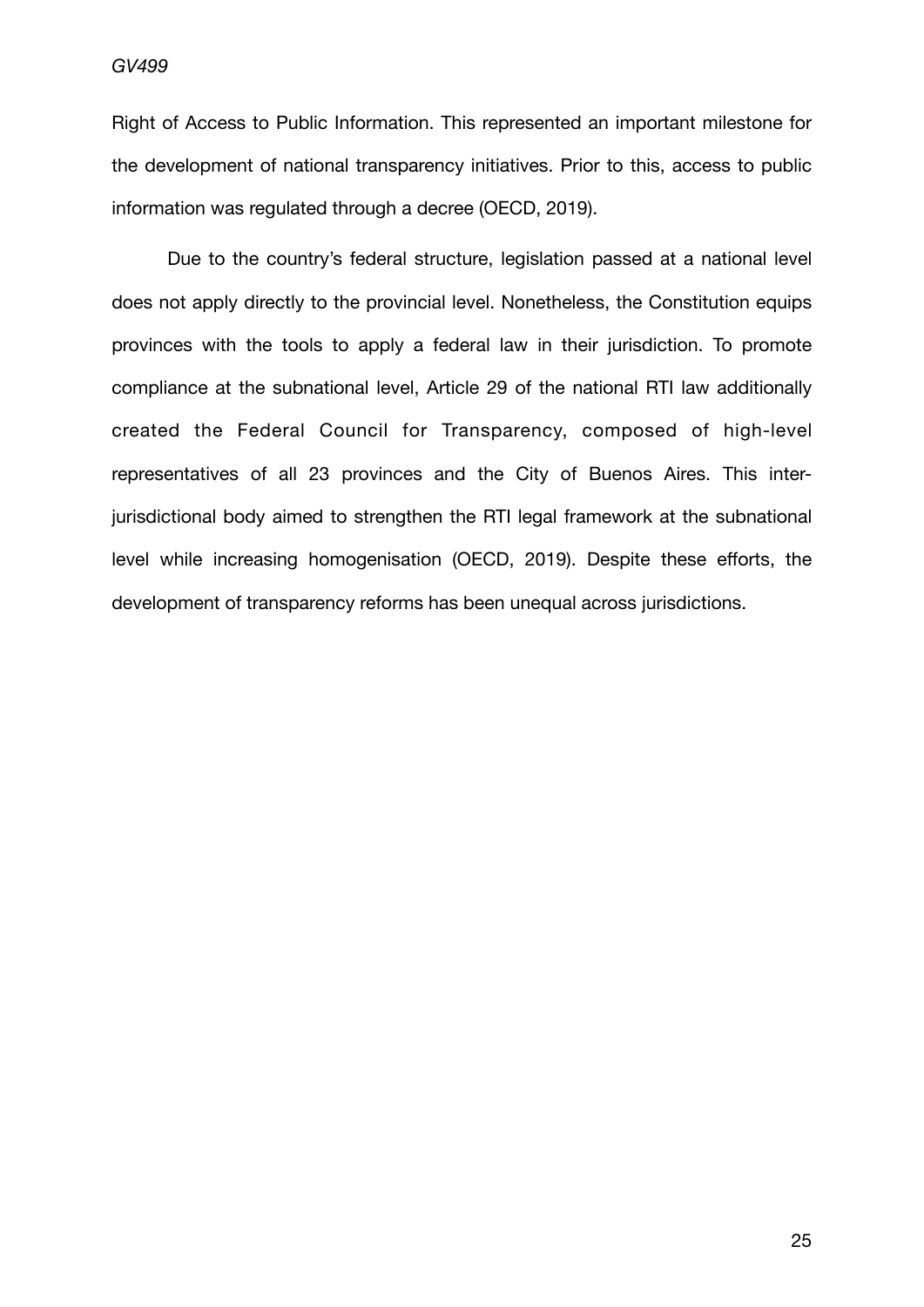#### <span id="page-26-0"></span>Research design

This section presents the method, variables and research models selected to test the main hypotheses. This study aims to gauge the fiscal transparency and strength of the RTI legal framework of Argentine provinces and explain the variation.

I take provinces – rather than municipalities or central governments – as a unit of analysis for several reasons. First, subnational agencies are understudied, as compared to central governments (Albalate del Sol, 2013). Second, by analysing subnational data from provinces within a single country, it is possible to hold national-level factors constant. This is a problem often faced by cross-national studies (Berliner & Erlich, 2015).

Moreover, as discussed in previous sections, the provincial level in Argentina is very important – both substantively and politically. Provincial governments execute over 40% of total public spending and provide essential services, such as education, security and housing (CIPPEC, 2019). Argentine governors particularly hold a significant amount of power, thereby increasing the probability that they will uphold their transparency obligations, at least compared to other subunits, such as cities and municipalities. Lastly, studying transparency at the provincial level is particularly interesting because national transparency legislation is not binding. Therefore, why some governments would choose to promote transparency reforms (and some would not) represents an interesting puzzle worth exploring.

#### <span id="page-26-1"></span>**Method**

In line with similar studies, I adopt a linear regression method (see Guillamón et al., 2011; Caamaño-Alegre et al., 2013; Tavares & da Cruz, 2014; Araujo & Tejedo-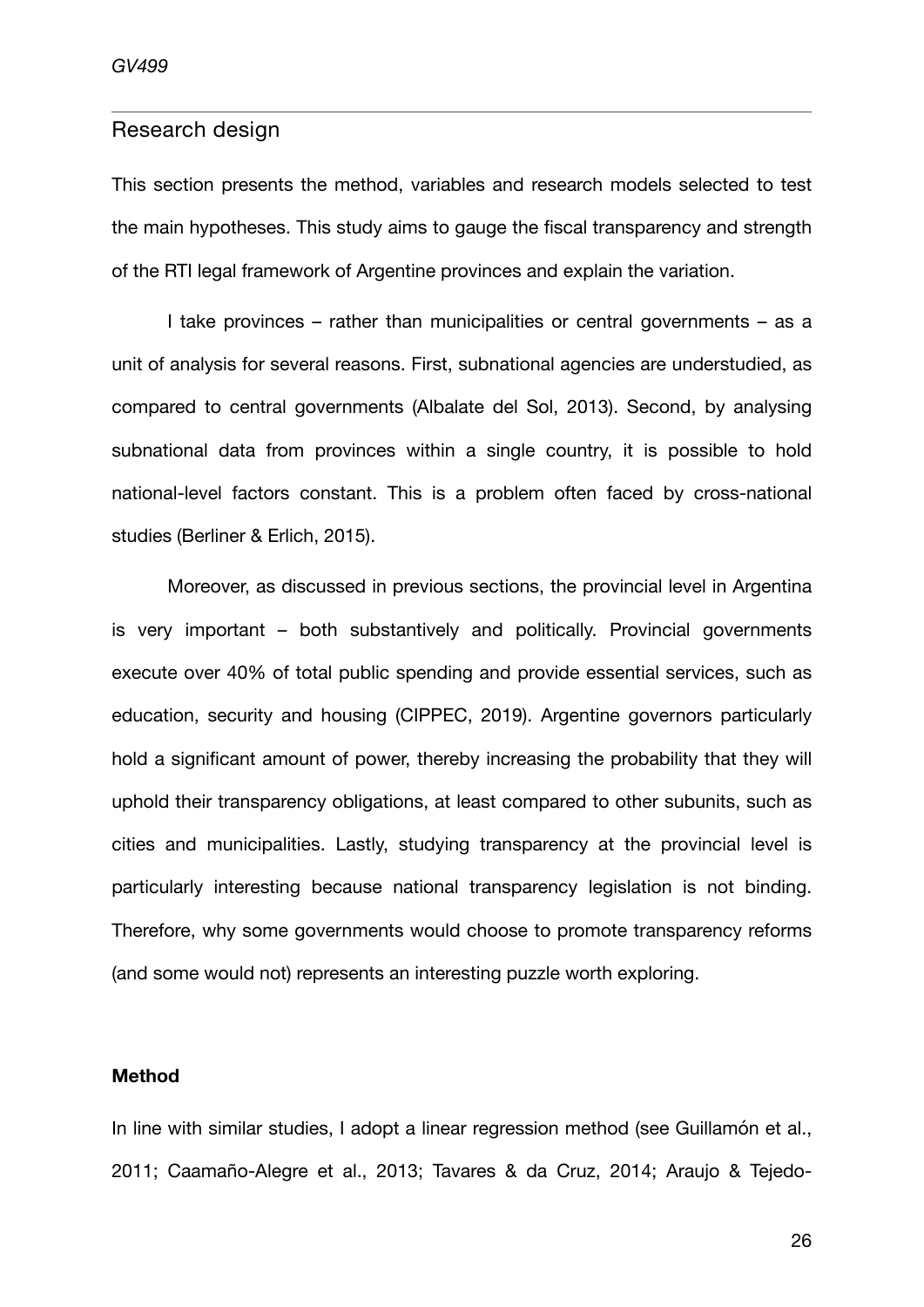#### *GV499*

Romero, 2016; Ribeiro et al., 2018; Baldissera et al., 2020). As a statistical technique, linear regression is typically used to explain the relationship between the expected value of a variable and the value of an explanatory variable (Ortiz-Rodríguez et al., 2018). The use of linear regression analysis provides several advantages: the method is robust, widely used in transparency studies and produces quantifiable models with easier to interpret coefficients.

The multiple linear regression model is applied by running the ordinary least squares method (OLS), given that various variables may explain different levels of transparency (Ribeiro et al., 2018). Before performing the regressions, I proceed to check the assumptions of normality, linearity and homoscedasticity. The results indicate that the residuals (error terms) are normally distributed and homoscedastic, and the relationship between dependent and independent variables is linear.

Including excessive terms in a regression model would decrease the degrees of freedom available, thereby reducing the precision of the estimates. Since my model will be limited to only 24 observations, I select five independent variables identified in prior research as potentially important for understanding provincial transparency in Argentina: electoral competition, gubernatorial turnover, government digital capacity, citizens' internet access and press visibility. In addition, empirical research suggests that population size and development may be associated with local transparency (Kaufman & Bellver, 2005; Serrano-Cinca et al., 2009; Albalate del Sol, 2013; Zuccolotto & Teixeira, 2014). Thus, I also control for these variables. [Table 2](#page-35-0) displays the variables and measurements used.

Due to the relatively small sample size, I adopt a ten per cent level of statistical significance, rather than the conventional five per cent significance level. This reduces the probability of making a Type II error (also known as a 'false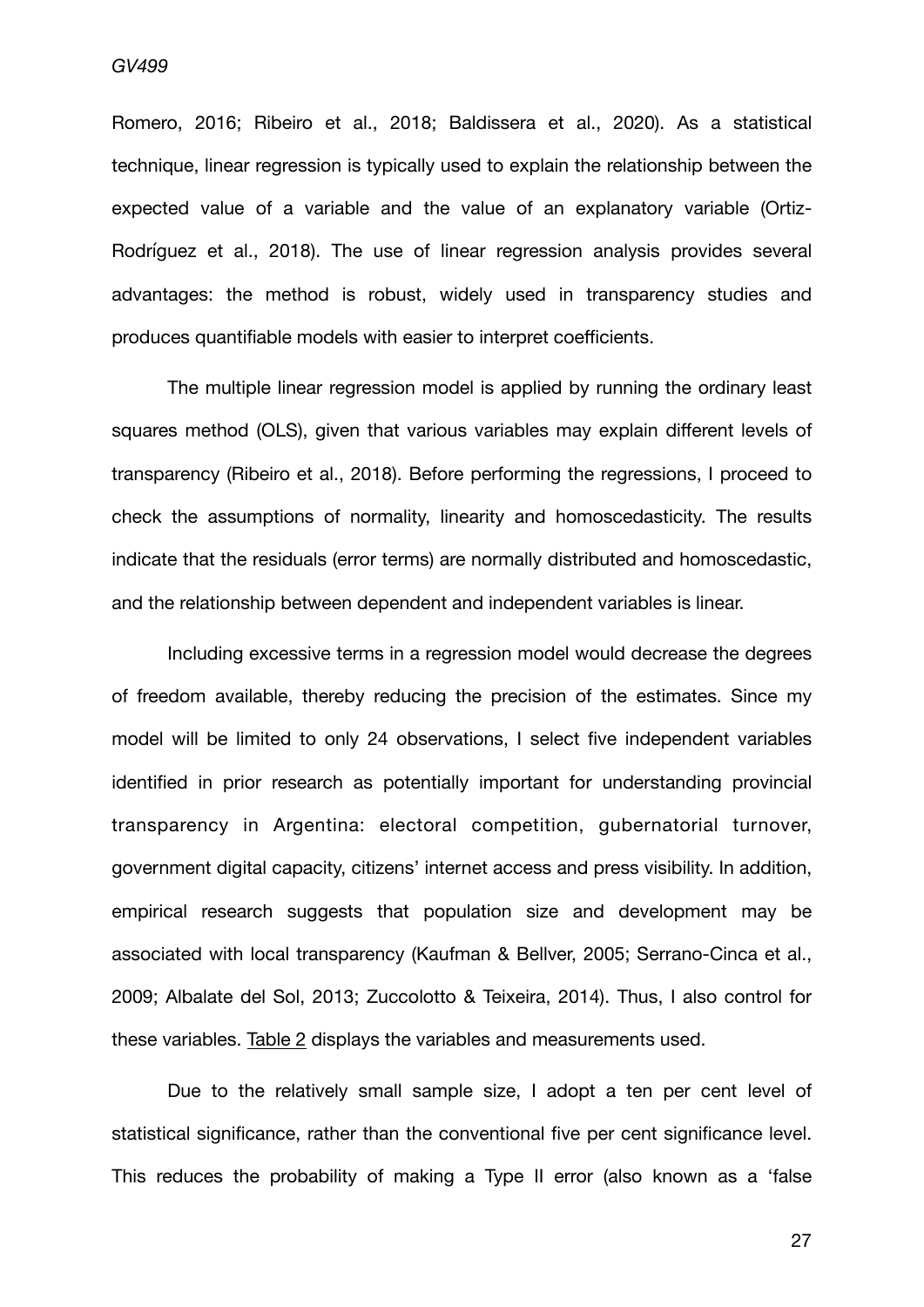negative'): not detecting relevant associations between variables when they actually exist. Lastly, the data will be processed using the statistical software SPSS in order to test the hypotheses.

#### <span id="page-28-0"></span>**Operationalisation**

#### *Dependent variables*

This study explores provincial transparency reforms through two dependent variables: fiscal transparency and RTI law strength. Breaking down the generic notion of transparency into distinct policy areas serves to better understand the drivers of different transparency reforms (Kaufmann & Bellver, 2005; Albalate del Sol, 2013).

Da Cruz et al. (2016) note that many indexes used in prior research suffer from two limitations. First, some are simple evaluation models that assign equal weights for all dimensions – which may be an unsound assumption. Second, many indexes are based on surveys, which may introduce bias into the dataset. The measures chosen for this study avoid these difficulties: on the one hand, the indexes assign different weights to each category; on the other hand, the measures do not rely on surveys, since the information used to construct them is collected from provincial websites, thereby removing response biases.

<span id="page-28-2"></span>*Fiscal transparency.* CIPPEC<sup>[1](#page-28-1)</sup> developed the Provincial Fiscal Transparency Index (ITPP, for its name in Spanish) to measure the level of online fiscal disclosure of provincial governments in Argentina. This index evaluates the public availability

<span id="page-28-1"></span><sup>&</sup>lt;sup>[1](#page-28-2)</sup> CIPPEC is an independent non-governmental organisation, which lends robustness to the analysis.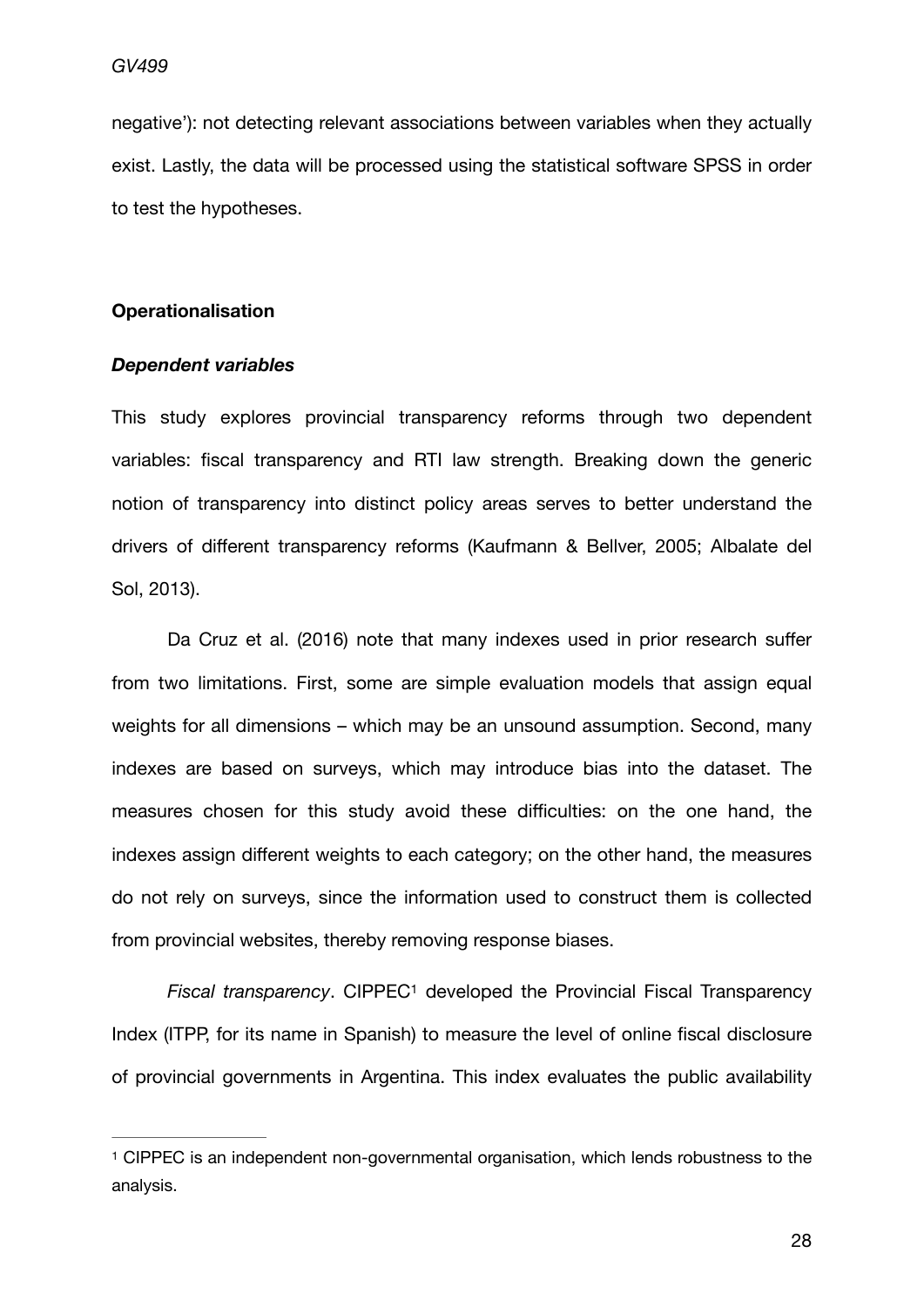and timely online publication of government budget documents. The data was collected in November 2019. The index groups 18 indicators into four blocks or categories (see [Figure 1](#page-29-0)). Scores are assigned based on the presence of the following items: (i) budget information for the last three years (2017, 2018 and 2019) and the budget proposal for the upcoming year (2020); (ii) draft budget dossier with relevant information; (iii) budget execution overview; (iv) tax expenditures; (v) government investment spending for previous fiscal year (2018); (vi) provincial public debt stock; (vii) provincial tax collection; (viii) information on transfers made to municipalities; (ix) regulations related to financial and budgetary management; (x) published citizen budget. The scores for each province range from 0 to 10 (with 0 meaning the lowest level of online financial disclosure and 10 the highest).



<span id="page-29-0"></span>**Figure 1**. Provincial Fiscal Transparency Index (ITPP): scoring system and respective weights of four categories

Source: own elaboration based on data compiled by Carciofi et al. (2020).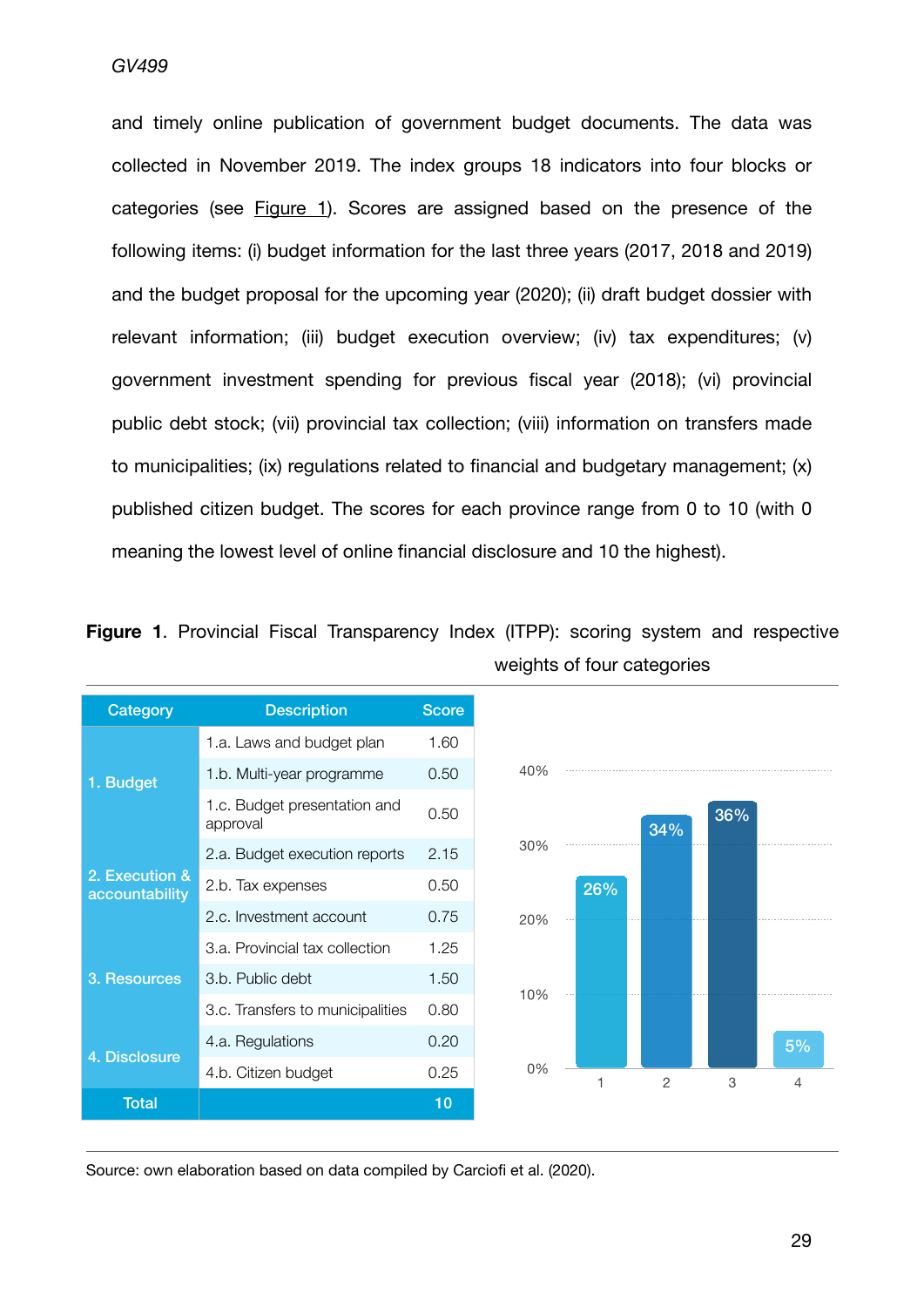|  |  |                                        | Figure 2. Public Access to Provincial Information Index (IAIPP): scoring system and |  |  |  |
|--|--|----------------------------------------|-------------------------------------------------------------------------------------|--|--|--|
|  |  | respective weights of seven categories |                                                                                     |  |  |  |

| Category                          | <b>Description</b>                   | <b>Score</b> |
|-----------------------------------|--------------------------------------|--------------|
| 1. Right of<br>access             | 1. Legal framework                   | 1            |
|                                   | 2.a. Legal scope                     | 1            |
| 2. Scope                          | 2.b. Institutional bodies<br>covered | 1            |
| 3. Procedures                     | 3.a. Time limits for<br>compliance   | 1            |
| for requests                      | 3.b. Fees                            | 1            |
| 4. Exceptions                     | 4.a. Exceptions                      | 1            |
| & refusals                        | 4.b. Refusals                        | 1            |
| 5. Appeals                        | 5. Appeals                           | 1            |
|                                   | 6.a. Oversight body                  | 1            |
| <b>6. Promotional</b><br>measures | 6.b. Budget                          | 1            |
|                                   | 6.c. Public authorities              | 1            |
| 7. Active                         | 7.a. Active transparency             | 1            |
| transparency                      | 7.b. Minimum obligations             | 1            |
| <b>Total</b>                      |                                      | 13           |

Source: own elaboration based on study by World Bank (2019).

Note: percentages have been rounded to the nearest whole number and therefore do not add up to 100%.

<span id="page-30-0"></span>*RTI law strength*. The World Bank constructed for the first time in 2019 a Public Access to Provincial Information Index (IAIPP, for its name in Spanish), which provides a snapshot of the strength of current RTI laws across provinces. The index was adapted from the Centre for Law and Democracy Global Right to Information Rating. It is composed of 13 indicators divided into seven categories, including the legal scope, requesting procedures and promotional measures (see [Figure 2](#page-30-0)). The indicators were constructed through the collaboration of World Bank experts and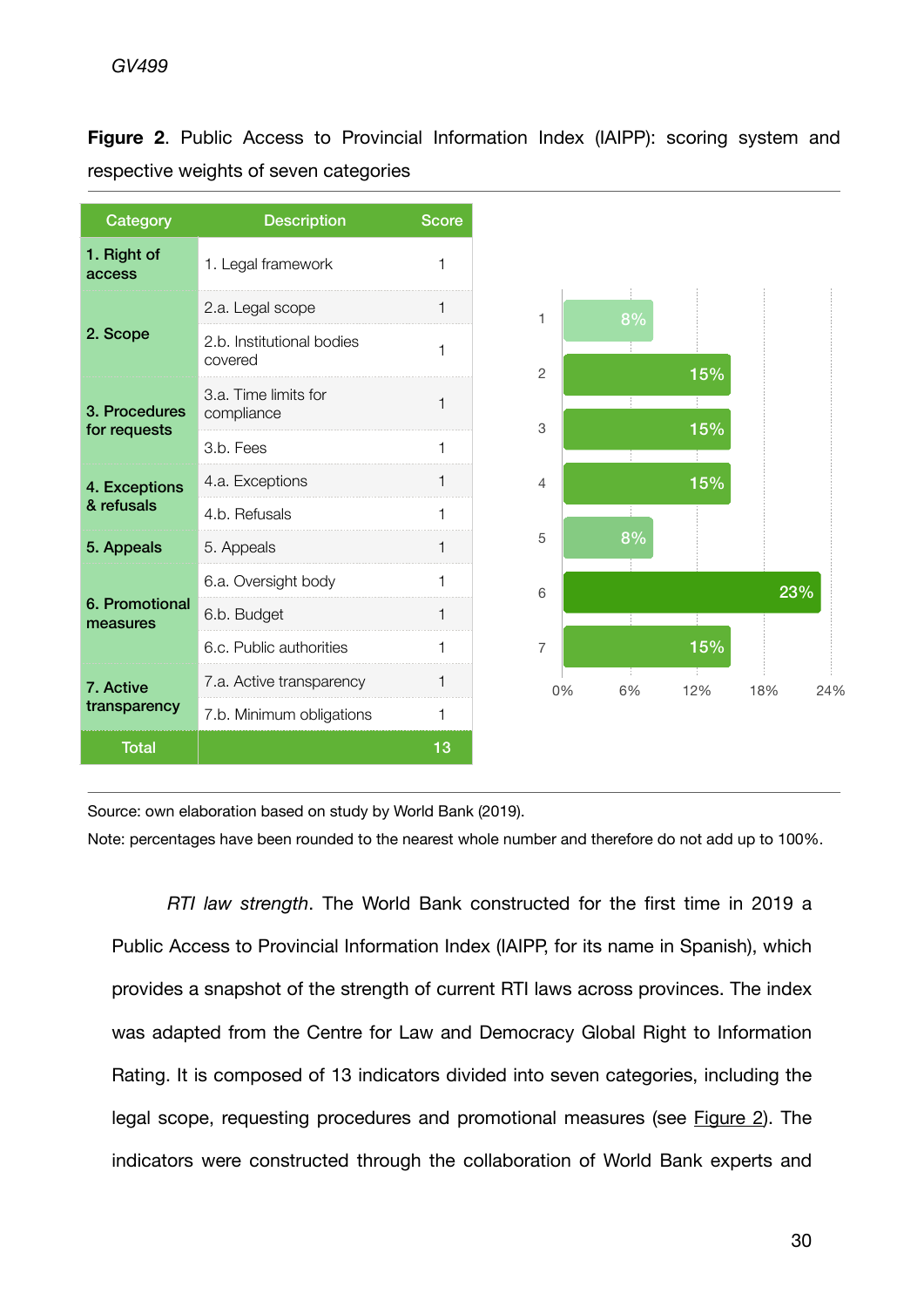members of the Access to Public Information Agency. Scores are assigned based on how well current provincial laws and decrees enable access to public information. The scores for each province range from 0 to 13 (with 0 meaning that there is no regulatory framework and 13 indicating the strongest RTI legal framework).

#### *Independent variables*

Based on the literature review, I selected the following variables that could, potentially, account for the varying levels of transparency in Argentine provinces:

*Electoral competition*. This is a numeric variable that captures one dimension of subnational democracy. It represents the electoral margin of victory, measured by the difference between the percentage of votes cast for the winning candidate and the second-place candidate. Several studies employ margins of victory to determine the level of electoral competitiveness (Cuadrado-Ballesteros, 2014; Berliner & Erlich, 2015; Tavares & da Cruz, 2017; Tejedo-Romero & Araujo, 2020). In this case, the measure captures the average margins of victory in the last four gubernatorial elections, held between 2003 and 2017. $2$  The sign of the regression coefficient is expected to be negative: a lower margin of victory indicates greater competition and, therefore, implies that the province is more democratic.

<span id="page-31-1"></span>Some districts – like CABA, Corrientes, Chaco and Tierra del Fuego – conduct elections under a two-round voting system (ballotage), requiring candidates to win at least 50 per cent of the vote in order to avoid a second round (CIPPEC,

<span id="page-31-0"></span><sup>&</sup>lt;sup>[2](#page-31-1)</sup> Elections in Argentina are held every four years; most provinces held their last four elections in 2015, 2011, 2007 and 2003. Santiago del Estero and Corrientes represent the only exception with elections held in 2017, 2013, 2009 and 2005.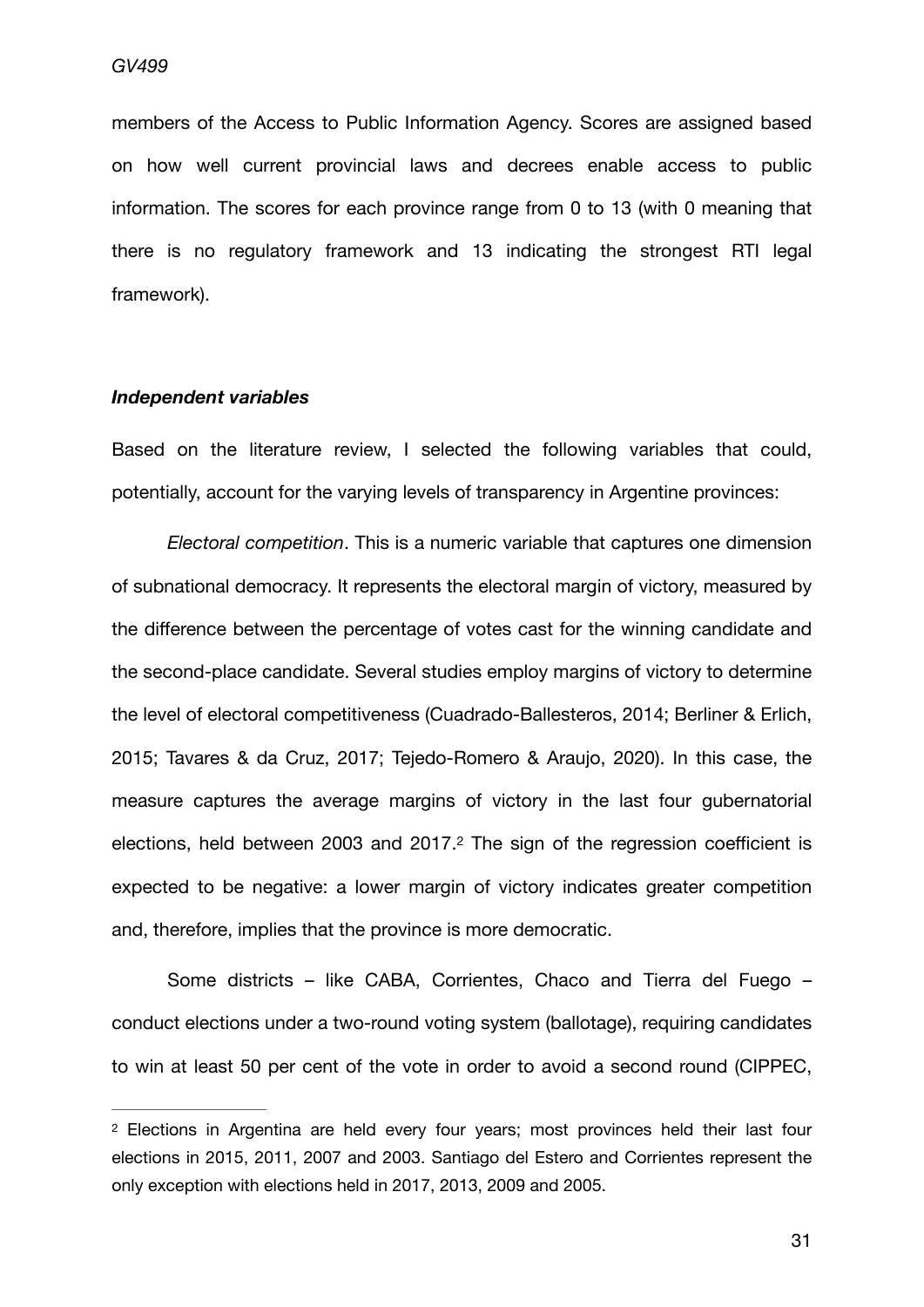*Candidate number: 37721* 2015). Over the last two decades, eight out of 96 gubernatorial elections have been won in the second round. For these cases, I compile the margins of victory of the first round only. This better captures the logic of the mechanisms associated with political competition, discussed in the previous section: incumbents that face strong political competition (and might, therefore, lose in the first round) are more likely to enact transparency reform.

*Gubernatorial turnover*. This is a dummy variable representing the second dimension of subnational democracy. It is given the value of 1 if the party in government has changed at least once over the previous four election cycles and 0 otherwise (indicating no turnover). Unlike electoral competition, where lower values reflect greater competition, in this case a higher value (i.e. at least one turnover) indicates greater competition. Thus, the sign of the regression coefficient is expected to be positive.

The latter two independent variables (electoral competition and gubernatorial turnover) are calculated based on the results of gubernatorial elections only. Due to the previously discussed relevance and power of governors, it makes sense to leave out legislative elections and, instead, focus on competition in gubernatorial elections and gubernatorial turnover.

*Governmental digital capacity*. This is a numeric variable that represents provincial governments' technical capacity to enable and support digital services for their citizens. The measure ranges from 0 to 1 and is based on an index developed by Grimmelikhuijsen and Feeney (2017). They gauge technological capacity by analysing official website content, particularly in relation to the presence of eservices. These entail, for example, digital transactions (e.g. paying taxes or traffic fines) or online interactions, such as filling out electronic forms (Kvasnicova et al.,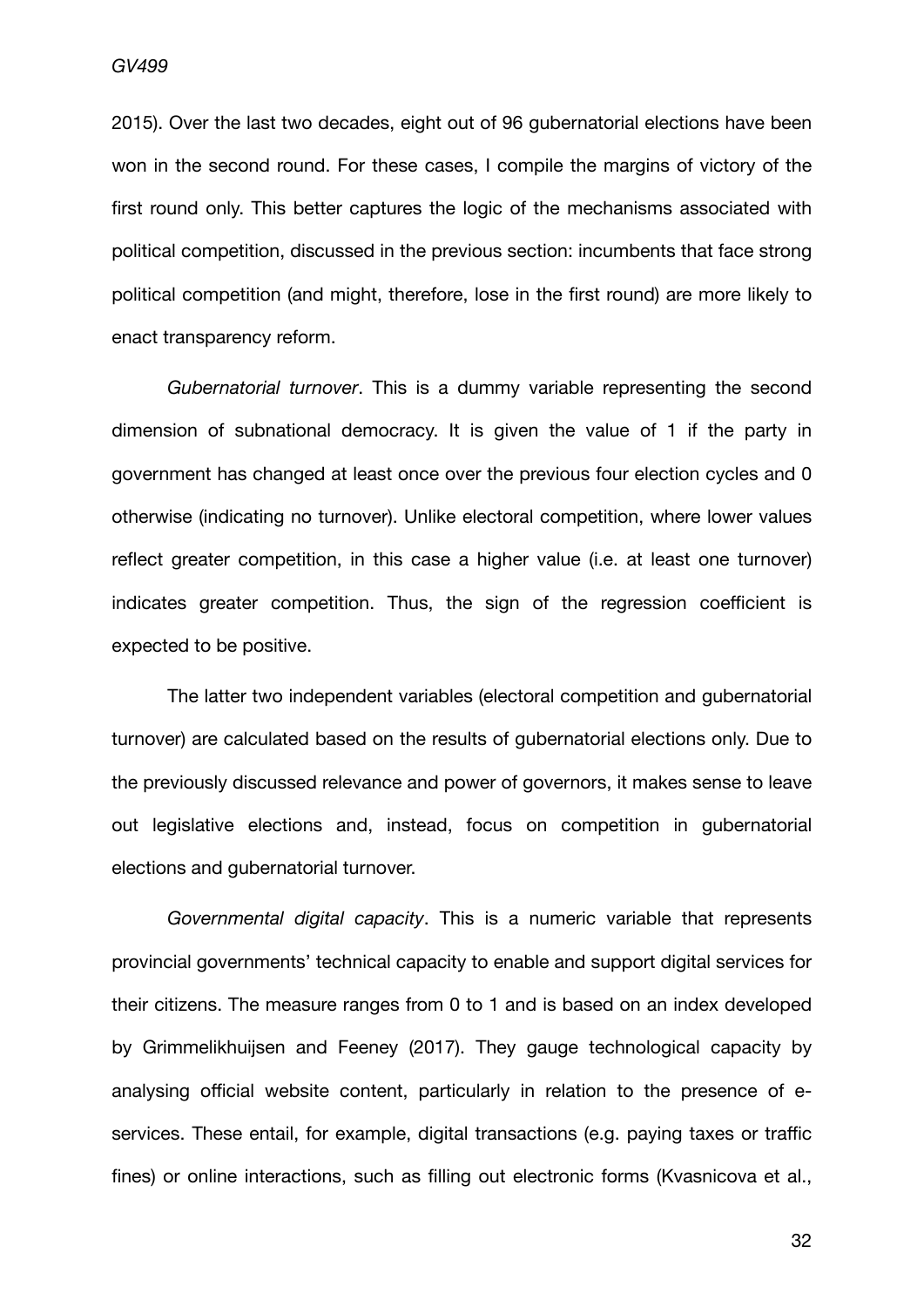2016). According to Grimmelikhuijsen and Feeney (2017), governments with higher technological capacity usually exhibit well-developed e-services.

<span id="page-33-1"></span>In order to construct the dataset, I analysed the information published in each official provincial government website.<sup>[3](#page-33-0)</sup> The final score represents the average of six items: (1) citizen access to an online reporting tool (such as police reports); (2) citizen access to any online transaction that involves the electronic transfer of money; (3) the ability to book online appointments for basic services (such as applying for social assistance programmes); (4) the ability to contact the government directly through the website; (5) access to personal user account for government digital services; (6) the ability to download official mobile application (if available). Each item was coded 1 if the feature was present and 0 otherwise. The sign of the regression coefficient of this variable is expected to be positive.

*Citizens' internet access*. This is a numeric variable calculated as the number of fixed internet access connections per 100 households in 2019. Data was collected from the National Communications Entity (ENACOM), Argentina's communications and media regulator. The sign of the regression coefficient is expected to be positive.

*Press visibility.* This is a numeric variable measured by counting the number of online articles, blog posts and press releases that refer to each provincial government. A high number of news items represents a high press visibility.

<span id="page-33-0"></span>The past two decades have seen an upsurge in the number of people using the internet, giving rise to new digital news sources and changing traditional patterns of media consumption. Thus, most print publications now have an online edition. According to the Reuters Institute Digital News Report (2020), online and <sup>3</sup> For more information, please refer to [Appendix B.](#page-72-0)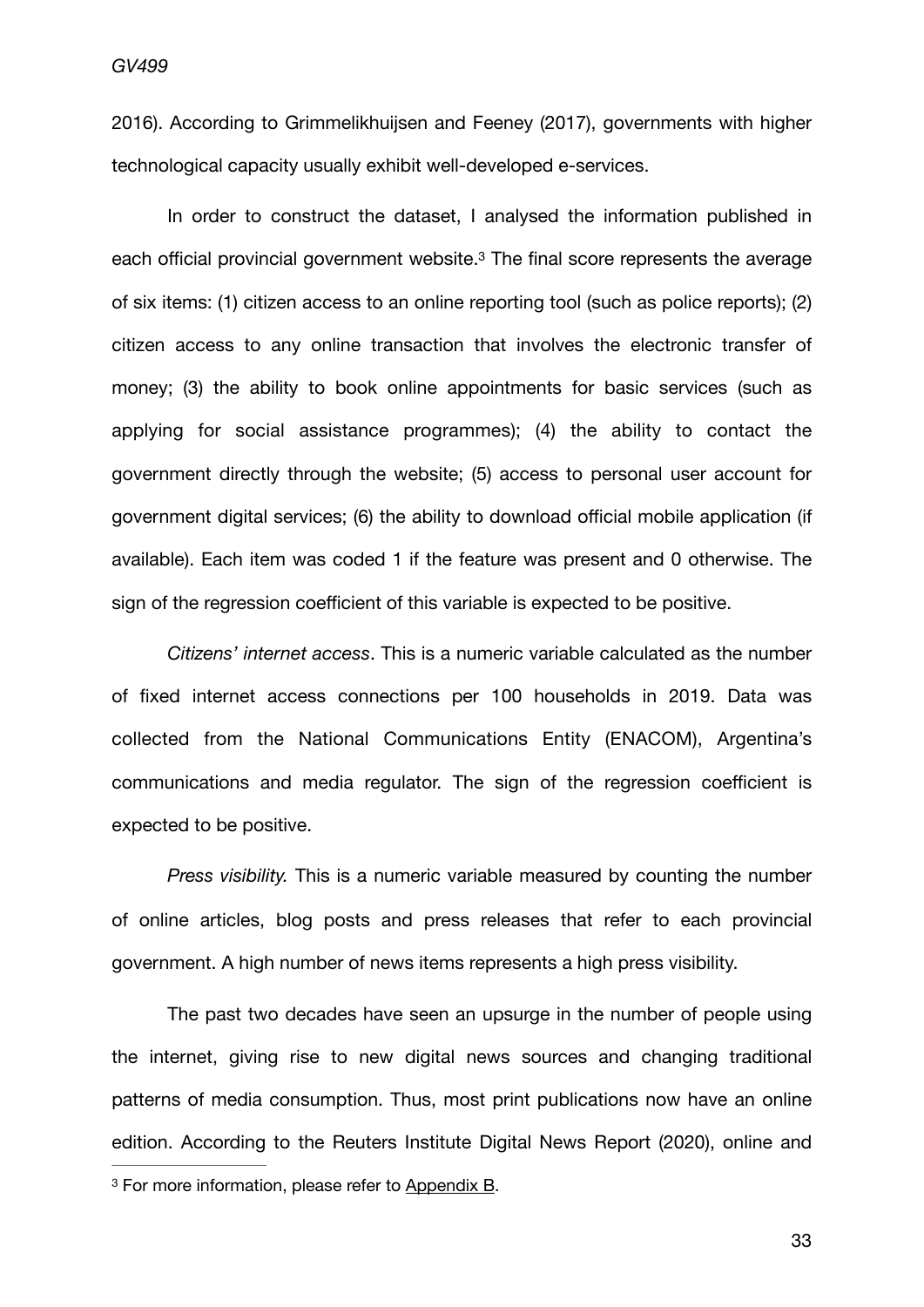social media are the most popular news sources in Argentina, while weekly print consumption has fallen from 45% to 23% over the last four years. For this reason, I measured online press visibility instead of print.

<span id="page-34-1"></span>To construct the dataset, I used the Google News search engine for the following keywords (in Spanish): 'government' + 'province' + '[province name]' + 'Argentina'[.](#page-34-0)<sup>[4](#page-34-0)</sup> I checked results for relevance and excluded certain words from my search in order to avoid bias. Lastly, I used both [google.com](http://google.com) and [google.com.ar](http://google.com.ar) and obtained the same results, thereby confirming the validity of this measure. While this technique presents some limitations (for instance, not all news reports can be found online), it provides many advantages: it displays the visibility of provincial governments for any online newspaper or blog and can be easily replicated. Prior studies have also applied similar techniques (Laswad et al., 2005; Gandía & Archidona, 2008; Cárcaba García & García-García, 2010; Grimmelikhuijsen & Welch, 2012; Cuadrado-Ballesteros et al., 2017).

#### *Control variables*

I included two control variables – population size and development – capturing socioeconomic differences across Argentine provinces. The literature suggests that these factors may influence transparency levels. If not properly controlled, the effects of population size and development could be confounded with the effects of the independent variables, thereby compromising the internal validity of the study (Flannelly et al., 2018).

<span id="page-34-0"></span><sup>&</sup>lt;sup>4</sup> For more information, please refer to [Appendix C](#page-72-0).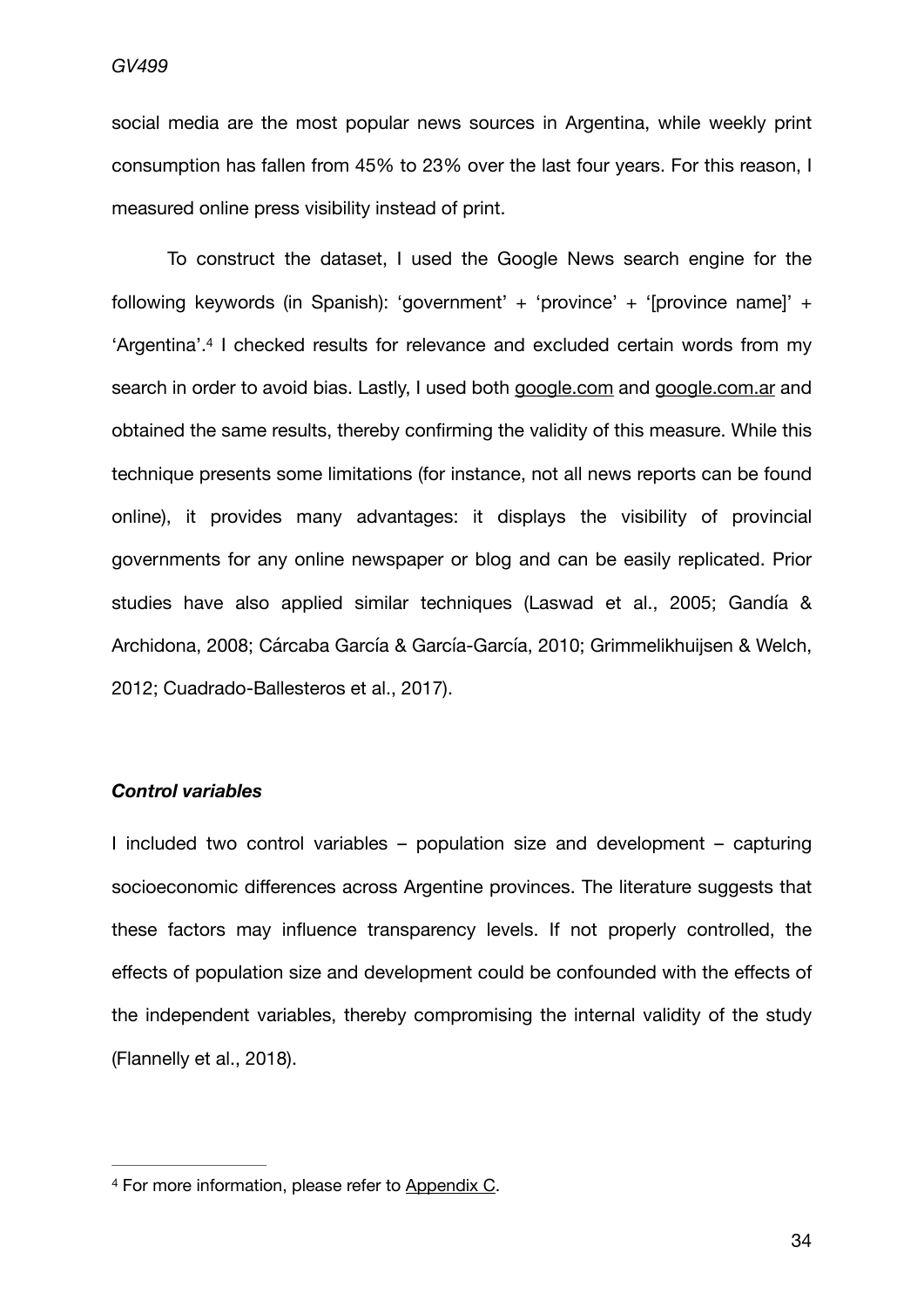*Population size*. This is a numeric variable representing the logged number of inhabitants per province, based on the most recent census data (2010). Data was collected from the National Institute of Statistics and Censuses (INDEC), a decentralised public agency dependent on the National Ministry of Economy. The sign of the regression coefficient is expected to be positive.

*Development*. This is a numeric variable that ranges from 0 to 1, measured by the Provincial Sustainable Development Index (IDSP, for its name in Spanish). This index was developed in 2017 by the Argentine chapter of the United Nations Development Programme (UNDP). It captures three dimensions: (1) economic growth (human capital and per capita income), (2) social inclusion (formal and informal employment, health and level of education) and (3) environmental sustainability (greenhouse gas emissions and waste disposal) (UNDP, 2017). The sign of the coefficient is expected to be positive.

| <b>Variable</b>            | <b>Measurement</b>                                                                         | Data source                                                      |  |  |  |  |
|----------------------------|--------------------------------------------------------------------------------------------|------------------------------------------------------------------|--|--|--|--|
| <b>Dependent variables</b> |                                                                                            |                                                                  |  |  |  |  |
| Fiscal transparency        | Provincial Fiscal Transparency Index<br>(ITPP)                                             | Carciofi et al. (2020)                                           |  |  |  |  |
| RTI law strength           | Public Access to Provincial Information<br>Index (IAIPP)                                   | World Bank (2019)                                                |  |  |  |  |
| Independent variables      |                                                                                            |                                                                  |  |  |  |  |
| Electoral competition      | Average margin of victory in the last four<br>gubernatorial elections (2003-2017)          | Provincial election<br>commissions; media sources;<br>Tow (2019) |  |  |  |  |
| Gubernatorial<br>turnover  | Coded as 1 if party in government has<br>changed at least once; 0 otherwise<br>(2003-2017) | Provincial election<br>commissions; media sources;<br>Tow (2019) |  |  |  |  |

<span id="page-35-0"></span>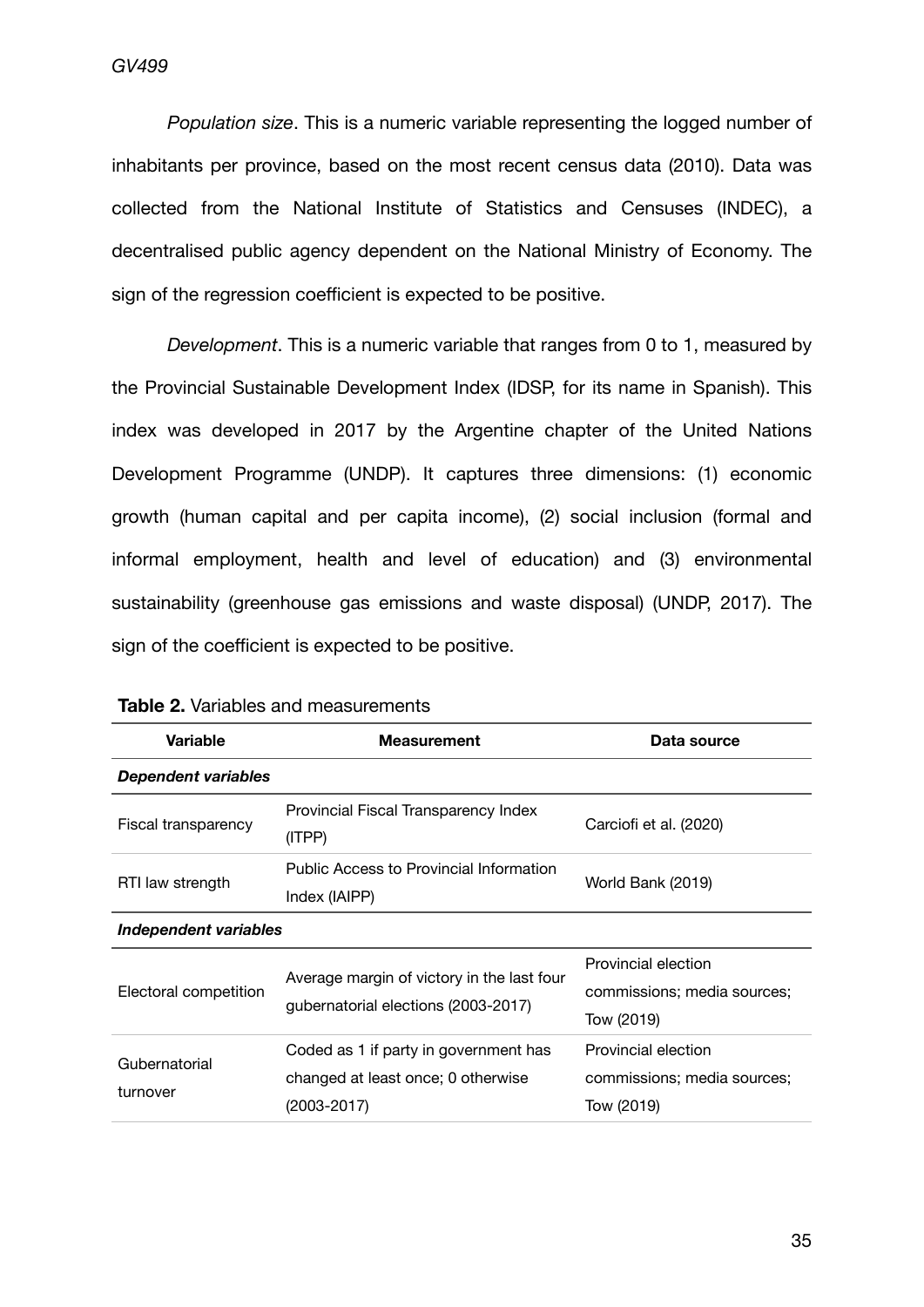| Government digital<br>capacity                                                   | E-services index based on six items.<br>Coded as 1 if feature is present on<br>website; 0 otherwise | Provincial government<br>websites                        |
|----------------------------------------------------------------------------------|-----------------------------------------------------------------------------------------------------|----------------------------------------------------------|
| Citizens' internet<br>access                                                     | Fixed internet access connections per<br>100 households                                             | <b>National Communications</b><br>Entity (ENACOM)        |
| Number of news items mentioning the<br>Press visibility<br>provincial government |                                                                                                     | Google News search engine                                |
| <b>Control variables</b>                                                         |                                                                                                     |                                                          |
| Population size                                                                  | Number of inhabitants (2010)                                                                        | National Institute of Statistics<br>and Censuses (INDEC) |
| Development                                                                      | Provincial Sustainable Development<br>Index (IDSP) (2017)                                           | United Nations Development<br>Programme (UNDP)           |

Source: own elaboration.

Note: all variables were measured in 2019, except where stated otherwise.

## **Research models**

The econometric models for fiscal transparency and RTI law strength can be expressed by Equations (1) and (2) respectively. It is tested by cross-sectional analysis – since my dependent variables do not include a time variation, it would not be useful to apply panel data analysis.

**Fiscal transparency**<sub>i</sub> =  $\alpha_1$  +  $\beta_1$ Electoral competition<sub>i</sub> +  $\beta_2$ Gubernatorial turnover<sub>i</sub> + β<sub>3</sub>Government digital capacity<sub>i</sub> + β<sub>4</sub>Citizens' internet access<sub>i</sub> + β<sub>5</sub>Press visibility<sub>i</sub> + β<sub>6</sub>Population size<sub>i</sub> + β<sub>7</sub>Development<sub>i</sub> + ε<sub>1</sub> (1)

**RTI law strength**<sub>i</sub> =  $a_1 + \beta_1$ Electoral competition<sub>i</sub> +  $\beta_2$ Gubernatorial turnover<sub>i</sub> + β<sub>3</sub>Government digital capacity<sub>i</sub> + β<sub>4</sub>Citizens' internet access<sub>i</sub> + β<sub>5</sub>Press visibility<sub>i</sub> + β<sub>6</sub>Population size<sub>i</sub> + β<sub>7</sub>Development<sub>i</sub> + ε<sub>1</sub> (2)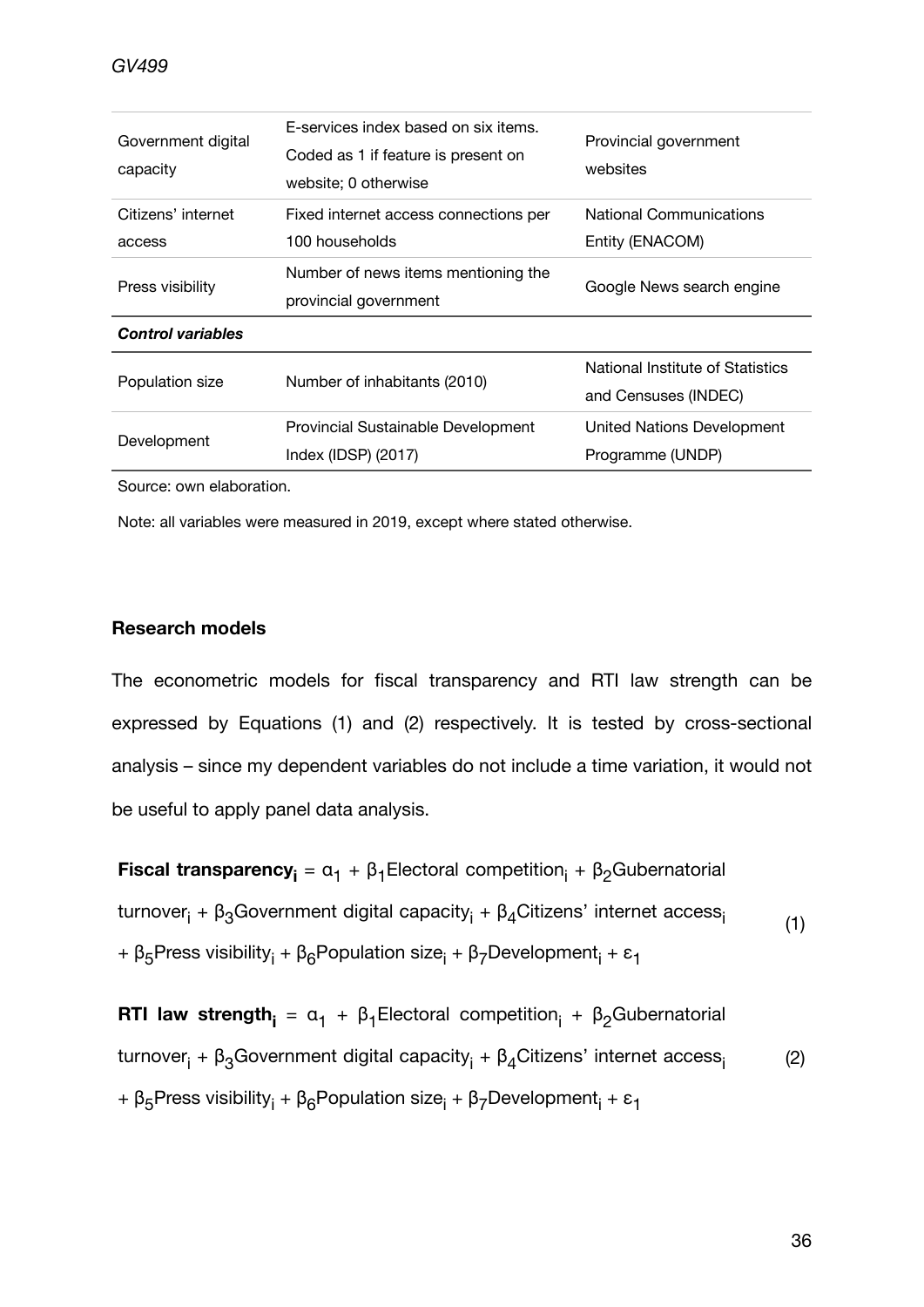Where fiscal transparency and RTI law strength depend on a linear combination of a number of explanatory variables (electoral competition, gubernatorial turnover, government digital capacity, citizens' internet access and press visibility) and the control variables (population size and development); α is the constant; β is the coefficient; i represents the province and ε represents the error (or disturbance) term.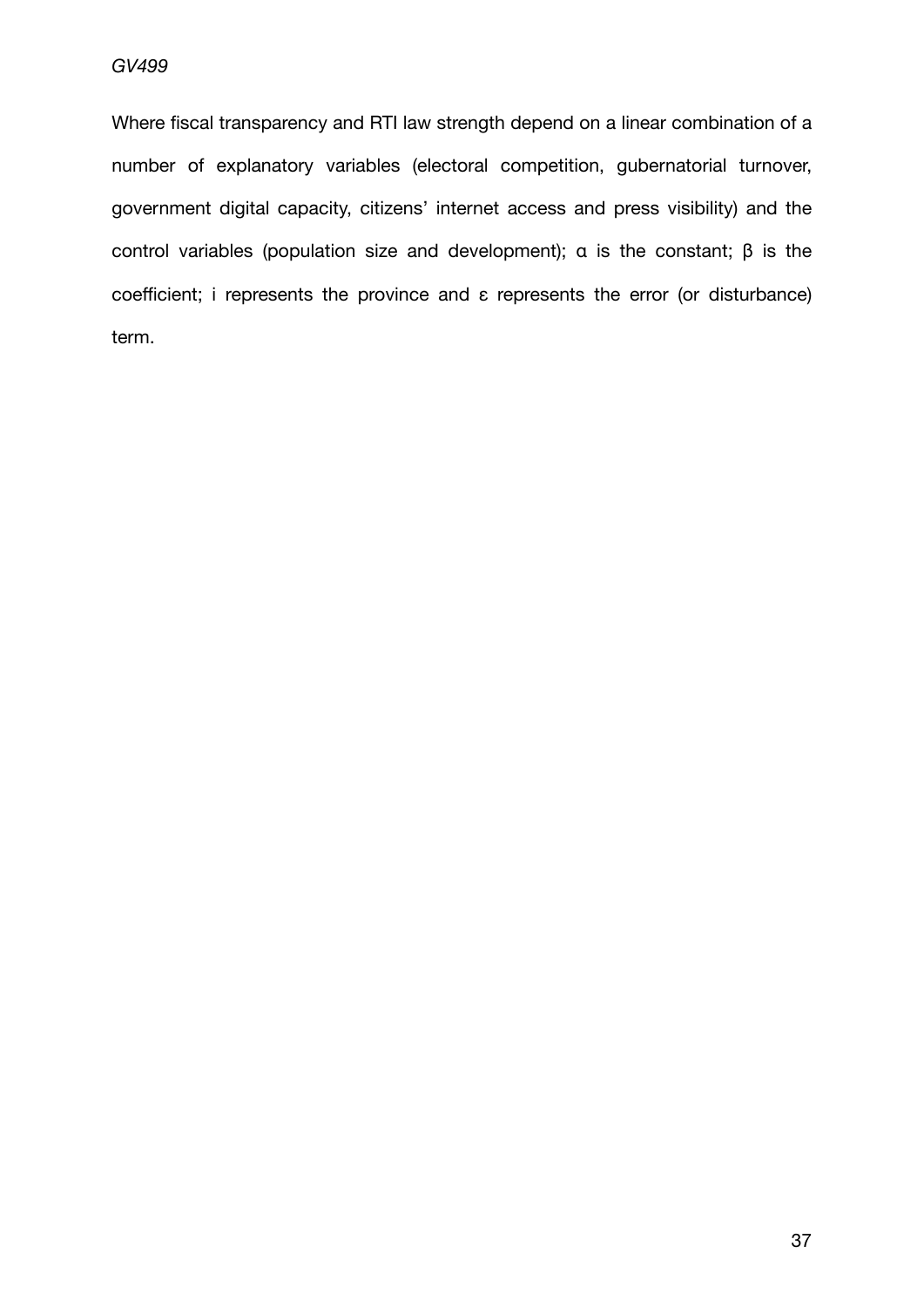## **Results**

This section provides the main descriptive statistics for the variables and the results of the multivariate regression models.

### **Descriptive analysis**

[Table 3](#page-38-0) summarises the main descriptive statistics for subnational fiscal transparency, measured by the Provincial Fiscal Transparency Index (ITPP):

<span id="page-38-0"></span>**Table 3.** Descriptive statistics for fiscal transparency

| <b>Variable</b>        | N  | Min. | Max.  | <b>Mean</b> | SD    |
|------------------------|----|------|-------|-------------|-------|
| Fiscal<br>transparency | 24 | 3.70 | 10.00 | 7.827       | 1.662 |

Source: own elaboration based on data compiled by Carciofi et al. (2020).

The data above suggests that most provinces tend to score fairly high, thereby indicating high levels of fiscal transparency. The mean score is 7.827 – a notable value, considering that the minimum score is 3.70 and the maximum is 10. In addition, the relatively low standard deviation (1.662) indicates that most scores are close to the mean.

[Figure 3](#page-39-0) shows the provincial ranking and geographical distribution of the Provincial Fiscal Transparency Index scores. The bar chart indicates that Entre Ríos (ITPP score of 10) and Córdoba (9.90) display the highest levels of fiscal transparency, whereas Chubut (3.70) and San Luis (3.85) represent the worstperforming provinces. It is also interesting to note that some clusters of neighbouring provinces tend to share similar scores. For instance, the central region of Argentina – Entre Ríos, Córdoba and Santa Fe – displays consistently high scores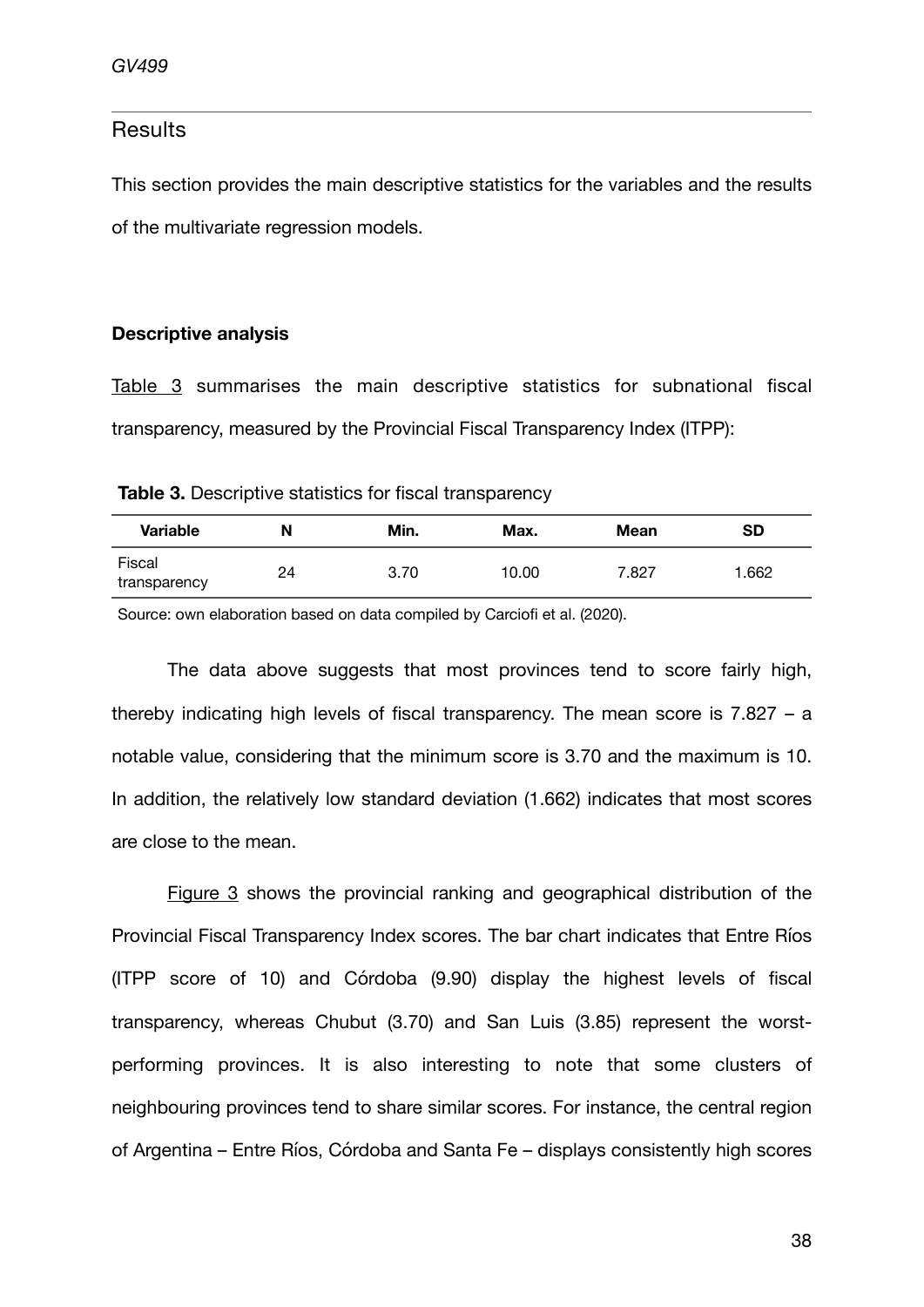<span id="page-39-0"></span>(between 9.85 and 10). The northwest (including provinces like Salta, Catamarca, La Rioja and Tucumán) exhibits similar levels of fiscal transparency, ranging from a score of 7.55 to 8.

**Figure 3**. Ranking and geographical distribution from the Provincial Fiscal Transparency Index (2019)



Source: own elaboration based on data compiled by Carciofi et al. (2020).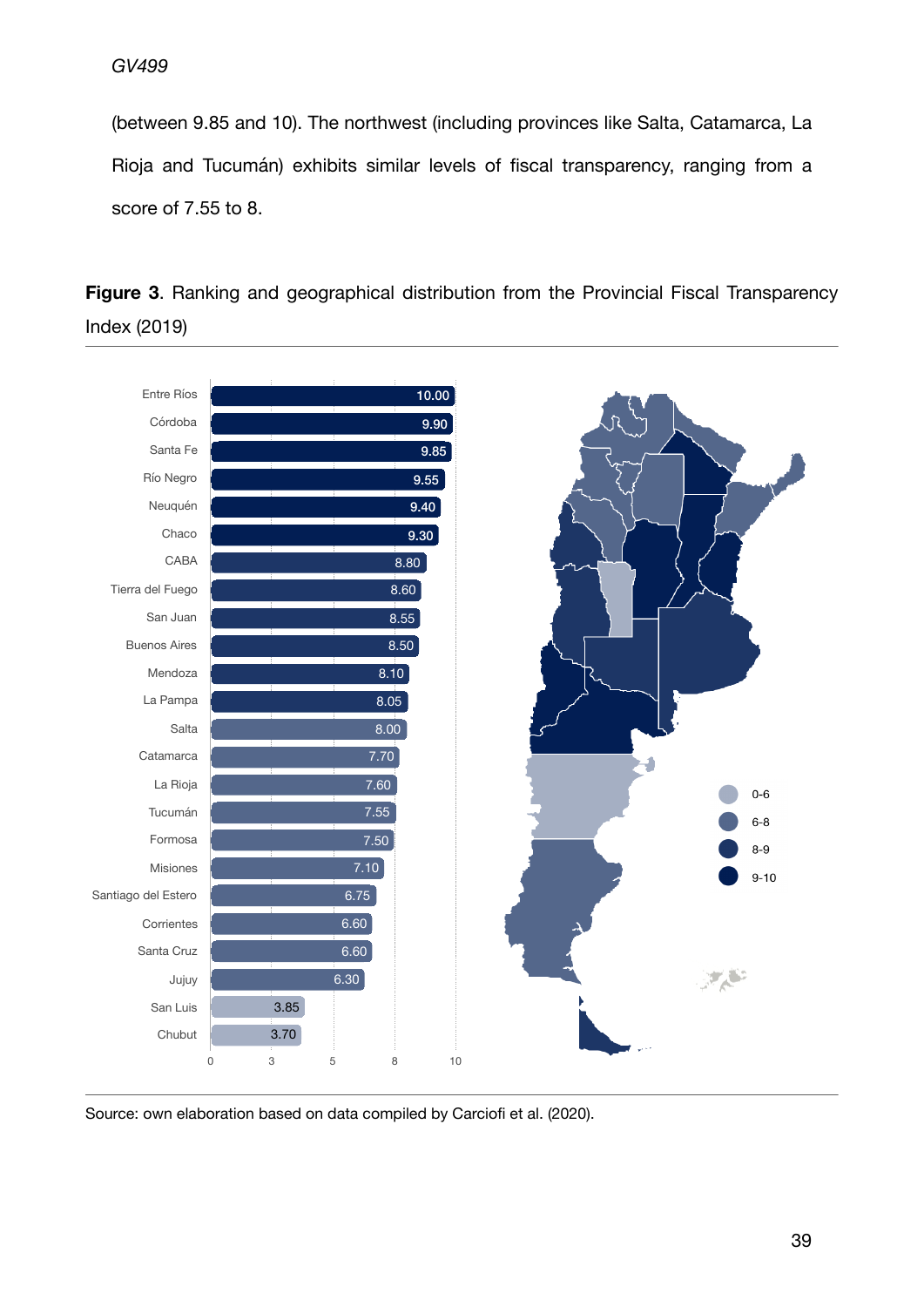Next, [Table 4](#page-40-0) summarises the main descriptive statistics for the second dependent variable: the strength of the provincial RTI legal framework, measured by the Public Access to Provincial Information Index (IAIPP):

<span id="page-40-0"></span>

| Table 4. Descriptive statistics for RTI law strength |  |  |  |
|------------------------------------------------------|--|--|--|
|------------------------------------------------------|--|--|--|

| <b>Variable</b>     | N  | Min. | Max.  | <b>Mean</b> | SD    |
|---------------------|----|------|-------|-------------|-------|
| RTI law<br>strength | 24 |      | 11.63 | 5.088       | 3.170 |

Source: own elaboration based on data compiled by World Bank (2019).

<span id="page-40-1"></span>Unlike fiscal transparency, the IAIPP scores are lower, overall. The average score is 5.088 out of 13. This means that subnational entities tend to have weaker RTI legal frameworks. In fact, five provinces scored  $0$  – the minimum – and only the City of Buenos Aires achieved a high score, of 11.63. [Figure 4](#page-40-1) further illustrates these differences by showing the ranking and geographical distribution of the Public Access to Provincial Information Index scores. The top-scoring provinces are CABA and Mendoza (IAIPP score of 9.53). Out of the 19 provinces that do have a regulatory framework for access to public information, Corrientes (3.60), Santiago del Estero (3.90) and Río Negro (3.90) display the lowest scores.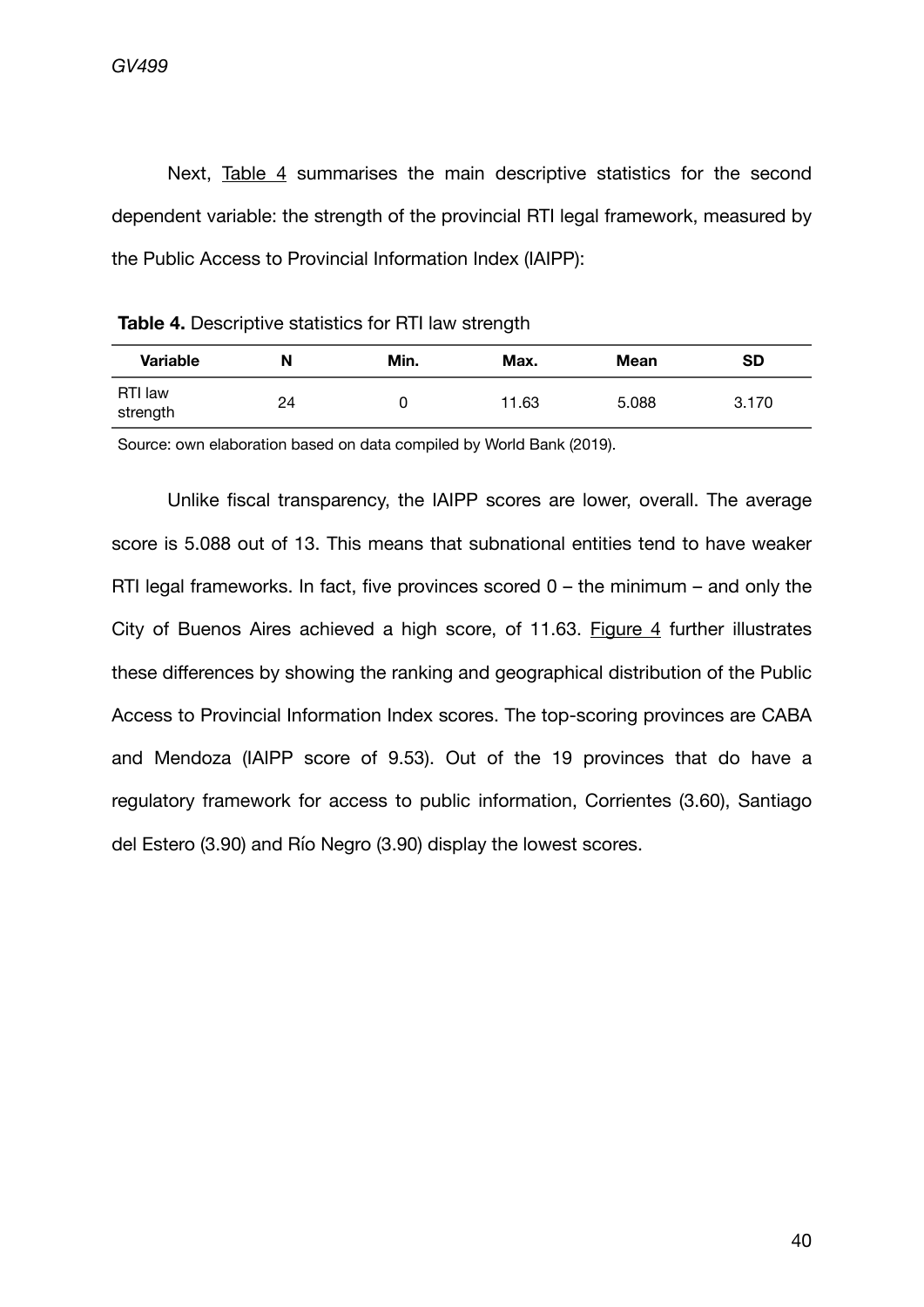## *GV499*

**Figure 4**. Ranking and geographical distribution from the Public Access to Provincial Information Index (2019)



Source: own elaboration based on data compiled by World Bank (2019).

Note: the following provinces lack a regulatory framework for access to public information (and therefore have a score of 0): Formosa, La Pampa, La Rioja, San Juan and Tucumán. These results have been omitted from the bar chart.

Based on the descriptive statistics presented thus far, there is reason to believe that fiscal transparency and RTI law strength are not correlated with each other. For example, even though the province of Río Negro has one of the weakest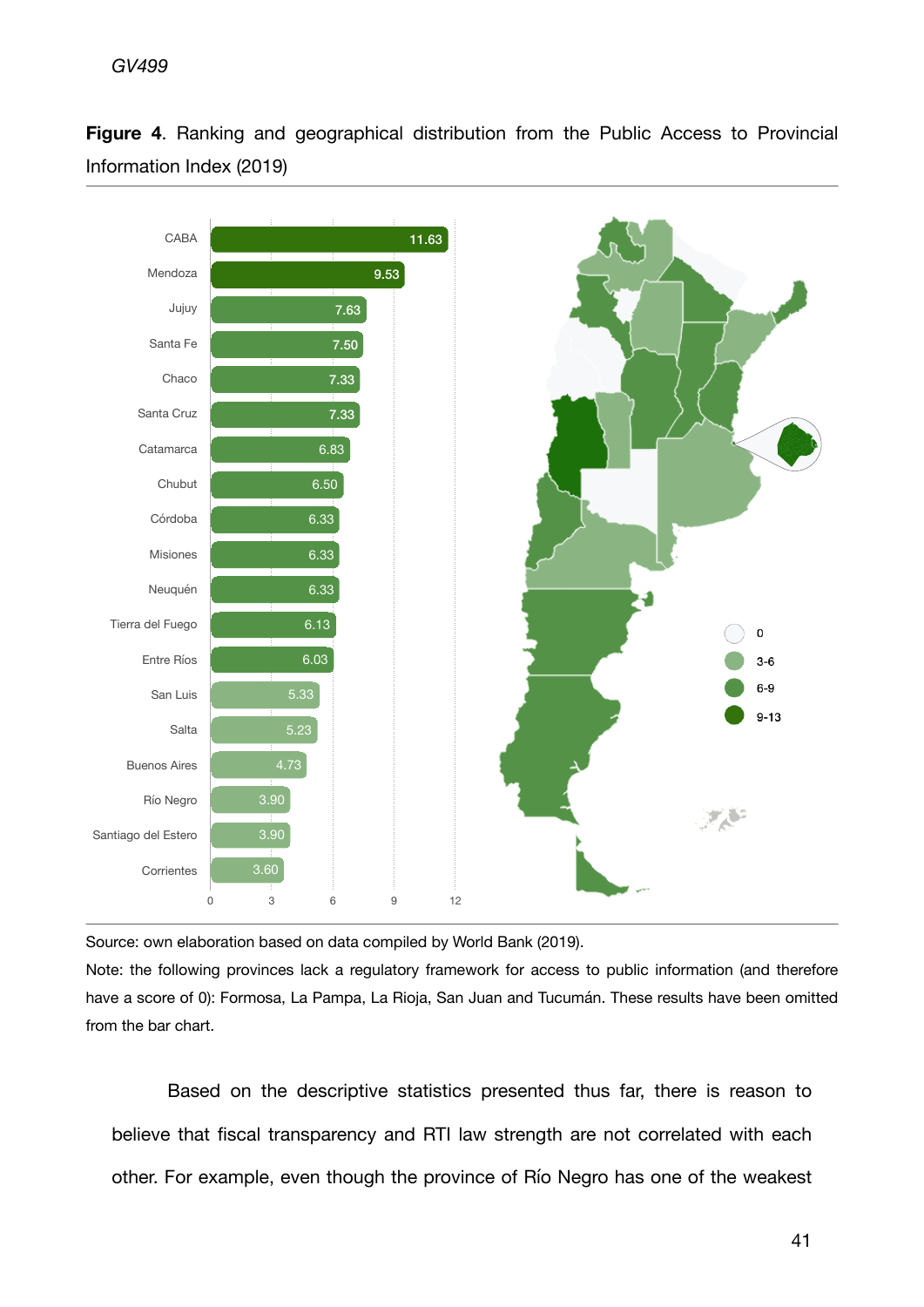<span id="page-42-1"></span>regulatory frameworks, it has been ranked fourth in the Provincial Fiscal Transparency Index. I use a bivariate Pearson's correlation<sup>[5](#page-42-0)</sup> to test whether there is a statistically significant association between the two dependent variables. The correlation coefficient is 0.073, suggesting a very weak positive linear relationship. This implies that RTI laws and fiscal transparency may be shaped by different dynamics.

[Table 5](#page-42-2) summarises the main descriptive statistics for the independent and control variables employed in the regression models. Some results deserve mention. In terms of electoral competition, the average margin of victory ranges from –3.34% to 56.89%. The negative sign for the minimum value is surprising; it corresponds to elections in Tierra del Fuego, where in three out of four elections, the winning candidate actually lost in the first round. The mean government digital capacity (0.431) reveals that, in general terms, provincial governments do not show high technological capabilities. Similarly, overall levels of development remain well below the theoretical maximum (1). Lastly, in most provinces (62.50%) there has been no turnover – in other words, the same party has remained in power over the last two decades.

<span id="page-42-2"></span><span id="page-42-0"></span> $5$  Pearson's correlation coefficient (r) is commonly used to determine the strength and direction of the association between two continuous variables. It can assume any value between –1 (indicating a perfect negative linear association) and +1 (indicating a perfect positive linear association).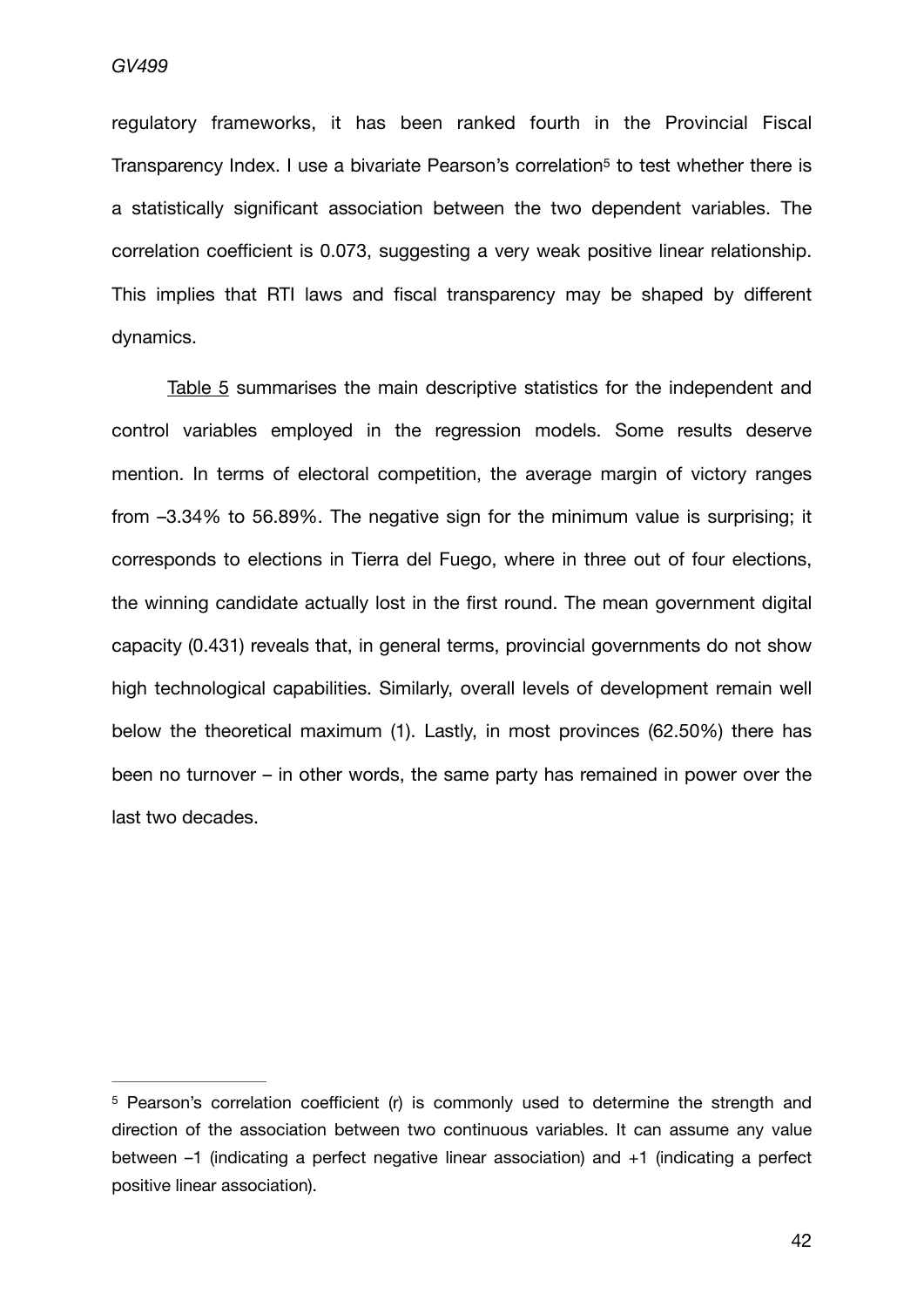| <b>Continuous variables</b>    |    |         |                                |             |                             |
|--------------------------------|----|---------|--------------------------------|-------------|-----------------------------|
| <b>Variable</b>                | N  | Min.    | Max.                           | <b>Mean</b> | <b>SD</b>                   |
| Electoral competition          | 24 | $-3.34$ | 56.89                          | 21.270      | 14.743                      |
| Government digital<br>capacity | 24 | 0       | 1                              | 0.431       | 0.333                       |
| Citizens' internet access      | 24 | 30.17   | 109.66                         | 53.669      | 20.506                      |
| Press visibility               | 24 | 56,000  | 7,760,000                      |             | 1,515,033.333 2,710,753.652 |
| Population (log)               | 24 | 11.75   | 16.56                          | 13.688      | 1.011                       |
| Development                    | 24 | 0.31    | 0.79<br>0.537                  |             | 0.082                       |
| <b>Binary variable</b>         |    |         |                                |             |                             |
| <b>Variable</b>                |    | N       | <b>Turnover</b><br>No turnover |             |                             |
| Turnover (%)                   |    | 24      | 37.50<br>62.50                 |             |                             |

Source: own elaboration.

I proceed to test whether any variables are affected by multicollinearity. Multicollinearity occurs when independent variables in a regression model are highly correlated with each other. This can potentially weaken the statistical power of my models. Thus, I construct a correlation matrix to visualise Pearson's correlation coefficients (r). Predictor variables that display coefficients with magnitudes of 0.80 or higher are strongly correlated and, therefore, can be considered multicollinear (Gujarati, 1995). I additionally test for multicollinearity through the variance inflation factor (VIF). As a rule of thumb, VIF values between 1 and 5 suggest a moderate correlation. Values greater than 10 represent critical levels of multicollinearity,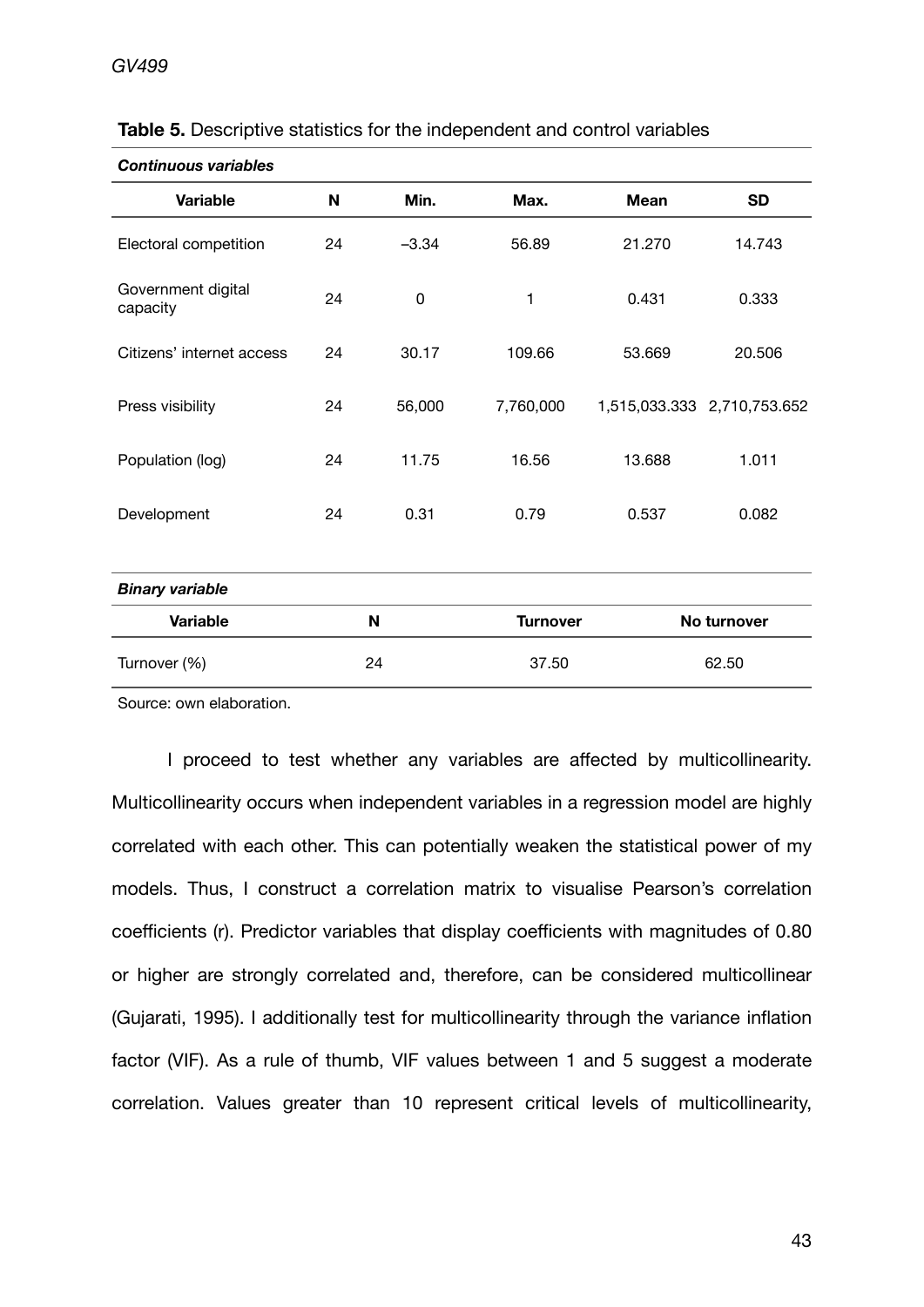thereby affecting the coefficients and p-values in my regression models (Myers, 1990).

The correlations displayed in [Table 6](#page-44-0) behave in theoretically expected ways. Government digital capacity, citizens' internet access and press visibility are correlated and strongly significant, as these variables are all related to technology. The same pattern of correlation between development and technology variables is observed and consistent with prior research (Fagerberg & Srholec, 2009). As expected, electoral competition and turnover are also strongly correlated, since they represent dimensions of subnational democracy. The coefficients display magnitudes below 0.80 and the average VIF value is 1.95. Therefore, it is unlikely that multicollinearity is affecting the regression models.

|                                   | 1         | $\mathbf{2}$ | 3         | 4         | 5        | 6     | 7 | <b>VIF</b> |
|-----------------------------------|-----------|--------------|-----------|-----------|----------|-------|---|------------|
| 1. Electoral<br>competition       |           |              |           |           |          |       |   | 1.804      |
| 2. Turnover                       | $-0.505*$ | 1            |           |           |          |       |   | 1.595      |
| 3. Government<br>digital capacity | $-0.128$  | 0.034        | 1         |           |          |       |   | 2.151      |
| 4. Citizens'<br>internet access   | $-0.216$  | 0.268        | $0.518**$ | 1         |          |       |   | 1.885      |
| 5. Press visibility               | 0.148     | 0.041        | $0.664**$ | $0.528**$ | 1        |       |   | 2.996      |
| 6. Population (log)               | 0.000     | 0.245        | 0.299     | 0.147     | $0.437*$ | 1     |   | 1.393      |
| 7. Development                    | $-0.313$  | 0.270        | $0.413*$  | $0.553**$ | $0.484*$ | 0.159 | 1 | 1.794      |

<span id="page-44-0"></span>

|  |                                    |  | Table 6. Correlation matrix (Pearson's correlation coefficients between |  |
|--|------------------------------------|--|-------------------------------------------------------------------------|--|
|  | independent and control variables) |  |                                                                         |  |

Source: own elaboration.

Note:  $+p < 0.10$ ; \*  $p < 0.05$ ; \*\*  $p < 0.01$ . VIF = variance inflation factor.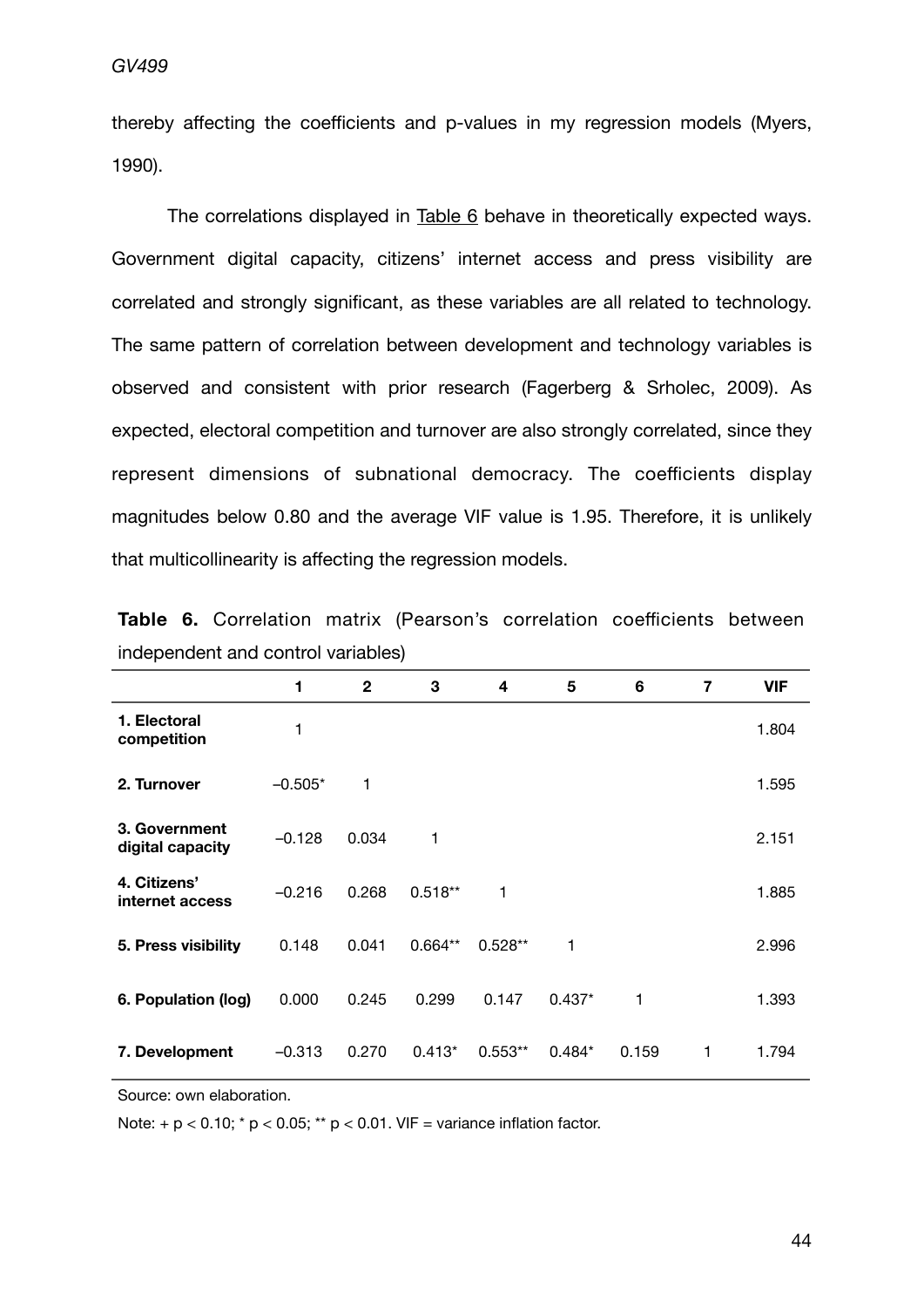#### **Multivariate regression analysis**

Six different models were run for each dependent variable: Model 1 corresponds to Equations (1) and (2), presented in the previous section. In line with Tavares and da Cruz (2017), Model 2 includes only the demand-side variables (electoral competition, turnover and government digital capacity) and Model 3 the supply-side variables (citizens' internet access and press visibility). Models 4 and 5 each use one dimension of subnational democracy to further explore its effect on transparency. Finally, Model 6 presents only the most statistically significant variables, thereby improving the model's precision. All models (except Model 6) control for population size and development.

[Table 7](#page-47-0) shows the results of the regression models for fiscal transparency. Most of the coefficients display the expected signs, except for development: the results seem to indicate a negative association between the level of development and financial disclosure. Still, the coefficient for development is not statistically significant in any of the models. Next, a demand-side perspective (Model 2) would suggest that there is an association between subnational democracy (electoral competition and turnover), government digital capacity and fiscal transparency. Nonetheless, the results of both Model 1 and Model 2 show that only the coefficient for electoral competition is statistically significant at a ten per cent level. The sign of the coefficient is negative, as expected: the larger the margin of victory (and the less competitive elections are), the higher the score on the Provincial Financial Transparency Index. The coefficients for turnover and government digital capacity are not statistically significant. Thus far, the results do not confirm **H3**: there appears to be no association between technological capacity and transparency.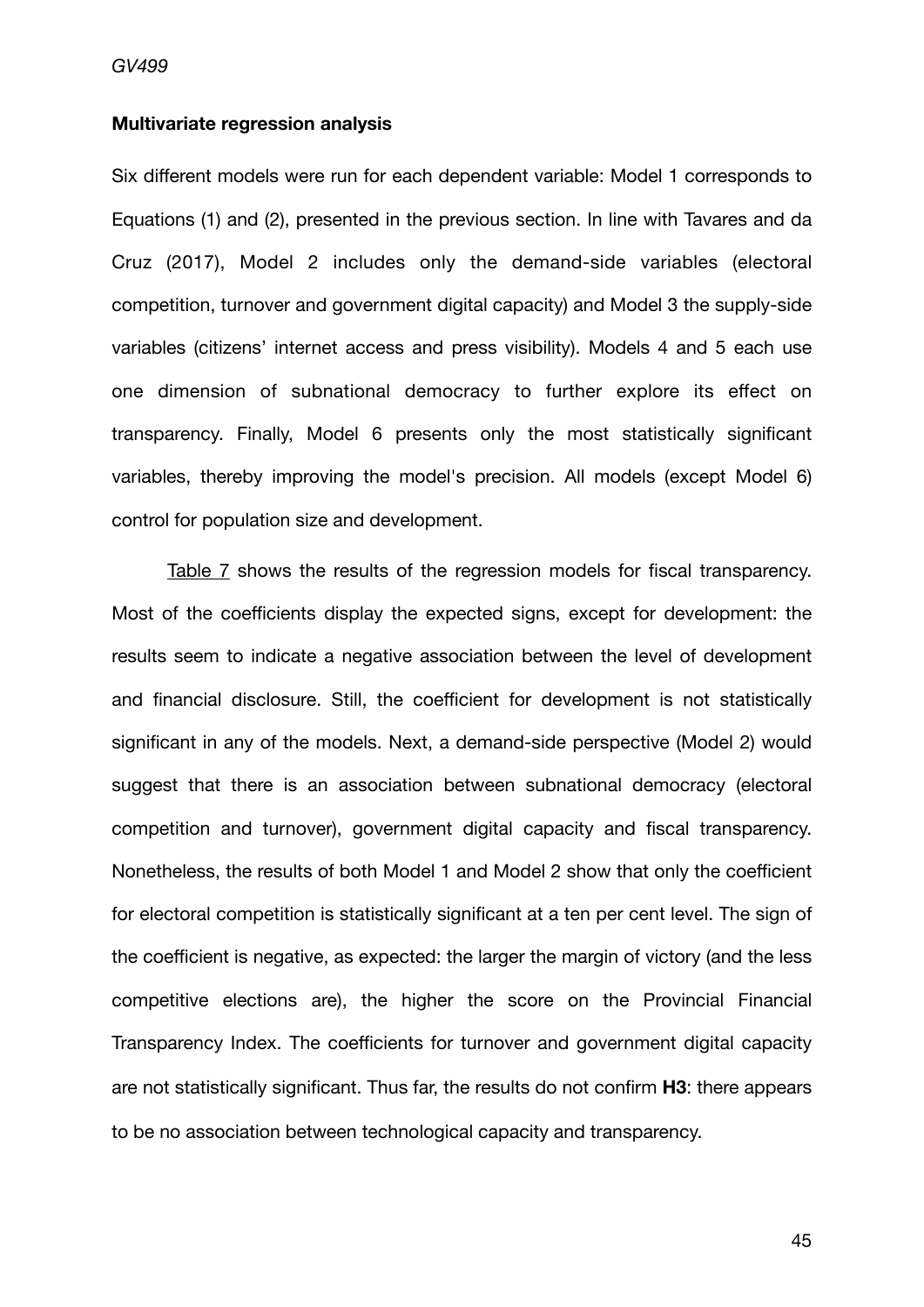*GV499*

A supply-side perspective (Model 3) proposes that citizens' internet access and high press visibility can influence fiscal transparency levels. However, there is no significant relationship between the explanatory variables and financial disclosure. The coefficient for citizens' internet access, while positive, is not statistically significant ( $\beta_4$  = 0.026). Thus, the results do not confirm **H4**: there appears to be no association between citizens' internet access and fiscal transparency. Interestingly, the sign of the coefficient for press visibility is negative – although the effect of press visibility on transparency, while holding the other variables constant, is negligible ( $\beta$ <sub>5</sub> = -2.110E-7). Therefore, the results do not support **H5**: there appears to be no association between press visibility and fiscal transparency. Regarding the control variables, only population size has a significant positive relationship with transparency at a ninety per cent confidence level ( $\beta_6$  = 0.743). In general, the empirical evidence suggests that supply-side factors ( $R^2$  = 0.239) are more important than demand-side determinants ( $R^2 = 0.053$ ).

Model 4 shows that the coefficients for electoral competition ( $\beta_1$  = -0.061) and population ( $\beta_6 = 0.612$ ) are statistically significant at a one and five per cent level respectively. In contrast, the coefficient for turnover in Model 5 is not significant; thus, there is no evidence to support **H2**. In other words, there seems to be no association between turnover and fiscal transparency. Finally, Model 6 suggests that the most important (and significant) independent variable is electoral competition, thereby supporting **H1**: more competitive provinces are more likely to score higher in the Provincial Fiscal Transparency Index. In addition, there is a positive association between population size and fiscal transparency. The adjusted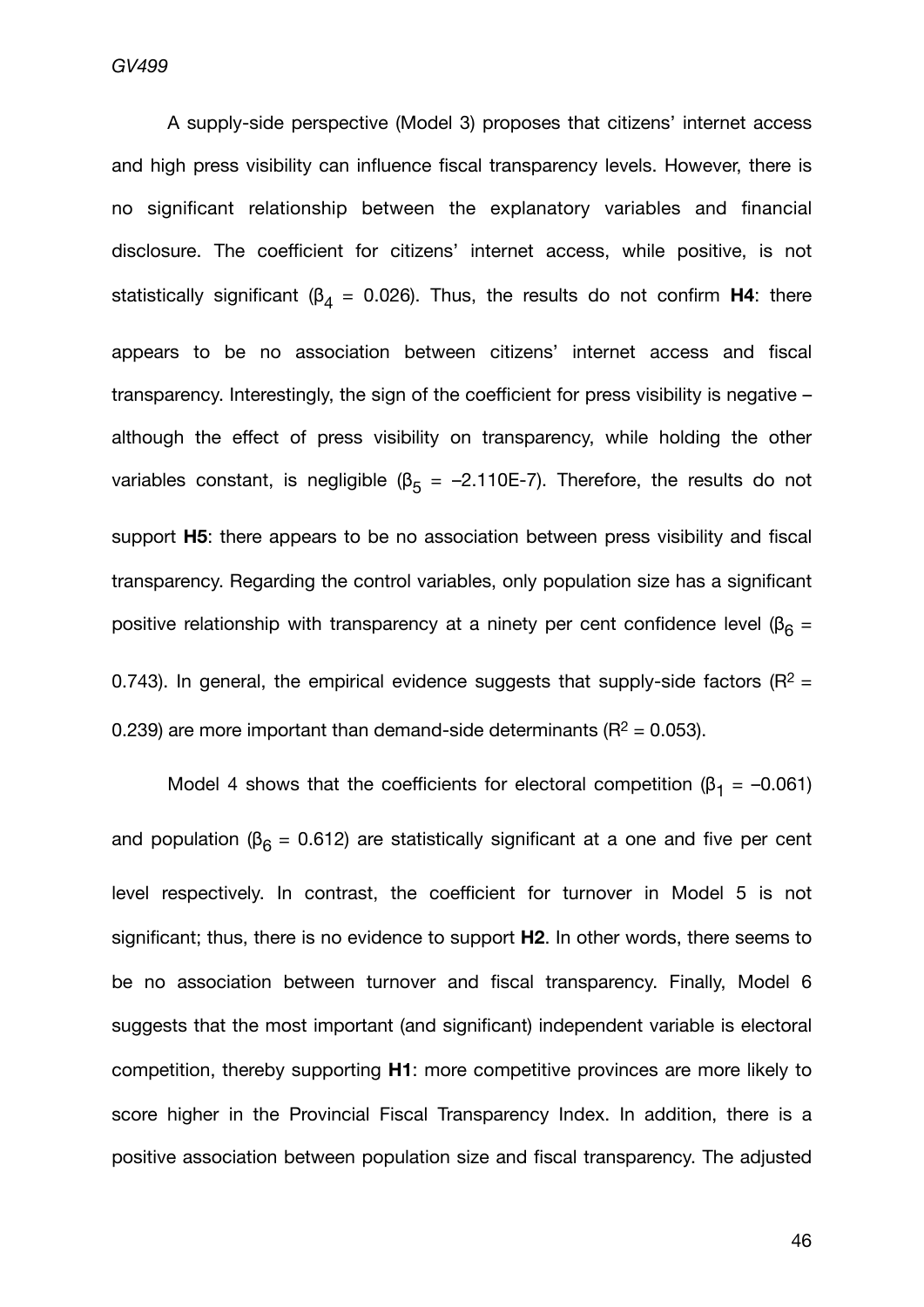R2 in Model 6 shows that the model explains 31 per cent of the variability in the Provincial Fiscal Transparency Index scores. While this value might not appear high, many empirical models that study the determinants of local transparency display similar results: 21.4% for Ribeiro et al. (2018); 29% for Guillamón et al. (2011); 25% for Tavares and da Cruz (2014).

| <b>Variable</b>                     | Model 1                  | Model 2              | Model 3                  | Model 4               | Model 5             | Model 6               |
|-------------------------------------|--------------------------|----------------------|--------------------------|-----------------------|---------------------|-----------------------|
| <b>Constant</b>                     | 1.746<br>(5.948)         | 3.522<br>(4.791)     | $-3.411$<br>(5.722)      | 2.339<br>(4.241)      | 1.385<br>(4.955)    | 1.164<br>(3.932)      |
| <b>Electoral</b><br>competition     | $-0.054+$<br>(0.029)     | $-0.059*$<br>(0.025) |                          | $-0.061**$<br>(0.021) |                     | $-0.056**$<br>(0.020) |
| <b>Turnover</b>                     | 0.036<br>(0.805)         | 0.116<br>(0.755)     |                          |                       | 0.907<br>(0.720)    |                       |
| Government<br>digital capacity      | 0.826<br>(1.389)         | 0.725<br>(1.050)     |                          |                       |                     |                       |
| <b>Citizens' internet</b><br>access | 0.013<br>(0.021)         |                      | 0.026<br>(0.021)         |                       |                     |                       |
| <b>Press visibility</b>             | $-1.036E - 7$<br>(0.000) |                      | $-2.110E - 7$<br>(0.000) |                       |                     |                       |
| <b>Population (log)</b>             | 0.624<br>(0.368)         | 0.542<br>(0.330)     | $0.743+$<br>(0.373)      | $0.612*$<br>(0.292)   | 0.474<br>(0.344)    | $0.574*$<br>(0.285)   |
| <b>Development</b>                  | $-4.193$<br>(5.131)      | $-4.109$<br>(4.269)  | $-0.057$<br>(5.109)      | $-2.962$<br>(3.769)   | $-0.730$<br>(4.248) |                       |
| $R^2$                               | 0.424                    | 0.404                | 0.217                    | 0.389                 | 0.187               | 0.370                 |
| Adjusted R <sup>2</sup>             | 0.172                    | 0.239                | 0.053                    | 0.297                 | 0.065               | 0.310                 |
| N                                   | 24                       |                      |                          |                       |                     |                       |

<span id="page-47-0"></span>**Table 7.** Multivariate regression results for fiscal transparency

Source: own elaboration.

Dependent variable: fiscal transparency (based on Provincial Fiscal Transparency Index). Note:  $+p < 0.10$ ; \*  $p < 0.05$ ; \*\*  $p < 0.01$ . Standard errors shown in parentheses.

Next, [Table 8](#page-49-0) shows the results of the regression models for RTI law strength. In this case, most of the coefficients display the expected signs, except for the negative but not statistically significant coefficient of citizens' internet access in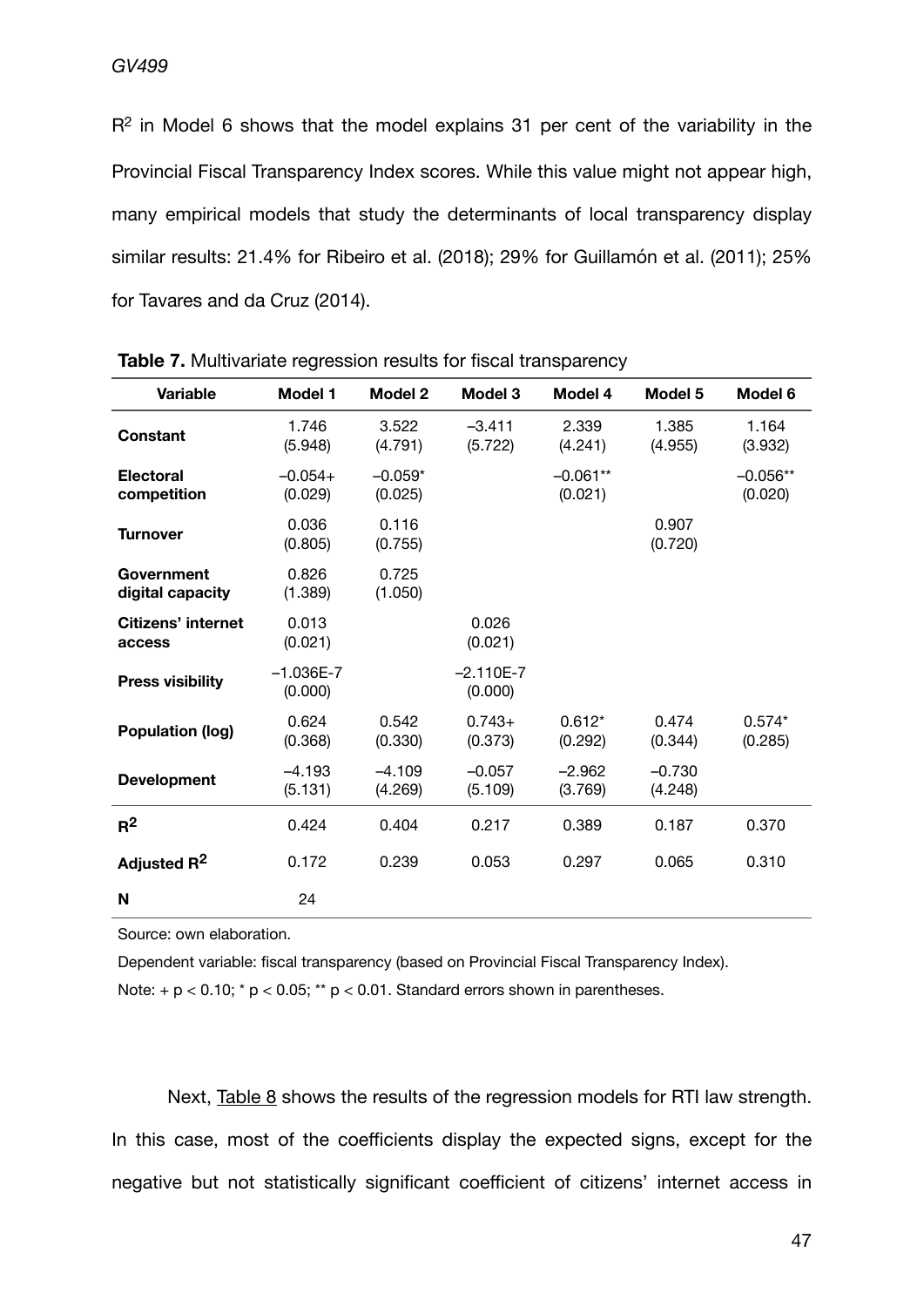Model 1 ( $\beta_4$  = -0.010). Nonetheless, this time, the coefficient for development is positive, as the literature originally predicted (β<sub>7</sub> = 12.166). As with fiscal transparency, supply-side factors ( $R^2 = 0.273$ ) seem more relevant than demandside determinants ( $R^2 = 0.053$ ). Model 2 shows that the coefficient for turnover is positive and significant at a ninety per cent confidence level ( $\beta_2$  = 2.474): a change in the ruling party seems to be associated with stronger RTI laws. In contrast, the coefficient for government digital capacity is not statistically significant ( $\beta_3$  = 1.445) and, thus, does not confirm **H3**.

None of the coefficients for the variables in Model 3 and Model 4 are statistically significant. In this way, the results do not support **H4, H5** and **H1**. Nonetheless, in Model 5, the coefficients for turnover and development are positive and significant at a ninety-five and ninety per cent confidence level, respectively. Model 6 confirms these results. In other words, turnover has a positive and significant relationship with RTI law strength on a ninety-nine per cent confidence interval, thus confirming  $H2$  ( $\beta$ <sub>2</sub> = 2.884). In addition, the coefficient for development

is positive and significant at a ninety-five per cent confidence level ( $\beta$ <sub>7</sub> = 12.628). Therefore, a province's level of development seems to be strongly associated with RTI law strength. The adjusted  $R^2$  in Model 6 shows that the model explains 33.1 per cent of the variability in the Public Access to Provincial Information Index scores for Argentine provinces.

In sum, these findings suggest that each policy area is associated with different factors: on the one hand, online fiscal disclosure seems to be associated primarily with electoral competition and population size. On the other hand, a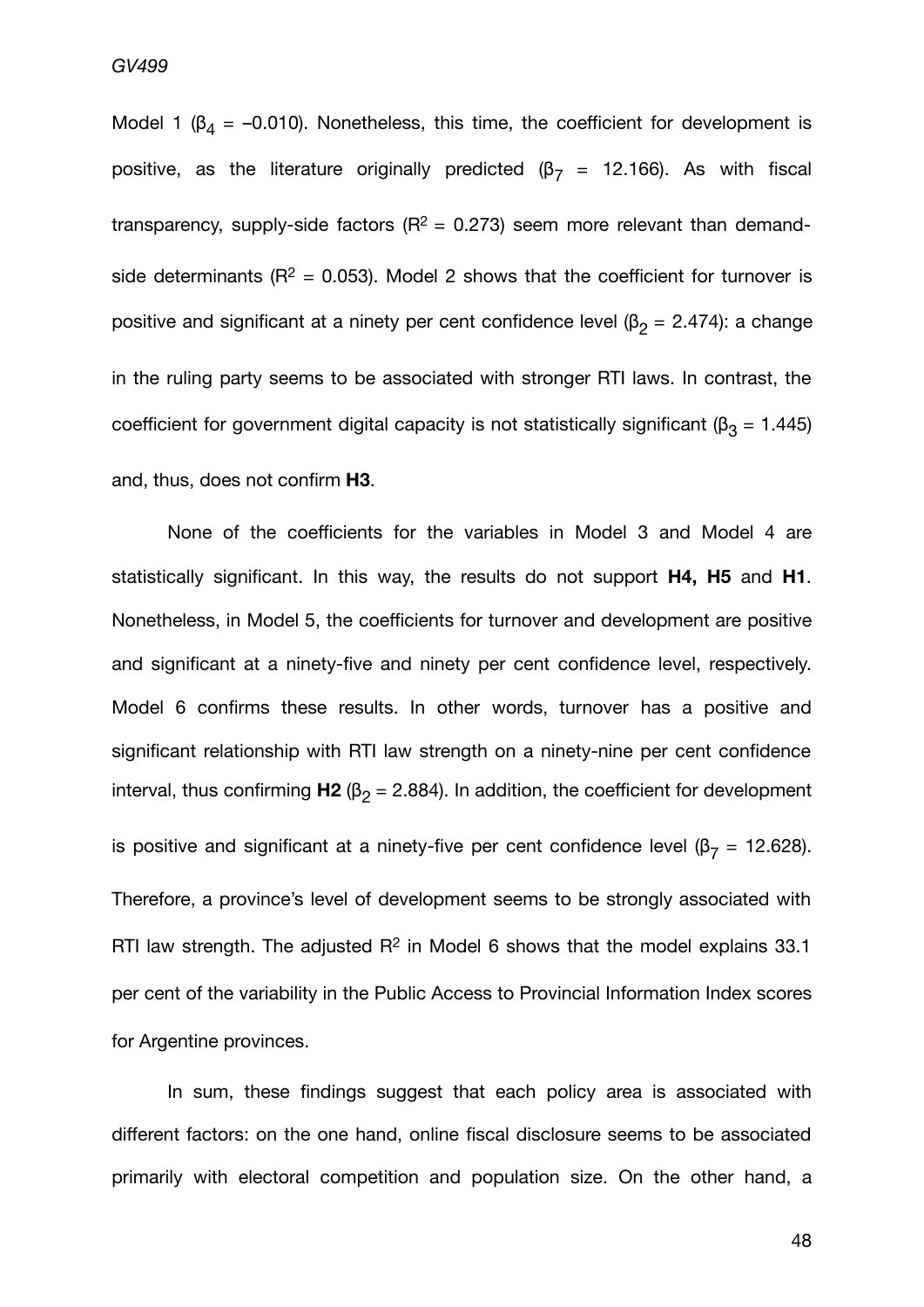stronger RTI legal framework seems to be associated with gubernatorial turnover and level of development. The following section discusses these results in the context of the literature.

| <b>Variable</b>                 | <b>Model 1</b>           | <b>Model 2</b>      | Model 3                 | Model 4             | Model 5              | Model 6             |
|---------------------------------|--------------------------|---------------------|-------------------------|---------------------|----------------------|---------------------|
| Constant                        | $-7.369$<br>(11.099)     | $-4.019$<br>(8.934) | $-16.329$<br>(10.557)   | $-8.859$<br>(8.485) | $-6.834$<br>(8.127)  | $-2.778$<br>(3.611) |
| <b>Electoral</b><br>competition | $-0.013$<br>(0.054)      | $-0.028$<br>(0.046) |                         | $-0.068$<br>(0.042) |                      |                     |
| <b>Turnover</b>                 | $2.623+$<br>(1.503)      | $2.474+$<br>(1.407) |                         |                     | $2.743*$<br>(1.181)  | 2.884**<br>(1.135)  |
| Government<br>digital capacity  | 2.591<br>(2.592)         | 1.445<br>(1.958)    |                         |                     |                      |                     |
| Citizens' internet<br>access    | $-0.010$<br>(0.039)      |                     | 0.019<br>(0.039)        |                     |                      |                     |
| <b>Press visibility</b>         | $-2.208E - 7$<br>(0.000) |                     | $-2.712E-07$<br>(0.000) |                     |                      |                     |
| Population (log)                | 0.364<br>(0.687)         | 0.250<br>(0.615)    | 0.839<br>(0.689)        | 0.645<br>(0.584)    | 0.315<br>(0.564)     |                     |
| <b>Development</b>              | 12.166<br>(9.574)        | 8.816<br>(7.960)    | 17.325<br>(9.426)       | 12.221<br>(7.541)   | $12.239+$<br>(6.968) | 12.628*<br>(6.819)  |
| $R^2$                           | 0.449                    | 0.431               | 0.268                   | 0.327               | 0.399                | 0.390               |
| Adjusted R <sup>2</sup>         | 0.208                    | 0.273               | 0.114                   | 0.227               | 0.309                | 0.331               |
| N                               | 24                       |                     |                         |                     |                      |                     |

<span id="page-49-0"></span>**Table 8.** Multivariate regression results for RTI law strength

Source: own elaboration.

Dependent variable: RTI law strength (based on Public Access to Provincial Information Index). Note:  $+p < 0.10$ ; \*  $p < 0.05$ ; \*\*  $p < 0.01$ . Standard errors shown in parentheses.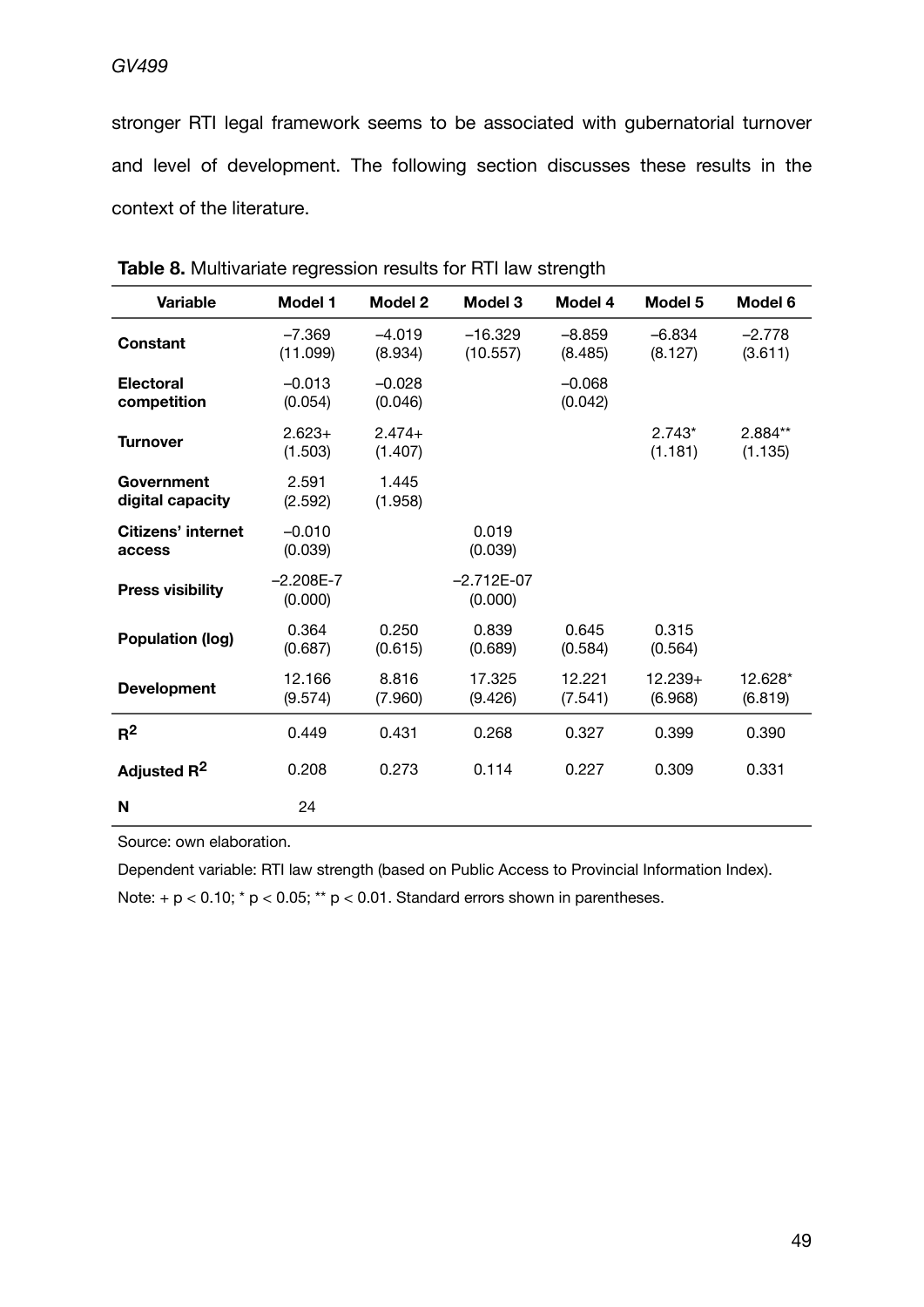## **Discussion**

The results of this study show that political and socioeconomic factors seem to be associated with higher levels of fiscal transparency and stronger RTI laws in Argentine provinces. Specifically, the findings suggest that fiscal transparency is positively related to electoral competition, thereby supporting **H1**. In addition, there is a positive and statistically significant relation between RTI law strength and gubernatorial turnover, thus supporting **H2**. Regarding the control variables, population size and development appear to be positively associated with fiscal transparency and stronger RTI laws respectively. Surprisingly, the study did not capture a significant relationship between transparency and government digital capacity (**H3**), citizens' internet access (**H4**) or press visibility (**H5**).

Regarding the influence of subnational democracy, the positive association between electoral competition and fiscal transparency is consistent with prior empirical studies (Alt et al., 2006; Gandía & Archidona, 2008; Esteller-Moré & Polo Otero, 2012; Cicatiello et al., 2017; Chen & Han, 2019). The positive association between turnover and RTI law strength is also consistent with the international literature (Berliner & Erlich, 2015). According to the agency and legitimacy theories, a competitive political environment can create the political incentives that lead to increased levels of government transparency (Curtin & Meijer, 2006). Conversely, the absence of contested elections is likely to produce a complacent government where governors find little reason – other than an idiosyncratic commitment to transparency – to enact reform (Bearfield & Bowman, 2017).

The results did not reveal a significant association between government digital capacity (**H3**) and transparency. This is contrary to the results obtained by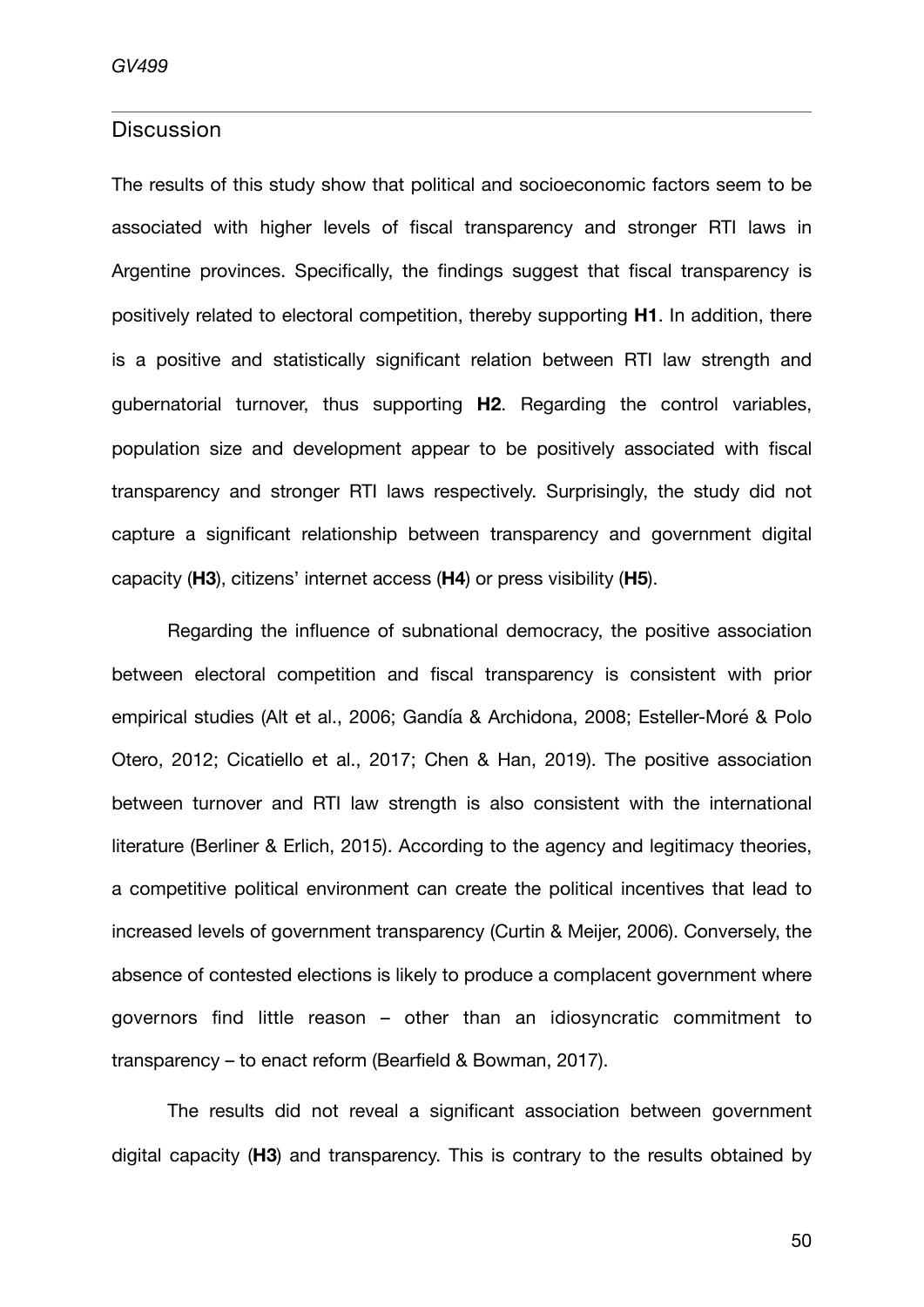Chen et al. (2019) and Serrano-Cinca et al. (2009). Perhaps the indicator used was not appropriate to capture the provincial governments' technological capacity. Nonetheless, Justice and McNutt (2013) reported a similar finding in their study of fiscal transparency in the United States. They suggest that differences in technological capacity may not translate into variations in transparency.

According to García-Tabuyo et al. (2015), technological developments should promote online information disclosure, since internet access makes information more accessible and easier to circulate. In addition, Ma and Wu (2011) proposed that internet users are more politically engaged and may push governments to increase transparency. However, there appears to be no association between transparency and citizens' internet access (**H4**). These results are surprising, since most studies find a positive association (Gandía & Archidona, 2008; Caba Pérez et al., 2008; Ortiz-Rodríguez et al., 2018; Tejedo-Romero & Araujo, 2020; Shin et al., 2020). Despite internet access, there might not be enough 'bottom-up' pressure for governments to promote public access to information. In this way, higher levels of internet penetration have not led to higher political engagement or government responsiveness.

Similarly, there is no evidence that press visibility (**H5**) has a statistically significant impact on levels of transparency. Conversely, previous research found a strong association – both positive and negative – between press visibility and transparency (Ingram, 1984; Laswad et al., 2005; Gandía & Archidona, 2008; Cárcaba García & García-García, 2010; Cuadrado-Ballesteros et al., 2017). This may be due to country-specific dynamics. For media to play an intermediary role between governments and citizens, it has to be fairly strong and independent.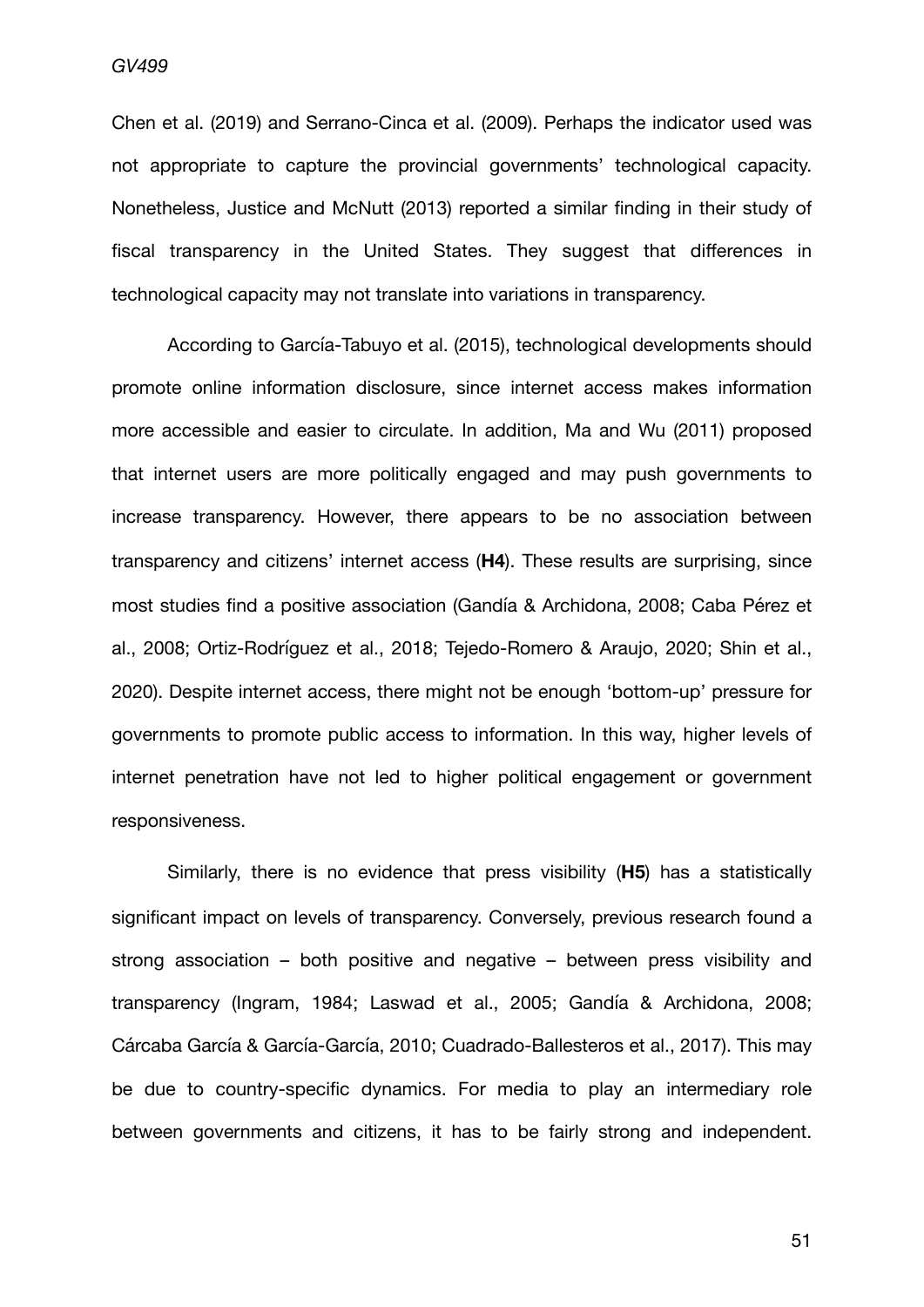However, the media market in Argentina is relatively uncompetitive (Michener, 2010). This may undermine efforts to put transparency on the public agenda.

Regarding the control variables, the study shows that population size has a significant positive relationship with fiscal transparency, thereby supporting prior research (Serrano-Cinca et al., 2009; Guillamón et al., 2011; Esteller-Moré & Polo Otero, 2012; Baldissera et al., 2020). The literature on technology adoption suggests that states with large populations tend to have large governments and, thus, are better equipped with the financial resources necessary to increase transparency (Moon, 2002). In addition, larger governments may be more responsive to external pressure (Berliner, 2017).

Moreover, there is evidence that RTI law strength is associated with better human development indicators, in line with other studies (Kaufmann & Bellver, 2005; Zuccolotto & Teixeira, 2014). In this way, the relative differences in provincial levels of development may be driving transparency levels. According to the agency theory, a population with higher per capita income and levels of education may demand more information from the provincial government, thereby leading to more transparency.

Lastly, the results suggest that provincial government transparency in Argentina is primarily associated to supply-side determinants rather than demandside factors, such as pressure from citizens and the media. These results seem consistent with the strong governor model characterising the Argentine provincial government system. Tavares and da Cruz (2017) noted a similar pattern in a local transparency study in Portugal.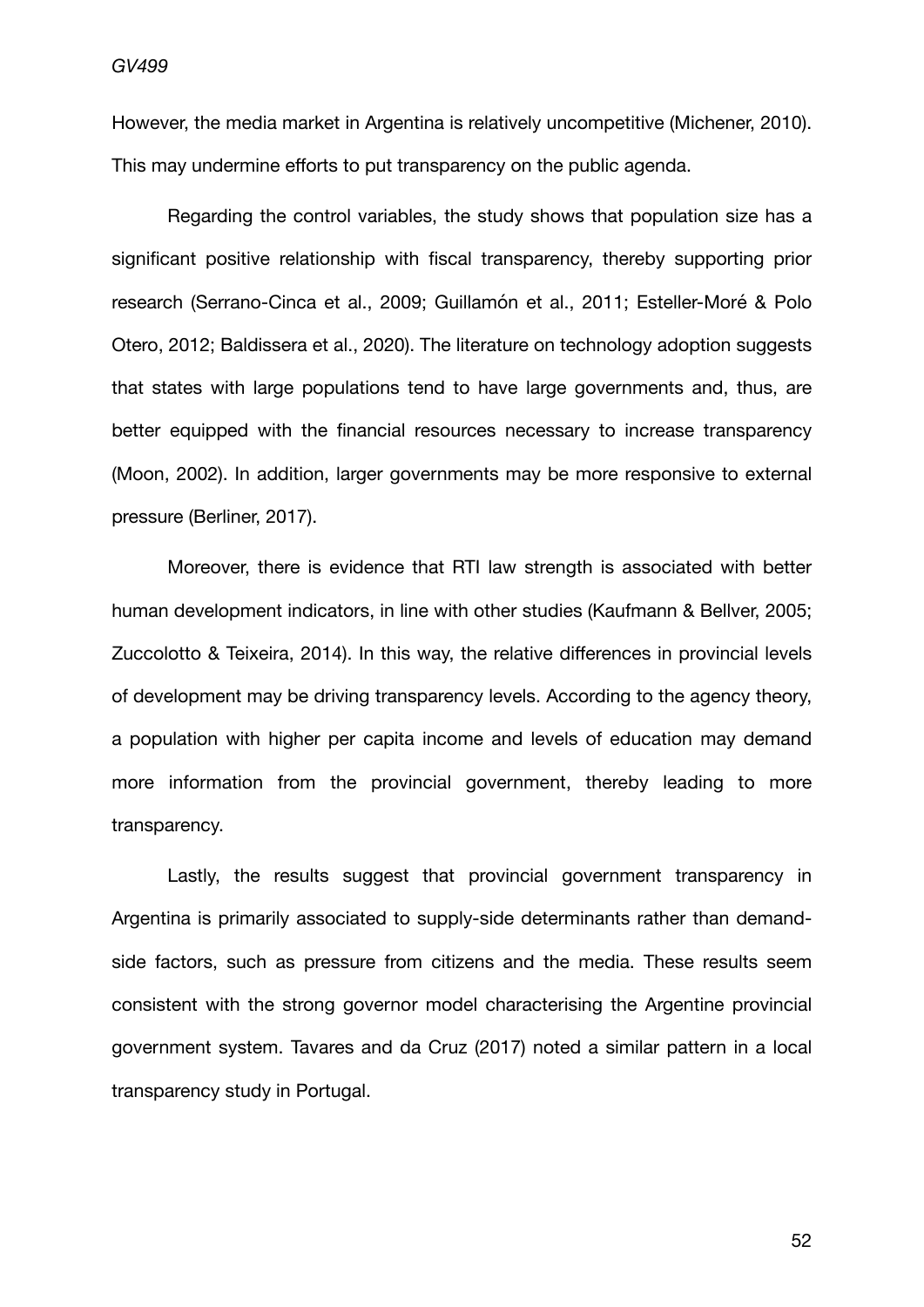## **Conclusion**

As Hood (2006) observes, transparency has achieved a 'quasi-religious' significance in modern debates about governance and institutional quality (p. 3). Much research has been devoted to analysing transparency initiatives in national settings. Nonetheless, less is known about the factors that drive subnational government transparency. To fill this gap in the literature, this study examined the determinants of fiscal transparency and RTI law strength in Argentine provinces by using the multiple linear regression technique. The results suggest that fiscal transparency is positively associated with electoral competition and population size. RTI law strength appears to be positively associated with gubernatorial turnover and development. However, government digital capacity, citizens' internet access and press visibility did not appear to significantly influence transparency levels.

This study makes several contributions to the transparency literature. First, it provides evidence that subnational political factors may promote or hinder efforts to improve transparency. If political competition is diminished or the same party stays in power for a long period of time, transparency initiatives are more likely to be blocked due to the absence of any real political incentives. Second, it analyses the determinants of subnational transparency in Argentina for the first time. In this way, it presents new evidence in the ongoing debate regarding the factors that drive subnational transparency in developing countries.

Despite the study's contributions to the literature, some limitations persist. On the one hand, as a cross-sectional study, this dissertation analysed transparency at a specific point in time – that is, only one year was examined. This means that the results should not be interpreted as conclusive evidence of causal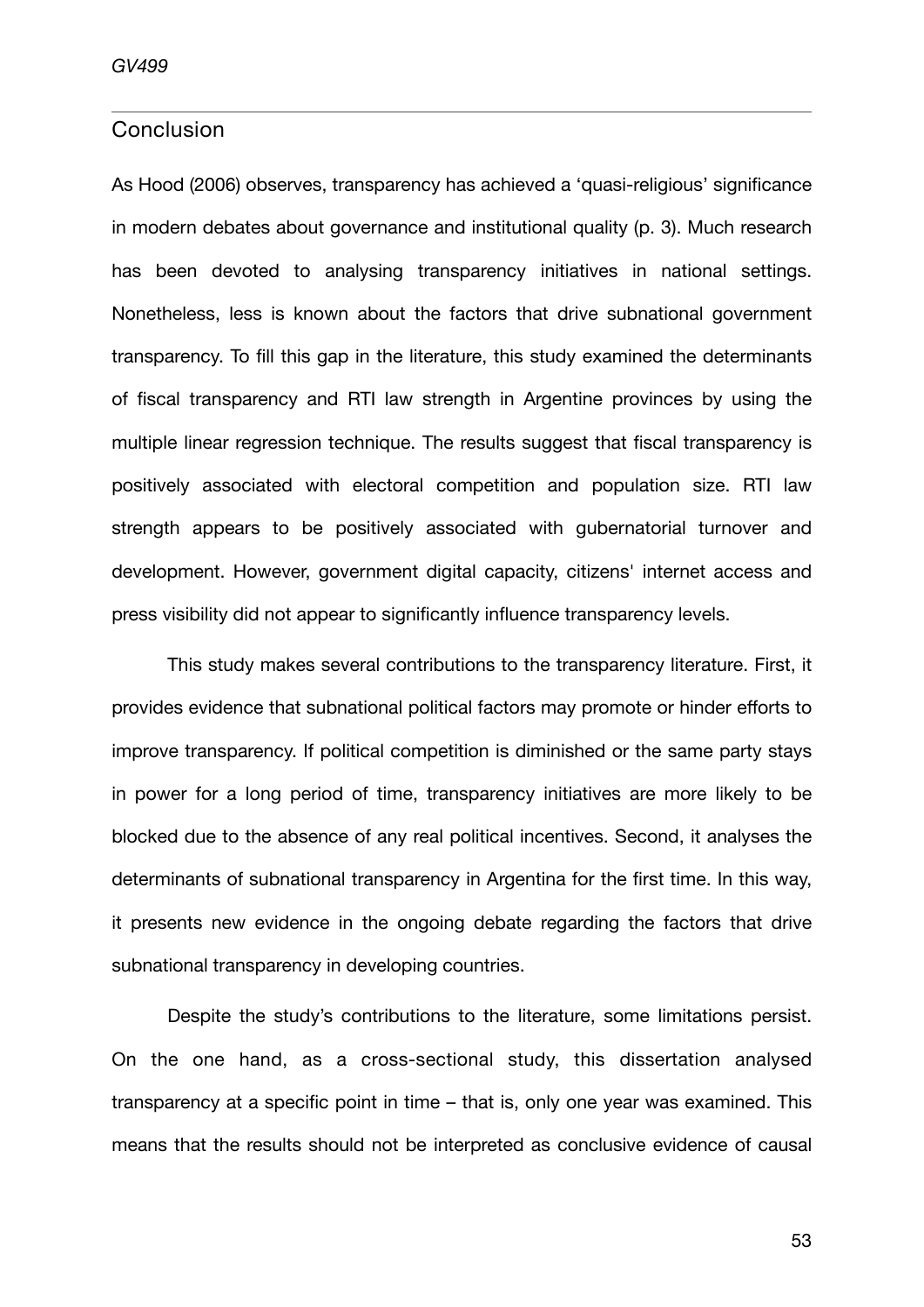relationships. Still, these are the only transparency indexes currently available for Argentine provinces.

Similarly, the relatively small number of observations means that the findings should be interpreted with caution. The reduced sample size also limited the number of relevant determinants that could be tested. In this way, it is possible that other factors, not discussed in this study, may better explain the different levels of transparency. Nonetheless, the study was based on previous empirical work and the results seem to be consistent with other research which found a positive association between political competition and transparency (Alt et al., 2006; Gandía & Archidona, 2008; Esteller-Moré & Polo Otero, 2012; Berliner, 2014; Berliner & Erlich, 2015).

Further research could study transparency in provincial governments over time in order to learn more about the causal relationships and confirm the validity of the theoretical mechanisms. A longitudinal study could also incorporate additional variables not studied here, such as the effect of partisan alignment between provincial and central governments on transparency.

This study also noted that some clusters of neighbouring Argentine provinces tended to share similar index scores. Da Cruz et al. (2016) measured transparency practices in Portuguese municipalities and observed that, in some cases, municipalities with the worst (and best) performance were territorially adjacent. This may be due to diffusion effects: policy diffusion typically exhibits a distinct geographic pattern, since 'proximity prompts imitation' (Weyland, 2015, p. 266). Further studies could provide more evidence about the potential impact of diffusion mechanisms in the implementation of subnational transparency reforms.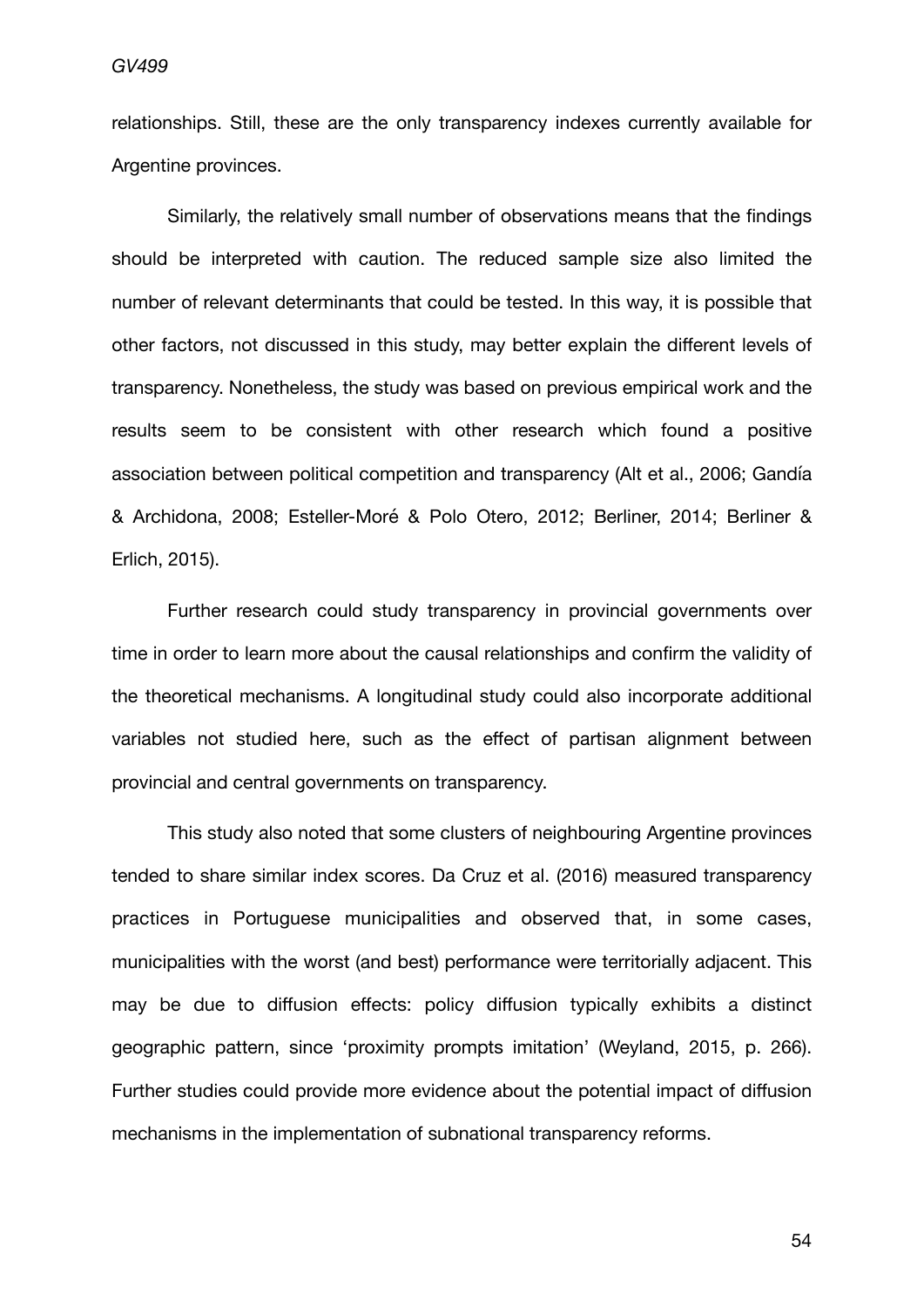*GV499*

Finally, perhaps future research could expand this model by incorporating municipalities as the units of analysis. There are over 2,200 municipalities in Argentina. By increasing the sample size more variables could be considered, such as fiscal factors, or qualitative measures citizens' and elected officials' perceptions. This would contribute to a deeper understanding of the determinants of transparency at the local level. It would also be interesting to extend this study across the Latin American region and compare subnational transparency levels in Argentina with similar federal states, such as Brazil or Mexico.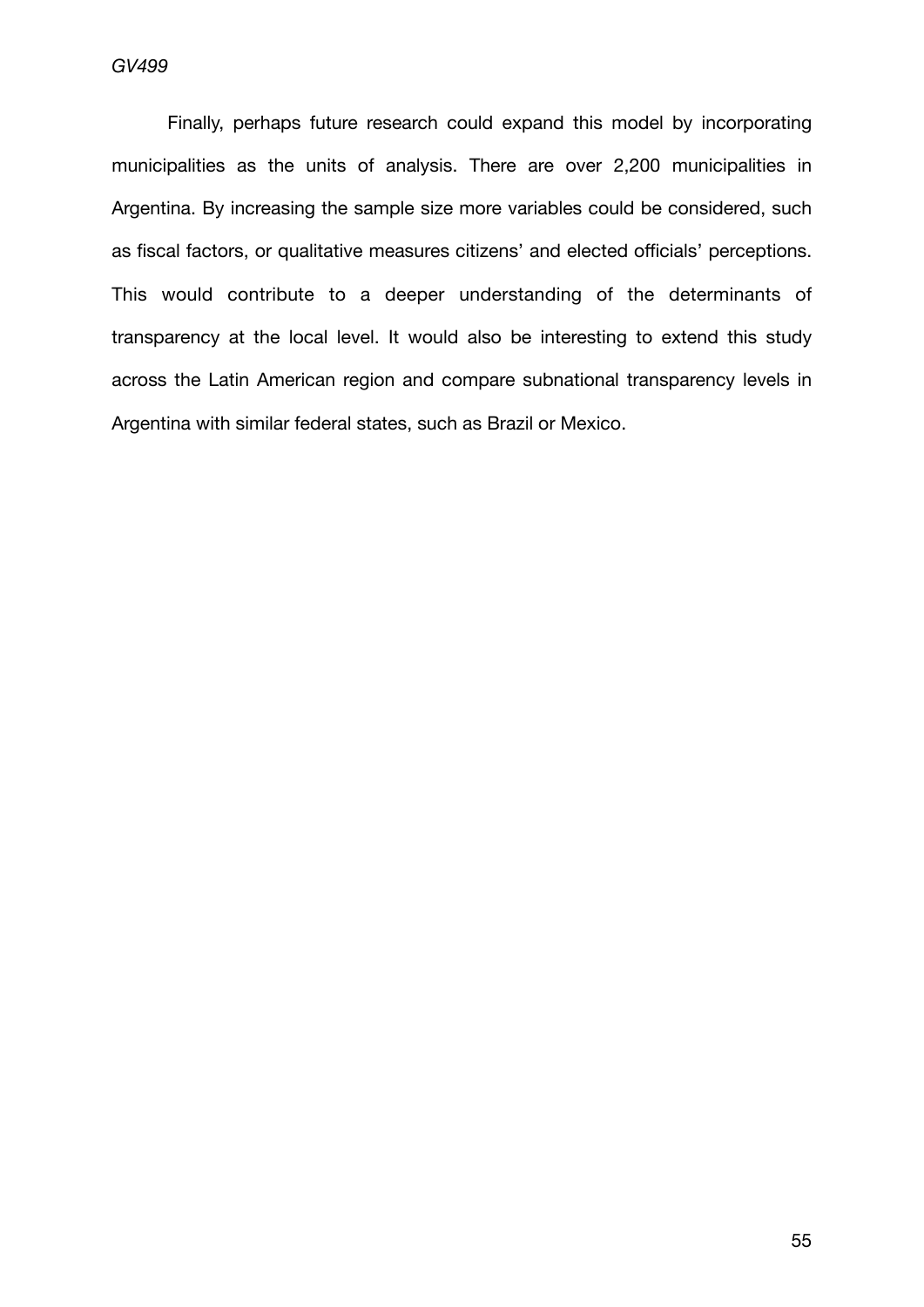# References *Candidate number: 37721*

- Ackerman, J. M., & Sandoval-Ballesteros, I. E. (2006). The Global Explosion of Freedom of Information Laws. *Administrative Law Review*, *58*(1), 85–130.
- Albalate del Sol, D. (2013). The Institutional, Economic and Social Determinants of Local Government Transparency. *Journal of Economic Policy Reform*, *16*(1), 90–107.<https://doi.org/10.1080/17487870.2012.759422>
- Alt, J. E., & Lassen, D. D. (2006). Fiscal Transparency, Political Parties, and Debt in OECD Countries. *European Economic Review*, *50*(6), 1403–1439. [https://](https://doi.org/10.1016/j.euroecorev.2005.04.001) [doi.org/10.1016/j.euroecorev.2005.04.001](https://doi.org/10.1016/j.euroecorev.2005.04.001)
- Alt, J. E., Lassen, D. D., & Rose, S. (2006). The Causes of Fiscal Transparency: Evidence from the U.S. States. *IMF Staff Papers*, *53*, 30–57.
- Araujo, J. F. F. E. de, & Tejedo-Romero, F. (2016). Local Government Transparency Index: Determinants of Municipalities' Rankings. *International Journal of Public Sector Management*, *29*(4), 327–347. [https://doi.org/10.1108/](https://doi.org/10.1108/IJPSM-11-2015-0199) [IJPSM-11-2015-0199](https://doi.org/10.1108/IJPSM-11-2015-0199)
- Ardanaz, M., Leiras, M. L., & Tommasi, M. (2012). *The Politics of Federalism in Argentina: Implications for Governance and Accountability* (IDB-WP-327; Working Paper Series, pp. 1–56). Inter-American Development Bank (IDB). <http://www.ssrn.com/abstract=2102147>
- Baldissera, J. F., Dall'Asta, D., Casagrande, L. F., Oliveira, A. M. B. de, Baldissera, J. F., Dall'Asta, D., Casagrande, L. F., & Oliveira, A. M. B. de. (2020). Influence of Socio-Economic, Financial-Budgetary and Political-Electoral Aspects on the Transparency of Local Governments. *Revista de Administração Pública*, *54*(2), 340–359. <https://doi.org/10.1590/0034-761220190048x>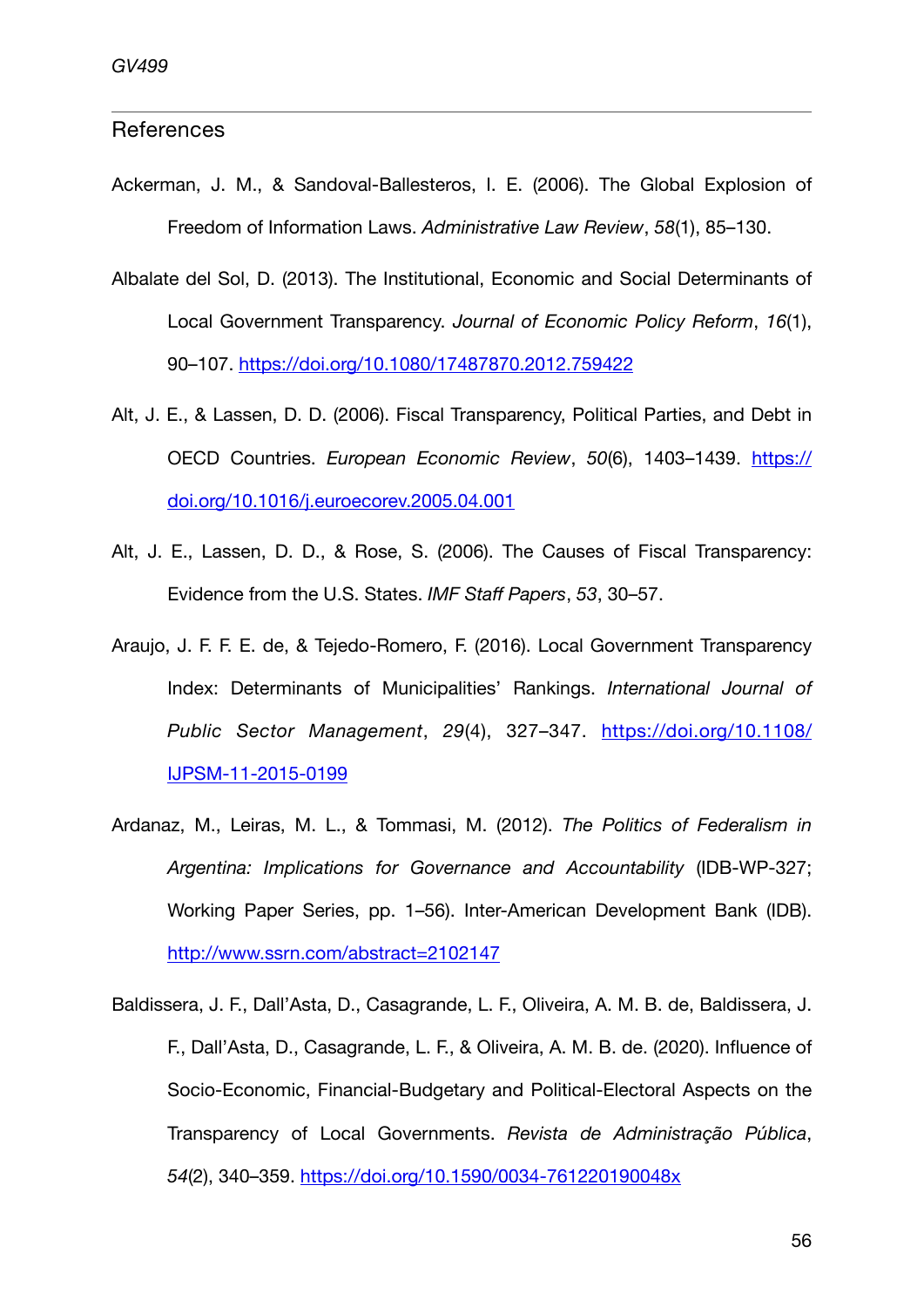- Barrientos, M. (2019). *Gobernadores vs. Legisladores en las Provincias Argentinas: Estudios de Caso, 1983-2015*. Universidad Abierta Interamericana.
- Bastida, F., & Benito, B. (2007). Central Government Budget Practices and Transparency: An International Comparison. *Public Administration*, *85*(3), 667–716. <https://doi.org/10.1111/j.1467-9299.2007.00664.x>
- Bearfield, D. A., & Bowman, A. O. (2017). Can You Find It on the Web? An Assessment of Municipal E-Government Transparency. *The American Review of Public Administration, 47(2), 172-188. [https://doi.org/](https://doi.org/10.1177/0275074015627694)* [10.1177/0275074015627694](https://doi.org/10.1177/0275074015627694)
- Behrend, J. (2011). The Unevenness of Democracy at the Subnational Level: Provincial Closed Games in Argentina. *Latin American Research Review*, *46*(1), 150–176.
- Benton, A. L. (2003). Presidentes Fuertes, Provincias Poderosas: La Economía Política de la Construcción de Partidos en el Sistema Federal Argentino. *Política y Gobierno*, 103–137.
- Benton, A. L. (2012). Bottom-Up Challenges to National Democracy: Mexico's (Legal) Subnational Authoritarian Enclaves. *Comparative Politics*, *44*(3), 253– 271. <https://doi.org/10.5129/001041512800078931>
- Benton, A. L. (2016). How "Participatory Governance" Strengthens Authoritarian Regimes: Evidence from Electoral Authoritarian Oaxaca, Mexico. *Journal of Politics in Latin America*. <https://doi.org/10.1177/1866802X1600800202>
- Berliner, D. (2014). The Political Origins of Transparency. *The Journal of Politics*, *76*(2), 479–491. <https://doi.org/10.1017/s0022381613001412>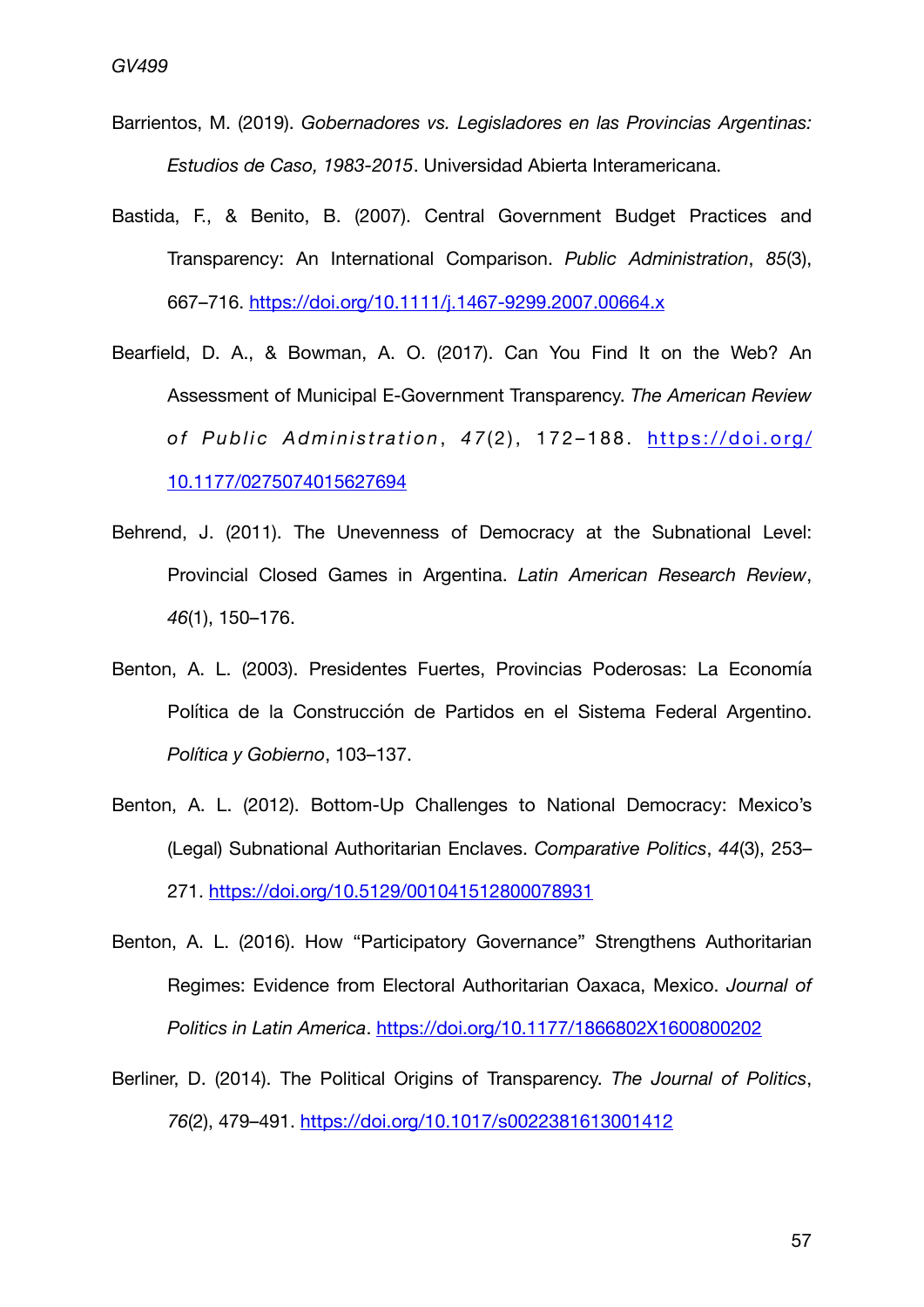- Berliner, D. (2017). Sunlight or Window Dressing? Local Government Compliance with South Africa's Promotion of Access to Information Act. *Governance*, *30*(4), 641–661. <https://doi.org/10.1111/gove.12246>
- Berliner, D., & Erlich, A. (2015). Competing for Transparency: Political Competition and Institutional Reform in Mexican States. *American Political Science Review*, *109*(1), 110–128. <https://doi.org/10.1017/S0003055414000616>
- Caamaño-Alegre, J., Lago-Peñas, S., Reyes-Santías, F., & Santiago-Boubeta, A. (2013). Budget Transparency in Local Governments: An Empirical Analysis. *L o c a l G o v e r n m e n t S t u d i e s* , 1 8 2 – 2 0 7 . [https://doi.org/](https://doi.org/10.1080/03003930.2012.693075) [10.1080/03003930.2012.693075](https://doi.org/10.1080/03003930.2012.693075)
- Caba Pérez, C., Pedro Rodríguez Bolívar, M., & López Hernández, A. M. (2008). E‐ Government Process and Incentives for Online Public Financial Information. *Online Information Review*, *32*(3), 379–400. [https://doi.org/](https://doi.org/10.1108/14684520810889682) [10.1108/14684520810889682](https://doi.org/10.1108/14684520810889682)
- Canares, M., & Shekhar, S. (n.d.). *Open Data and Sub-national Governments: Lessons from Developing Countries*. Step Up Consulting.
- Cárcaba García, A., & García-García, J. (2010). Determinants of Online Reporting of Accounting Information by Spanish Local Government Authorities. *Local G o v e r n m e n t S t u d i e s* , *3 6* ( 5 ) , 6 7 9 – 6 9 5 . [https://doi.org/](https://doi.org/10.1080/03003930.2010.506980) [10.1080/03003930.2010.506980](https://doi.org/10.1080/03003930.2010.506980)
- Carciofi, R., Carreras Mayer, P., & Sorrentino, A. (2020). *Índice de Transparencia Presupuestaria Provincial (Edición 2019)* (pp. 1–16). Centre for the Implementation of Public Policies Promoting Equity and Growth (CIPPEC).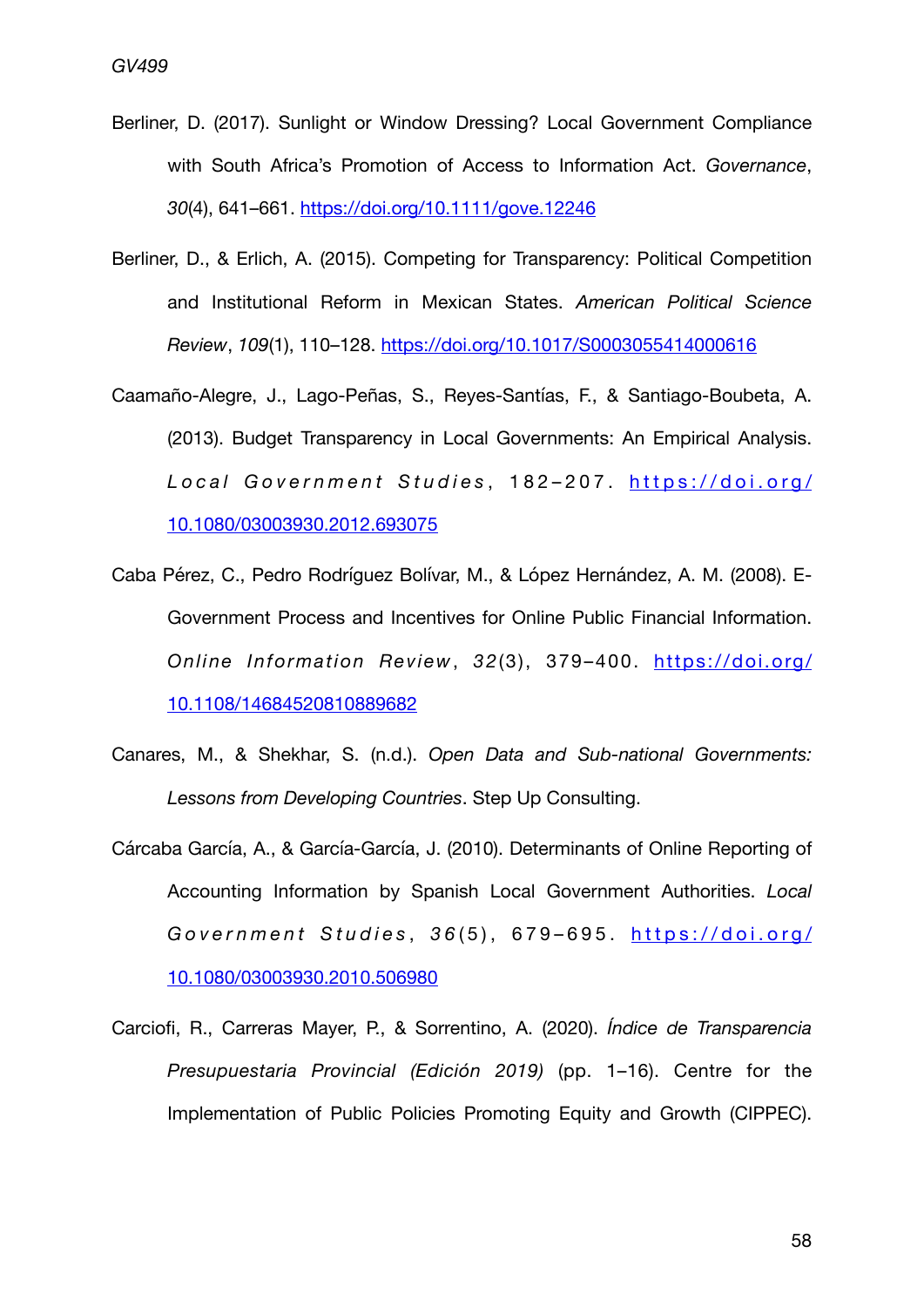[https://www.cippec.org/publicacion/indice-de-transparencia-presupuestaria](https://www.cippec.org/publicacion/indice-de-transparencia-presupuestaria-provincial-edicion-2019/) [provincial-edicion-2019/](https://www.cippec.org/publicacion/indice-de-transparencia-presupuestaria-provincial-edicion-2019/)

- Centre for the Implementation of Public Policies Promoting Equity and Growth (CIPPEC). (2015). *Reglas Electorales* [Text]. Observatorio Electoral Argentino. <https://oear.cippec.org/reglas-electorales/>
- Chan, J. L., & Rubin, M. A. (1987). The Role of Information in a Democracy and in Government Operations. *Research in Governmental and Nonprofit Accounting (RIGNA)*, *3*, 3–27.
- Chen, C., & Han, Y. (2019). Following the Money: The Political Determinants of E-Fiscal Transparency in US States. *Public Management Review*, *21*(5), 732– 754. <https://doi.org/10.1080/14719037.2018.1523451>
- Chen, G., Kang, H., & Luna-Reyes, L. F. (2019). Key Determinants of Online Fiscal Transparency: A Technology-Organization-Environment Framework. *Public Performance & Management Review*, *42*(3), 606–631. [https://doi.org/](https://doi.org/10.1080/15309576.2018.1486213) [10.1080/15309576.2018.1486213](https://doi.org/10.1080/15309576.2018.1486213)
- Cicatiello, L., De Simone, E., & Gaeta, G. L. (2017). Political Determinants of Fiscal Transparency: A Panel Data Empirical Investigation. *Economics of Governance*, *18*(4), 315–336.<https://doi.org/10.1007/s10101-017-0192-x>
- Cobb, R. W., & Elder, C. D. (1971). The Politics of Agenda-Building: An Alternative Perspective for Modern Democratic Theory. *The Journal of Politics*, *33*(4), 892–915. <https://doi.org/10.2307/2128415>
- Cornelius, W. (1999). Subnational Politics and Democratization: Tensions between Center and Periphery in the Mexican Political System. In W. Cornelius, T.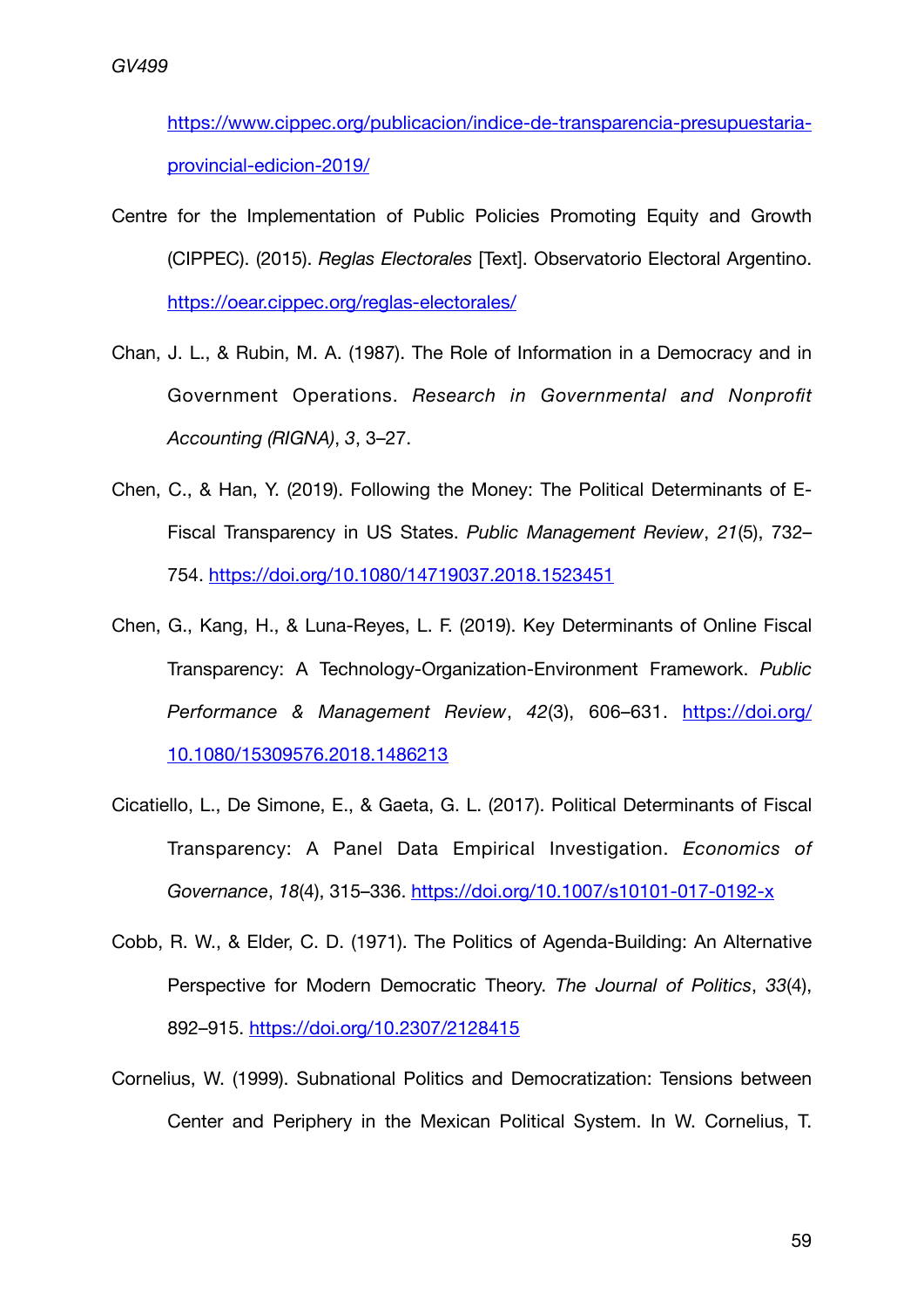Eisenstadt, & J. Hindley (Eds.), *Subnational Politics and Democratization in Mexico*. Center for US-Mexican Studies, University of California, San Diego.

- Council of Europe. (2018). *Transparency and Open Government*. Council of Europe. [https://rm.coe.int/transparency-and-open-government-governance](https://rm.coe.int/transparency-and-open-government-governance-committee-rapporteur-andre/16808d341c)[committee-rapporteur-andre/16808d341c](https://rm.coe.int/transparency-and-open-government-governance-committee-rapporteur-andre/16808d341c)
- Cuadrado-Ballesteros, B. (2014). The Impact of Functional Decentralization and Externalization on Local Government Transparency. *Government Information Quarterly*, *31*(2), 265–277. <https://doi.org/10.1016/j.giq.2013.10.012>
- Cuadrado-Ballesteros, B., Martínez-Ferrero, J., Frias-Aceituno, J.-V., & Sánchez, I. (2017). The Role of Media Pressure in Promoting Transparency of Local Governments. *Transylvanian Review of Administrative Sciences*, *13*. [https://](https://doi.org/10.24193/tras.51E.2) [doi.org/10.24193/tras.51E.2](https://doi.org/10.24193/tras.51E.2)
- Cuillier, D., & Piotrowski, S. J. (2009). Internet Information-Seeking and its Relation to Support for Access to Government Records. *Government Information Quarterly*, *26*(3), 441–449. <https://doi.org/10.1016/j.giq.2009.03.001>
- Curtin, D., & Meijer, A. J. (2006). Does Transparency Strengthen Legitimacy? *Information Polity*, *11*(2), 109–122. <https://doi.org/10.3233/IP-2006-0091>
- da Cruz, N. F., Tavares, A. F., Marques, R. C., Jorge, S., & de Sousa, L. (2016). Measuring Local Government Transparency. *Public Management Review*, *18*(6), 866–893. <https://doi.org/10.1080/14719037.2015.1051572>
- Debreceny, R., Gray, G. L., & Rahman, A. (2002). The Determinants of Internet Financial Reporting. *Journal of Accounting and Public Policy*, *21*(4), 371–394. [https://doi.org/10.1016/S0278-4254\(02\)00067-4](https://doi.org/10.1016/S0278-4254(02)00067-4)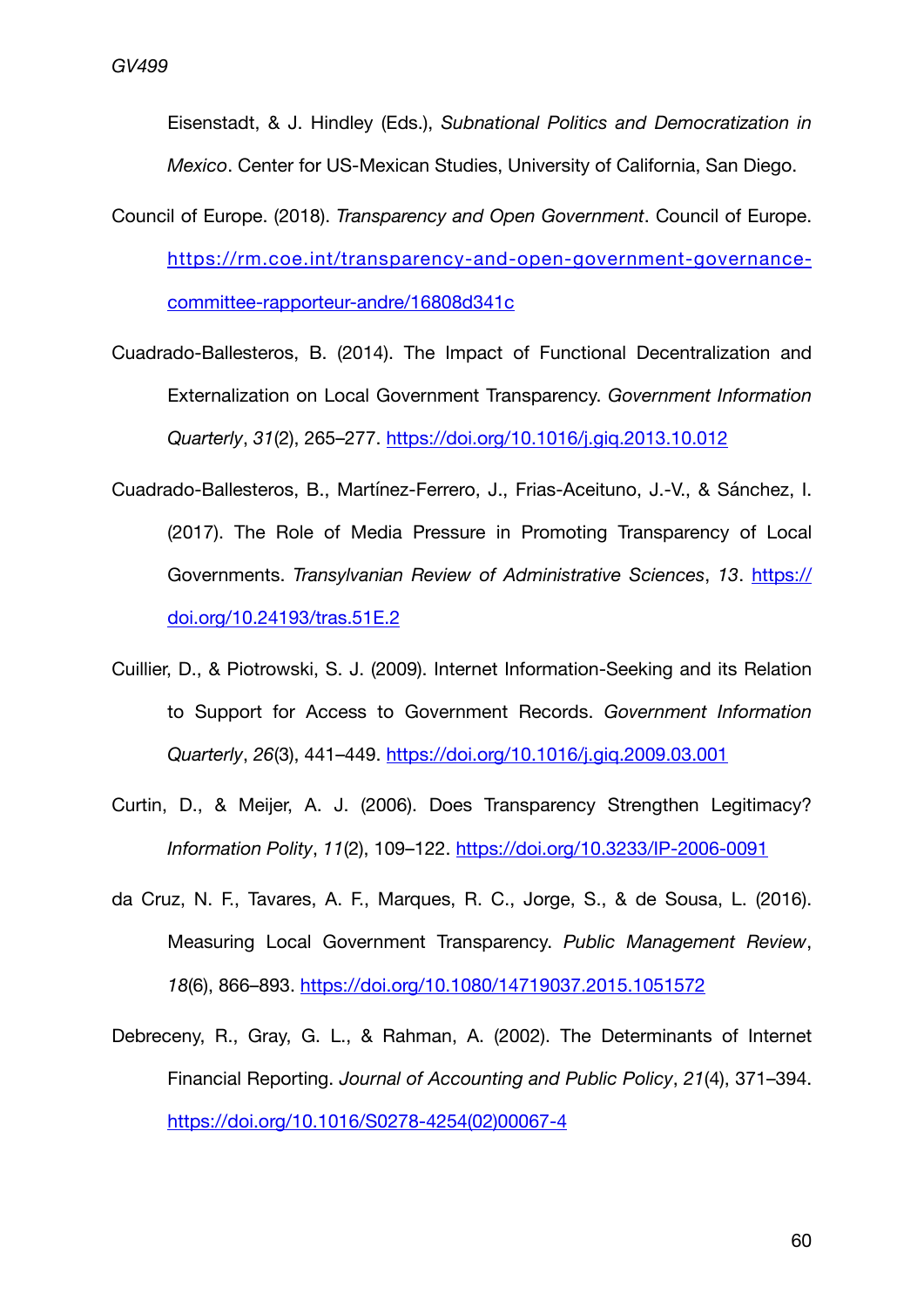- Deng, S., Peng, J., & Wang, C. (2013). Fiscal Transparency at the Chinese Provincial Level. *Public Administration*.<https://doi.org/10.1111/padm.12031>
- DiMaggio, P. J., & Powell, W. W. (1983). The Iron Cage Revisited: Institutional Isomorphism and Collective Rationality in Organizational Fields. *American Sociological Review*, *48*(2), 147–160.<https://doi.org/10.2307/2095101>
- Dodd, B. (2019, January 25). *FOIA: A Digital Age Challenge for an Industrial Age Process* [Text]. ZyLAB. [https://www.zylab.com/en/blog/foia-a-digital-age](https://www.zylab.com/en/blog/foia-a-digital-age-challenge-for-an-industrial-age-process)[challenge-for-an-industrial-age-process](https://www.zylab.com/en/blog/foia-a-digital-age-challenge-for-an-industrial-age-process)
- Esteller-Moré, A., & Polo Otero, J. (2012). Fiscal Transparency: (Why) Does your Local Government Respond? *Public Management Review*, *14*(8), 1153–1173. <https://doi.org/10.1080/14719037.2012.657839>
- Fagerberg, J., & Srholec, M. (2009). Innovation Systems, Technology and Development: Unpacking the Relationships. In L. Bengt-Åke, K. J. Joseph, C. Chaminade, & J. Vang (Eds.), *Handbook of Innovation Systems and Developing Countries*. Edward Elgar Publishing.
- Feiock, R. C., Portney, K. E., Bae, J., & Berry, J. M. (2014). Governing Local Sustainability: Agency Venues and Business Group Access. *Urban Affairs Review*, *50*(2), 157–179. <https://doi.org/10.1177/1078087413501635>
- Flannelly, K. J., Flannelly, L. T., & Jankowski, K. R. B. (2018). Threats to the Internal Validity of Experimental and Quasi-Experimental Research in Healthcare. *Journal of Health Care Chaplaincy*, *24*(3), 107–130. [https://doi.org/](https://doi.org/10.1080/08854726.2017.1421019) [10.1080/08854726.2017.1421019](https://doi.org/10.1080/08854726.2017.1421019)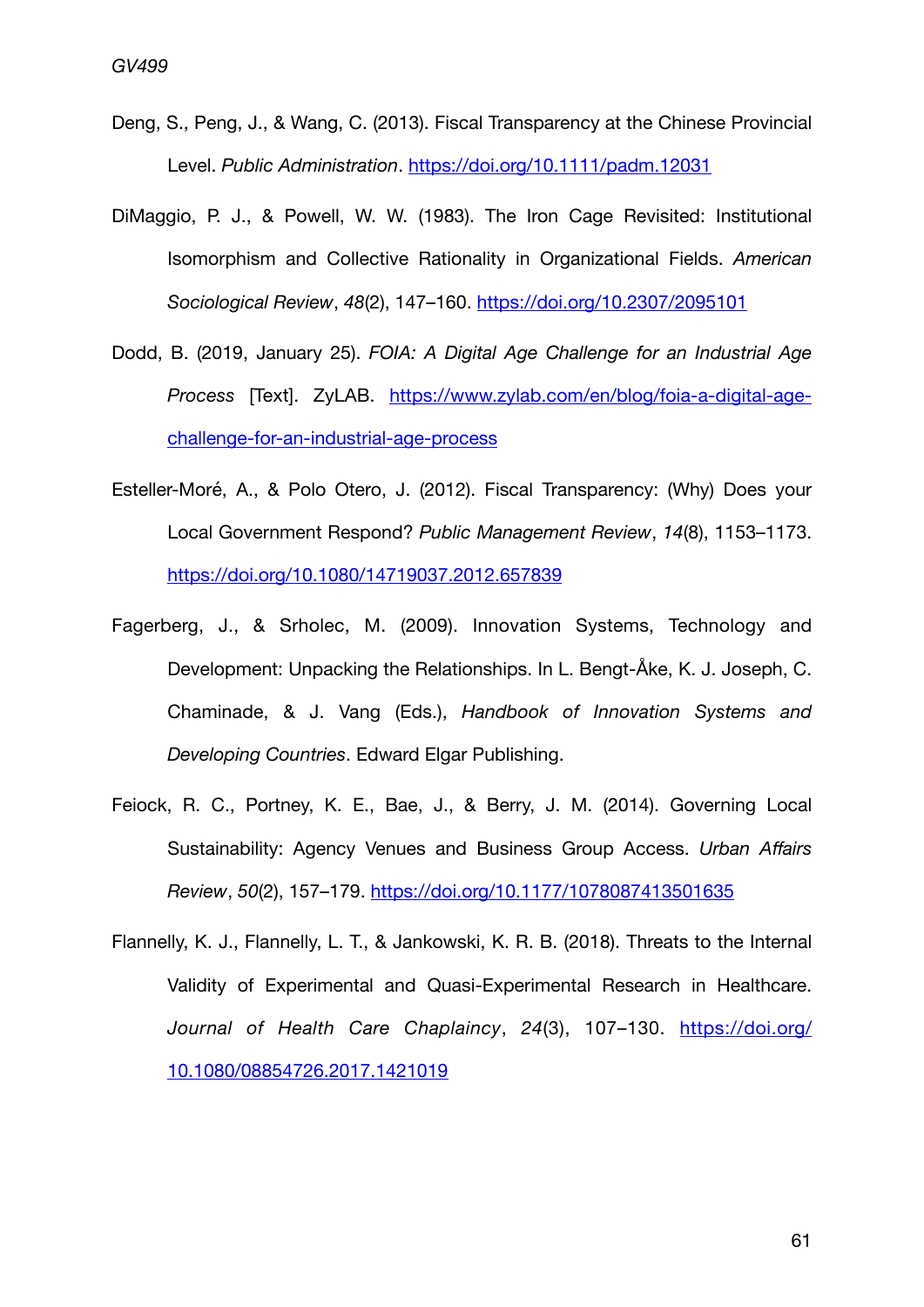- Gandía, J. L., & Archidona, M. C. (2008). Determinants of Web Site Information by Spanish City Councils. *Online Information Review*, *32*(1), 35–57. [https://](https://doi.org/10.1108/14684520810865976) [doi.org/10.1108/14684520810865976](https://doi.org/10.1108/14684520810865976)
- García-Tabuyo, M., Saez-Martin, A., & Caba Pérez, M. (2015). Mandatory versus Voluntary Disclosures: Drivers of Proactive Information Provision by Local Governments in Central America. *Information Development*, *32*(4), 1199– 1215.<https://doi.org/10.1177/0266666915595260>
- Gervasoni, C. (2010). A Rentier Theory of Subnational Regimes: Fiscal Federalism, Democracy, and Authoritarianism in the Argentine Provinces. *World Politics*, *62*(2), 302–340. <https://doi.org/10.1017/S0043887110000067>
- Gervasoni, C. (2018). *Hybrid Regimes within Democracies: Fiscal Federalism and Subnational Rentier States*. Cambridge University Press. [https://doi.org/](https://doi.org/10.1017/9781108590679) [10.1017/9781108590679](https://doi.org/10.1017/9781108590679)
- Gervasoni, C., & Nazareno, M. (2017). La Relación entre Gobernadores y Legisladores Nacionales: Repensando la "Conexión Subnacional" del Federalismo Político Argentino. *Política y gobierno*, *24*(1), Article 1. [http://](http://www.politicaygobierno.cide.edu/index.php/pyg/article/view/886) [www.politicaygobierno.cide.edu/index.php/pyg/article/view/886](http://www.politicaygobierno.cide.edu/index.php/pyg/article/view/886)
- Gibson, E. L. (2005). Boundary Control: Subnational Authoritarianism in Democratic Countries. *World Politics*, *58*(1), 101–132.
- González, L. (2013). *The Power of Governors: Conceptualization, Measurement, and Comparative Analysis for Argentina and Brazil* (Universidad Nacional de General San Martín).
- Grimmelikhuijsen, S. G., & Feeney, M. K. (2017). Developing and Testing an Integrative Framework for Open Government Adoption in Local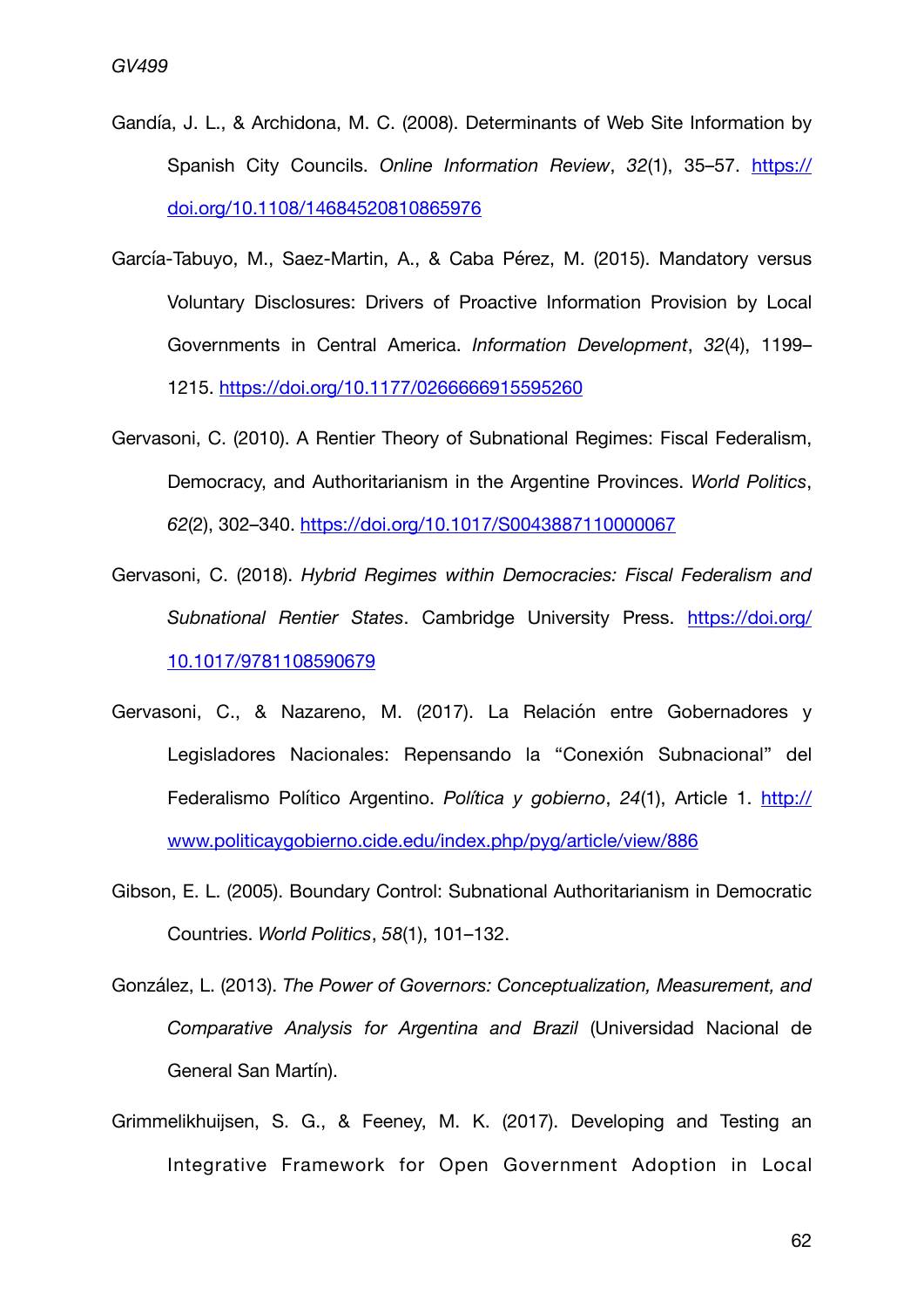Governments. *Public Administration Review*, *77*(4), 579–590. [https://doi.org/](https://doi.org/10.1111/puar.12689) [10.1111/puar.12689](https://doi.org/10.1111/puar.12689)

- Grimmelikhuijsen, S. G., & Welch, E. W. (2012). Developing and Testing a Theoretical Framework for Computer-Mediated Transparency of Local Governments. *Public Administration Review*, *72*(4), 562–571. [https://doi.org/10.1111/j.](https://doi.org/10.1111/j.1540-6210.2011.02532.x) [1540-6210.2011.02532.x](https://doi.org/10.1111/j.1540-6210.2011.02532.x)
- Guillamón, M.-D., Bastida, F., & Benito, B. (2011). The Determinants of Local Government's Financial Transparency. *Local Government Studies*, *37*(4), 391– 406. <https://doi.org/10.1080/03003930.2011.588704>

Gujarati, D. N. (1995). *Basic Econometrics* (3rd International Edition). McGraw−Hill.

- Hameed, F. (2005). *Fiscal Transparency and Economic Outcomes* (SSRN Scholarly Paper ID 888094). Social Science Research Network. [https://](https://papers.ssrn.com/abstract=888094) [papers.ssrn.com/abstract=888094](https://papers.ssrn.com/abstract=888094)
- Hollyer, J. R., Rosendorff, B. P., & Vreeland, J. R. (2011). Democracy and Transparency. *The Journal of Politics*, *73*(4), 1191–1205. [https://doi.org/](https://doi.org/10.1017/s0022381611000880) [10.1017/s0022381611000880](https://doi.org/10.1017/s0022381611000880)
- Ingram, R. W. (1984). Economic Incentives and the Choice of State Government Accounting Practices. *Journal of Accounting Research*, *22*(1), 126–144. <https://doi.org/10.2307/2490704>
- Islam, R. (2003). *Do More Transparent Governments Govern Better?* (No. 3077; Policy Research Working Paper, pp. 1–48). The World Bank Institute. [https://](https://doi.org/10.1596/1813-9450-3077) [doi.org/10.1596/1813-9450-3077](https://doi.org/10.1596/1813-9450-3077)
- Jaeger, P. T., & Bertot, J. C. (2010). Transparency and technological change: Ensuring equal and sustained public access to government information.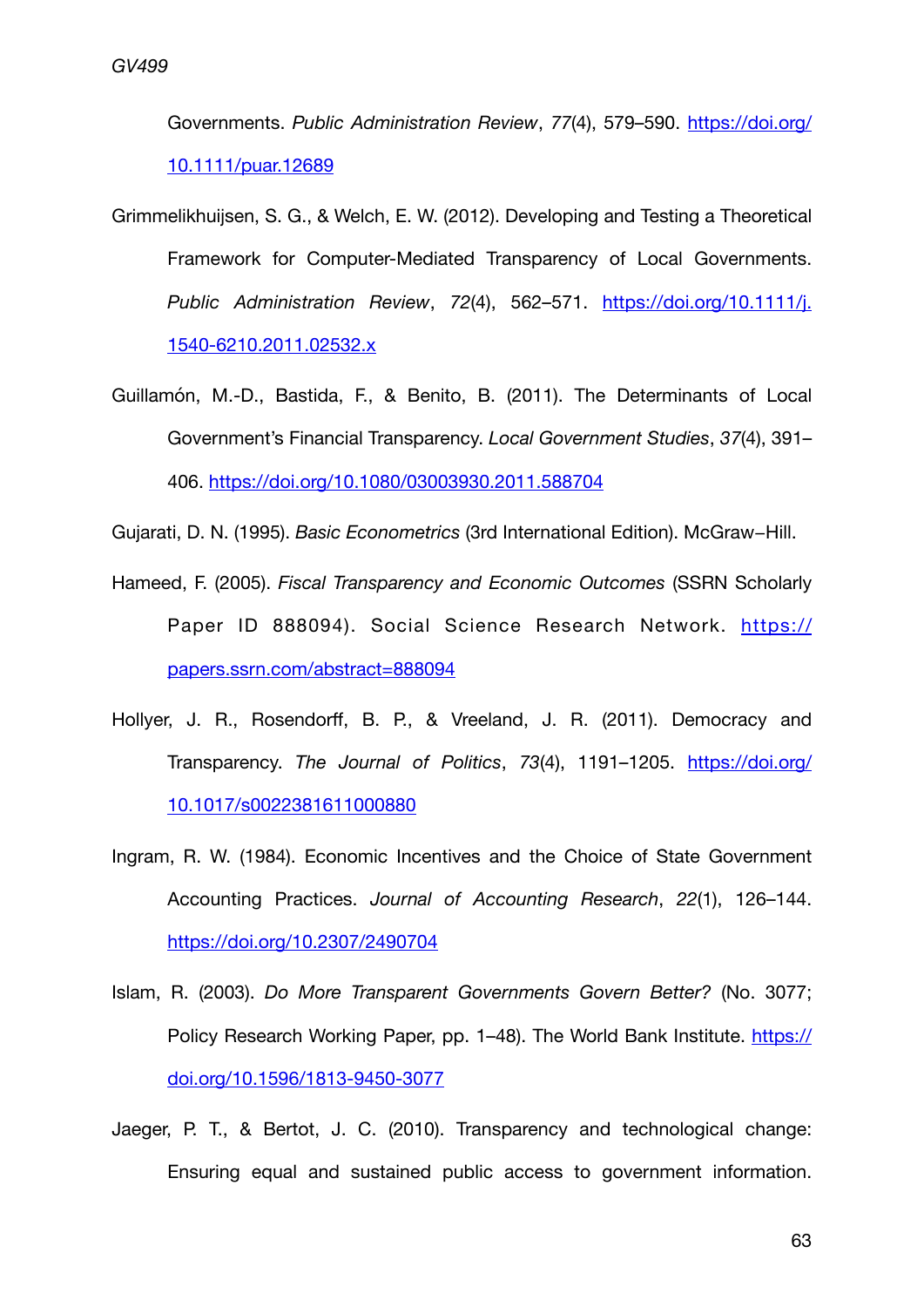#### [j.giq.2010.05.003](https://doi.org/10.1016/j.giq.2010.05.003)

- Justice, J. B., & McNutt, J. G. (2013). Social Capital, E-Government, and Fiscal Transparency in the States. *Public Integrity*, *16*(1), 5–24. [https://doi.org/](https://doi.org/10.2753/PIN1099-9922160101) [10.2753/PIN1099-9922160101](https://doi.org/10.2753/PIN1099-9922160101)
- Karl, T. L. (1995). The Hybrid Regimes of Central America. *Journal of Democracy*, *6*(3), 72–86. <https://doi.org/10.1353/jod.1995.0049>
- Kim, K., & Lim, S. (2018). Determinants of State Long-Term Debt: The Political Market Framework. *The Social Science Journal*, *55*(3), 359–368. [https://](https://doi.org/10.1016/j.soscij.2017.11.002) [doi.org/10.1016/j.soscij.2017.11.002](https://doi.org/10.1016/j.soscij.2017.11.002)
- Kingdon, J. W. (2013). *Agendas, Alternatives, and Public Policies* (2nd ed.). Pearson Education Limited.
- Krah, R., & Mertens, G. (2020). Democracy and Financial Transparency of Local Governments in Sub-Saharan Africa. *Meditari Accountancy Research*, *28*(4), 681–699. <https://doi.org/10.1108/MEDAR-08-2019-0539>
- Kvasnicova, T., Kremenova, I., & Fabus, J. (2016). From an Analysis of E-services Definitions and Classifications to the Proposal of New E-service Classification. *Procedia Economics and Finance*, *39*, 192–196. [https://](https://doi.org/10.1016/S2212-5671(16)30282-9) [doi.org/10.1016/S2212-5671\(16\)30282-9](https://doi.org/10.1016/S2212-5671(16)30282-9)
- Laswad, F., Fisher, R., & Oyelere, P. (2005). Determinants of Voluntary Internet Financial Reporting by Local Government Authorities. *Journal of Accounting and Public Policy*, *24*(2), 101–121. [https://doi.org/10.1016/j.jaccpubpol.](https://doi.org/10.1016/j.jaccpubpol.2004.12.006) [2004.12.006](https://doi.org/10.1016/j.jaccpubpol.2004.12.006)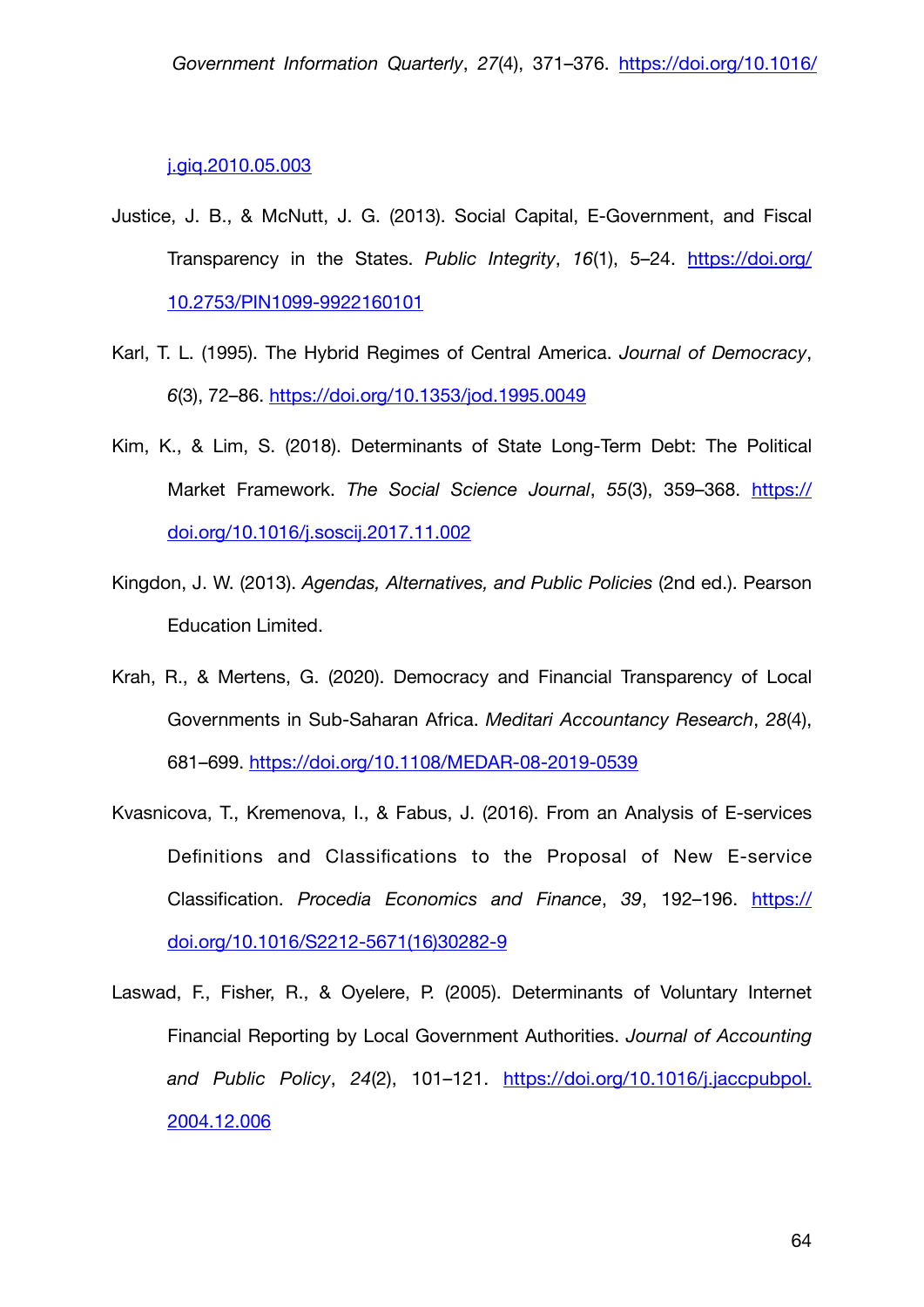- Lubell, M., Feiock, R. C., & Cruz, E. E. R. D. L. (2009). Local Institutions and the Politics of Urban Growth. *American Journal of Political Science*, *53*(3), 649– 665. <https://doi.org/10.1111/j.1540-5907.2009.00392.x>
- Ma, L., & Wu, J. (2011). *What Drives Fiscal Transparency? Evidence from Provincial Governments in China* (SSRN Scholarly Paper ID 1807767). Social Science Research Network. <https://doi.org/10.2139/ssrn.1807767>
- McCombs, M. E., & Shaw, D. L. (1972). The Agenda-Setting Function of Mass Media. *The Public Opinion Quarterly*, *36*(2), 176–187.
- Michener, G. (2010). *The Surrender of Secrecy: Explaining the Emergence of Strong Access to Information Laws in Latin America. Ph.D. dissertation*. University of Texas, Austin.
- Michener, G. (2011). FOI Laws Around the World. *Journal of Democracy*, *22*(2), 145– 159. <https://doi.org/10.1353/jod.2011.0021>
- Moon, M. J. (2002). The Evolution of E-Government among Municipalities: Rhetoric or Reality? *Public Administration Review*, *62*(4), 424–433. [https://doi.org/](https://doi.org/10.1111/0033-3352.00196) [10.1111/0033-3352.00196](https://doi.org/10.1111/0033-3352.00196)
- Myers, R. H. (1990). *Classical and Modern Regression with Applications* (2nd Edition). Duxbury Press.
- National Communications Entity (ENACOM). (2020). *Acceso a Internet—Datos Abiertos* [Text]. Ente Nacional de Comunicaciones (ENACOM). [http://](http://datosabiertos.enacom.gob.ar/dashboards/20000/acceso-a-internet/) [datosabiertos.enacom.gob.ar/dashboards/20000/acceso-a-internet/](http://datosabiertos.enacom.gob.ar/dashboards/20000/acceso-a-internet/)
- National Institute of Statistics and Censuses (INDEC). (2020). *Censo 2010* [Text]. Instituto Nacional de Estadística y Censos de La República Argentina (INDEC).<https://www.indec.gob.ar/>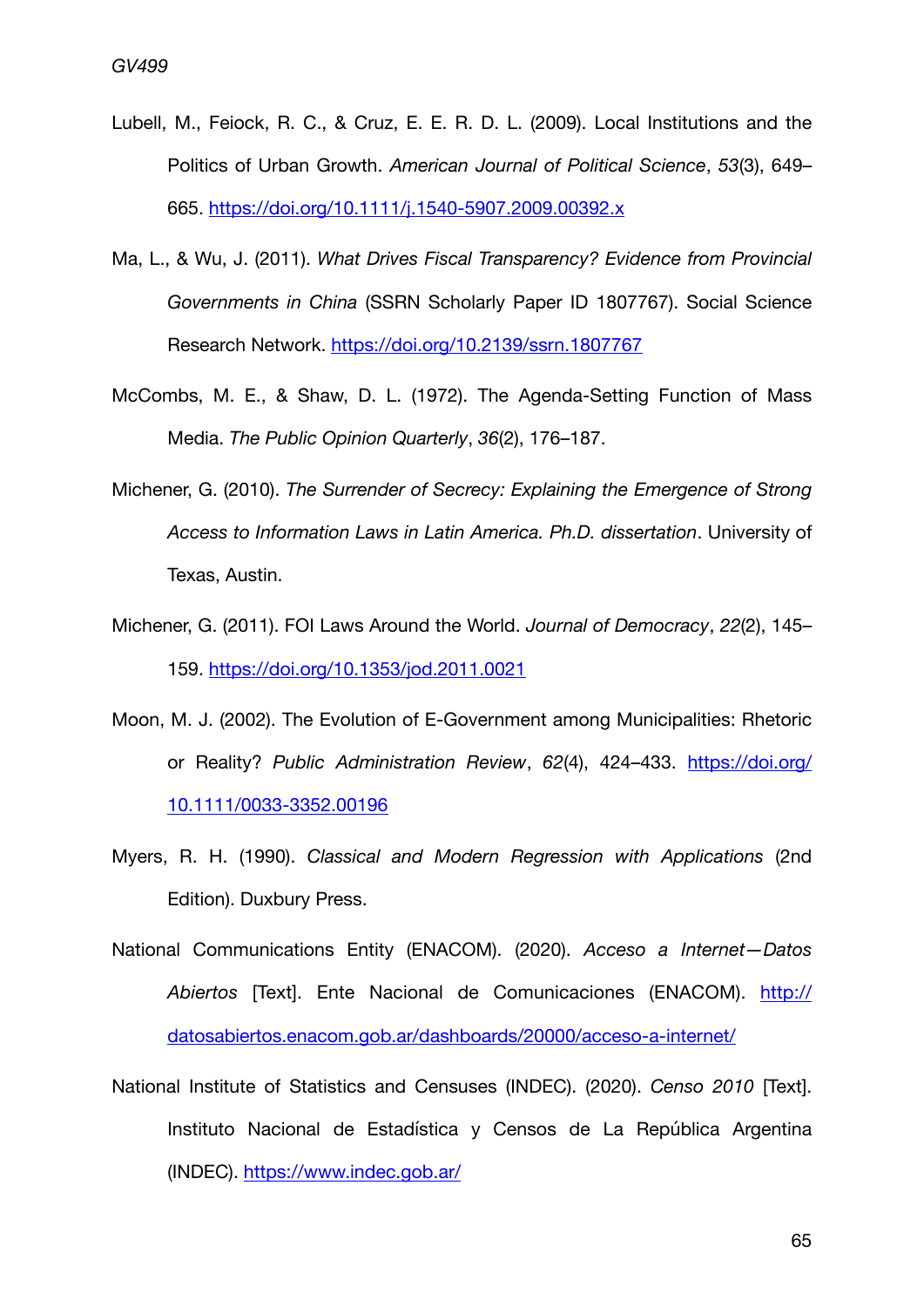- Newman, N., Fletcher, R., Schulz, A., Andi, S., & Nielsen, R. K. (2020). *Reuters Institute Digital News Report 2020* (pp. 1–112). Reuters Institute.
- Nyblade, B., & Reed, S. R. (2008). Who Cheats? Who Loots? Political Competition and Corruption in Japan, 1947–1993. *American Journal of Political Science*, *52*(4), 926–941. <https://doi.org/10.1111/j.1540-5907.2008.00351.x>
- OECD. (2002). OECD Best Practices for Budget Transparency. *OECD Journal on Budgeting*, *1*(3), 7–14. <https://doi.org/10.1787/budget-v1-art14-en>
- OECD. (2019). *Open Government in Argentina*. OECD Publishing. [https://](https://www.oecd-ilibrary.org/governance/open-government-in-argentina_1988ccef-en) [www.oecd-ilibrary.org/governance/open-government-in-argentina\\_1988ccef](https://www.oecd-ilibrary.org/governance/open-government-in-argentina_1988ccef-en)[en](https://www.oecd-ilibrary.org/governance/open-government-in-argentina_1988ccef-en)
- Open Government Partnership (OGP). (2020). *Open Government Partnership* [Text]. <https://www.opengovpartnership.org/about/approach/>
- Ortiz-Rodríguez, D., Navarro-Galera, A., & Alcaraz-Quiles, F. J. (2018). The Influence of Administrative Culture on Sustainability Transparency in European Local Governments. *Administration & Society*, *50*(4), 555–594. [https://doi.org/](https://doi.org/10.1177/0095399715616838) [10.1177/0095399715616838](https://doi.org/10.1177/0095399715616838)
- Pina, V., Torres, L., & Royo, S. (2007). Are ICTs Improving Transparency and Accountability in the EU Regional and Local Governments? An Empirical Study. *Public Administration*, *85*(2), 449–472. [https://doi.org/10.1111/j.](https://doi.org/10.1111/j.1467-9299.2007.00654.x) [1467-9299.2007.00654.x](https://doi.org/10.1111/j.1467-9299.2007.00654.x)
- Pina, V., Torres, L., & Royo, S. (2010). Is E-Government Promoting Convergence Towards More Accountable Local Governments? *International Public M a n a g e m e n t J o u r n a l* , *1 3* ( 4 ) , 3 5 0 – 3 8 0 . [https://doi.org/](https://doi.org/10.1080/10967494.2010.524834) [10.1080/10967494.2010.524834](https://doi.org/10.1080/10967494.2010.524834)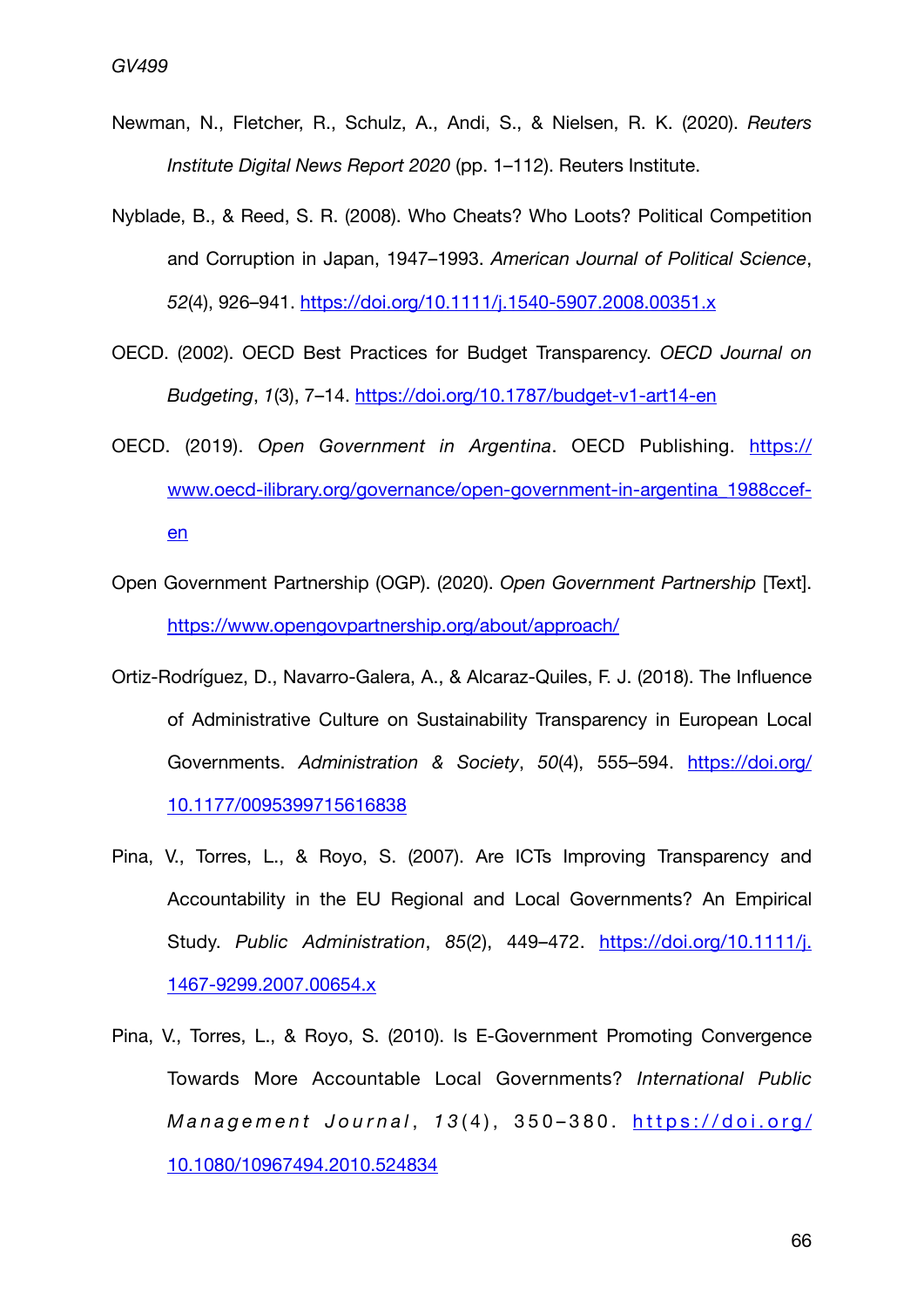- *Candidate number: 37721* Piotrowski, S. J. (2011). The Operationalization of Municipal Transparency: Primary Administrative Functions and Intervening Factors. *Transparencia y Privacidad. Revista Mexicana de Acceso a La Información y Protección de Datos*, *1*, 1– 31.
- Piotrowski, S. J., & Bertelli, A. (2010, April 1). *Measuring Municipal Transparency*. 14th IRSPM Conference, Bern, Switzerland.
- Piotrowski, S. J., & Van Ryzin, G. G. (2016). Citizen Attitudes Toward Transparency in Local Government: *The American Review of Public Administration*. [https://](https://doi.org/10.1177/0275074006296777) [doi.org/10.1177/0275074006296777](https://doi.org/10.1177/0275074006296777)
- Przeworski, A. (1999). Minimalist Conception of Democracy: A Defense. *Defining Democracy*, 6.
- Reinikka, R., & Svensson, J. (2005). Fighting Corruption to Improve Schooling: Evidence from a Newspaper Campaign in Uganda. *Journal of the European Economic Association*, *3*(2–3), 259–267. [https://doi.org/10.1162/jeea.](https://doi.org/10.1162/jeea.2005.3.2-3.259) [2005.3.2-3.259](https://doi.org/10.1162/jeea.2005.3.2-3.259)
- Ribeiro, N., Nogueira, S., & Freitas, I. (2018). Transparency in Portuguese Local Government: A Study of its Determinants. *European Financial and Accounting Journal*, *12*(3), 191–202.<https://doi.org/10.18267/j.efaj.196>
- Roberts, N., & Roberts, A. (2010). A Great and Revolutionary Law? The First Four Years of India's Right to Information Act. *Public Administration Review*, *70*(6), 925–933.
- Rodríguez Bolívar, M. P., Muñoz, L. A., & Hernández, A. M. L. (2013). Determinants of Financial Transparency in Government. *International Public Management Journal*, *16*(4), 557–602. <https://doi.org/10.1080/10967494.2013.849169>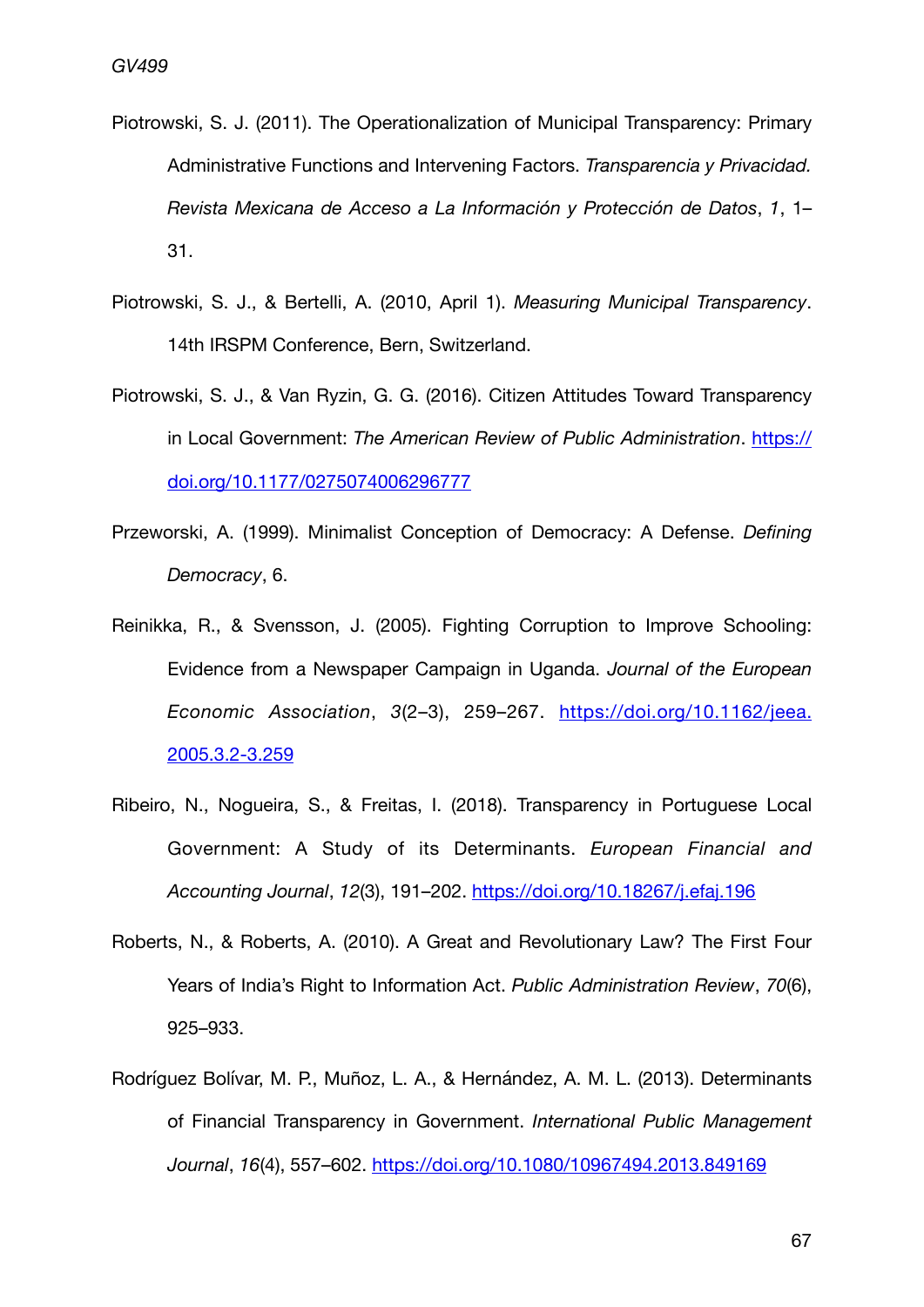- Saez-Martin, A., Caba-Perez, C., & Lopez-Hernandez, A. (2017). Freedom of Information in Local Government: Rhetoric or Reality? *Local Government Studies*, *43*(2), 245–273.<https://doi.org/10.1080/03003930.2016.1269757>
- Schumpeter, J. A. (1942). *Capitalism, Socialism, and Democracy*. Harper & Brothers Publishers.
- Serrano-Cinca, C., Rueda-Tomás, M., & Portillo-Tarragona, P. (2009). Factors Influencing E-Disclosure in Local Public Administrations. *Environment and Planning C: Government and Policy*, *27*(2), 355–378. [https://doi.org/10.1068/](https://doi.org/10.1068/c07116r) [c07116r](https://doi.org/10.1068/c07116r)
- Shin, S., Kim, D., & Chun, S. A. (2020). Transparency in Local Governments in Korea. *The 21st Annual International Conference on Digital Government Research*, 324–326.<https://doi.org/10.1145/3396956.3396998>
- Smith, A. (2010). *Government Online*. Pew Research Center. [https://](https://www.pewresearch.org/internet/2010/04/27/government-online/) [www.pewresearch.org/internet/2010/04/27/government-online/](https://www.pewresearch.org/internet/2010/04/27/government-online/)
- Stanić, B. (2018). Determinants of Sub-National Budget/Fiscal Transparency: A Review of Empirical Evidence. *Public Sector Economics*, *42*(4), 449–486. <https://doi.org/10.3326.pse.42.4.4>
- Suchman, M. C. (1995). Managing Legitimacy: Strategic and Institutional Approaches. *The Academy of Management Review*, *20*(3), 571–610. [https://](https://doi.org/10.2307/258788) [doi.org/10.2307/258788](https://doi.org/10.2307/258788)
- Tavares, A. F., & da Cruz, N. F. (2017). Explaining the Transparency of Local Government Websites Through a Political Market Framework. *Government Information Quarterly*, 101249.<https://doi.org/10.1016/j.giq.2017.08.005>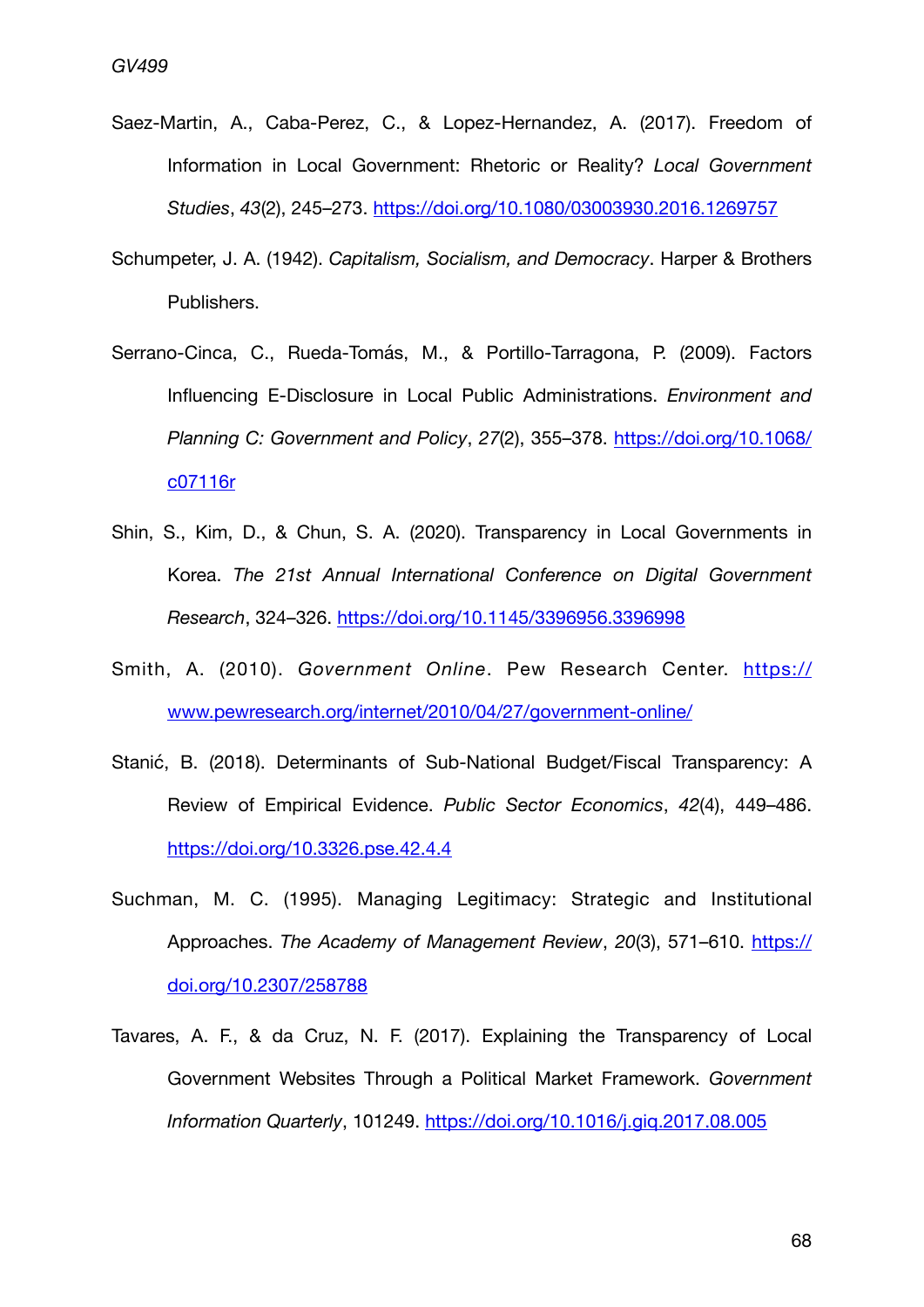- Tavares, A. F., & da Cruz, N. F. (2014). The Determinants of Local Government Transparency: A Preliminary Analysis. *Proceedings of the 8th International Conference on Theory and Practice of Electronic Governance*, 117–123. <https://doi.org/10.1145/2691195.2691291>
- Tehou, Y., & Sharaf, M. (2015). Fiscal Transparency, Measurement and Determinants: Evidence from 27 Developing Countries. *Department of Economics, University of Alberta Working Paper Series*. [https://doi.org/](https://doi.org/10.13140/RG.2.1.3463.1280) [10.13140/RG.2.1.3463.1280](https://doi.org/10.13140/RG.2.1.3463.1280)
- Tejedo-Romero, F., & Araujo, J. (2015). Determinants of Local Governments' Transparency in Times of Crisis: Evidence From Municipality-Level Panel Data. Administration & Society, 50. [https://doi.org/](https://doi.org/10.1177/0095399715607288) [10.1177/0095399715607288](https://doi.org/10.1177/0095399715607288)
- Tejedo-Romero, F., & Araujo, J. (2020). E-Government-Enabled Transparency: The Effect of Electoral Aspects and Citizen's Access to Internet on Information Disclosure. *Journal of Information Technology & Politics*, *17*(3), 268–290. <https://doi.org/10.1080/19331681.2020.1713958>
- Tow, A. (2019). *Atlas Electoral de la República Argentina* [Text]. [https://bit.ly/](https://bit.ly/2VTA0vU) [2VTA0vU](https://bit.ly/2VTA0vU)
- United Nations Development Programme (UNDP). (2017). *Información para el Desarrollo Sostenible: Argentina y la Agenda 2030* (Informe Nacional Sobre Desarrollo Humano, pp. 1–192). United Nations Development Programme (UNDP).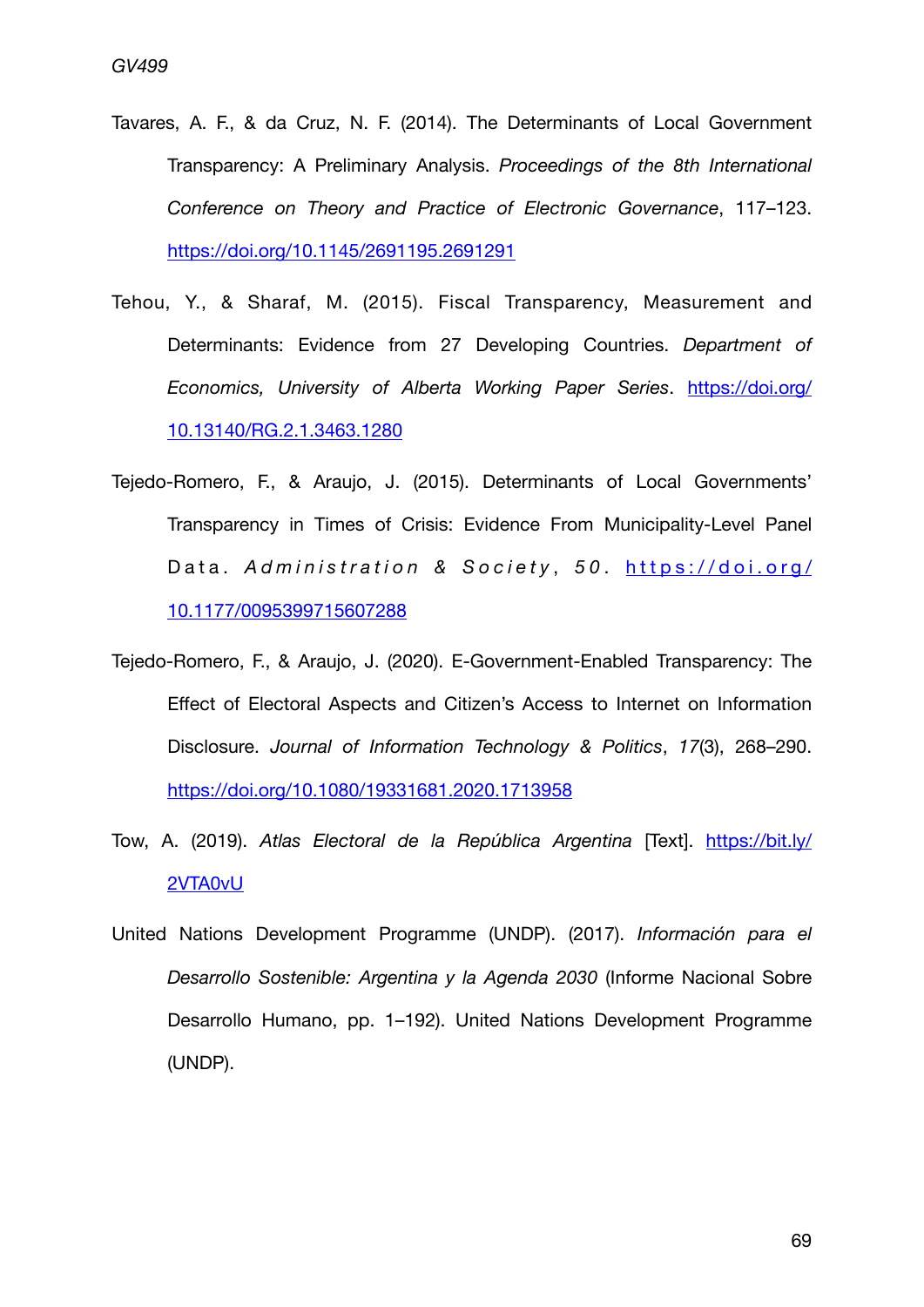- Wehner, J., & de Renzio, P. (2013). Citizens, Legislators, and Executive Disclosure: The Political Determinants of Fiscal Transparency. *World Development*, *41*, 96–108.<https://doi.org/10.1016/j.worlddev.2012.06.005>
- Weyland, K. (2005). Theories of Policy Diffusion: Lessons from Latin American Pension Reform. *World Politics*, *57*(2), 262–295.
- Wirtz, B. W., & Birkmeyer, S. (2015). Open Government: Origin, Development, and Conceptual Perspectives. *International Journal of Public Administration*, *38*(5), 381–396. <https://doi.org/10.1080/01900692.2014.942735>
- World Bank. (2018). *Argentina: Escaping Crises, Sustaining Growth, Sharing Prosperity*. World Bank.<https://doi.org/10.1596/30461>
- World Bank. (2019). *Índice de Acceso a la Información Pública en las Provincias Argentinas: Un Análisis de la Calidad Normativa* (pp. 1–46). World Bank. [http://documents1.worldbank.org/curated/es/384741568610468058/pdf/](http://documents1.worldbank.org/curated/es/384741568610468058/pdf/%c3%8dndice-de-Acceso-a-la-Informaci%c3%b3n-P%c3%bablica-en-las-Provincias-Argentinas-un-an%c3%a1lisis-de-la-calidad-normativa.pdf) %c3%8dndice-de-Acceso-a-la-Informaci%c3%b3n-P%c3%bablica-en-las-[Provincias-Argentinas-un-an%c3%a1lisis-de-la-calidad-normativa.pdf](http://documents1.worldbank.org/curated/es/384741568610468058/pdf/%c3%8dndice-de-Acceso-a-la-Informaci%c3%b3n-P%c3%bablica-en-las-Provincias-Argentinas-un-an%c3%a1lisis-de-la-calidad-normativa.pdf)
- Worthy, B. (2010). More Open but Not More Trusted? The Effect of the Freedom of Information Act 2000 on the United Kingdom Central Government. *Governance* , *2 3* ( 4 ) , 5 6 1 – 5 8 2 . [https://doi.org/10.1111/j.](https://doi.org/10.1111/j.1468-0491.2010.01498.x) [1468-0491.2010.01498.x](https://doi.org/10.1111/j.1468-0491.2010.01498.x)
- Worthy, B. (2015). The Impact of Open Data in the UK: Complex, Unpredictable, and Political. *Public Administration*, *93*(3), 788–805. [https://doi.org/10.1111/](https://doi.org/10.1111/padm.12166) [padm.12166](https://doi.org/10.1111/padm.12166)
- Xiao, J. Z., Yang, H., & Chow, C. W. (2004). The Determinants and Characteristics of Voluntary Internet-Based Disclosures by Listed Chinese Companies. *Journal*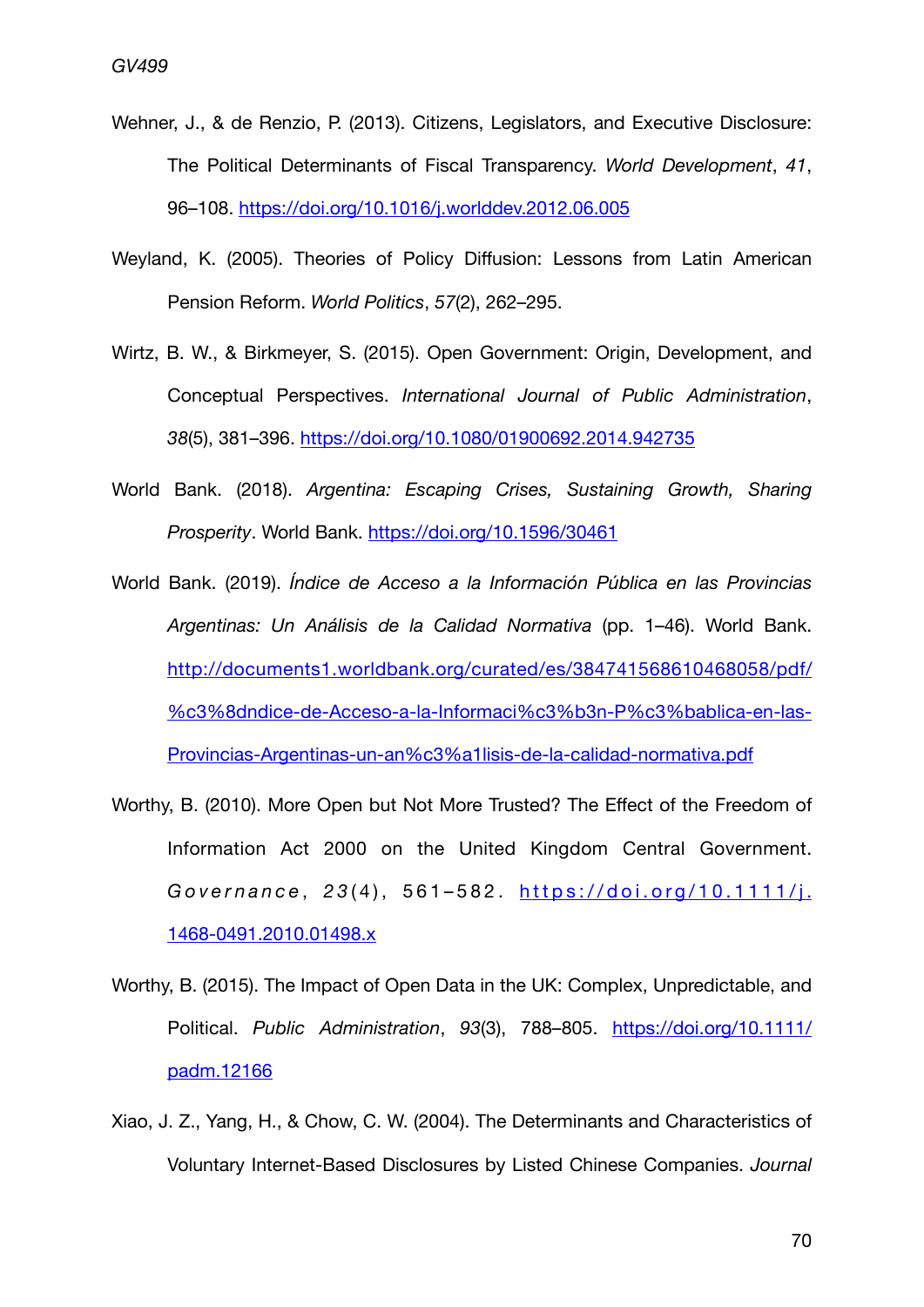## [j.jaccpubpol.2004.04.002](https://doi.org/10.1016/j.jaccpubpol.2004.04.002)

- Zimmerman, J. L. (1977). The Municipal Accounting Maze: An Analysis of Political Incentives. *Journal of Accounting Research*, *15*, 107–144. [https://doi.org/](https://doi.org/10.2307/2490636) [10.2307/2490636](https://doi.org/10.2307/2490636)
- Zuccolotto, R., & Teixeira, M. A. C. (2014). The Causes of Fiscal Transparency: Evidence in the Brazilian States. *Revista Contabilidade & Finanças - USP*, *25*(66), 242–254.<https://doi.org/10.1590/1808-057x201410820>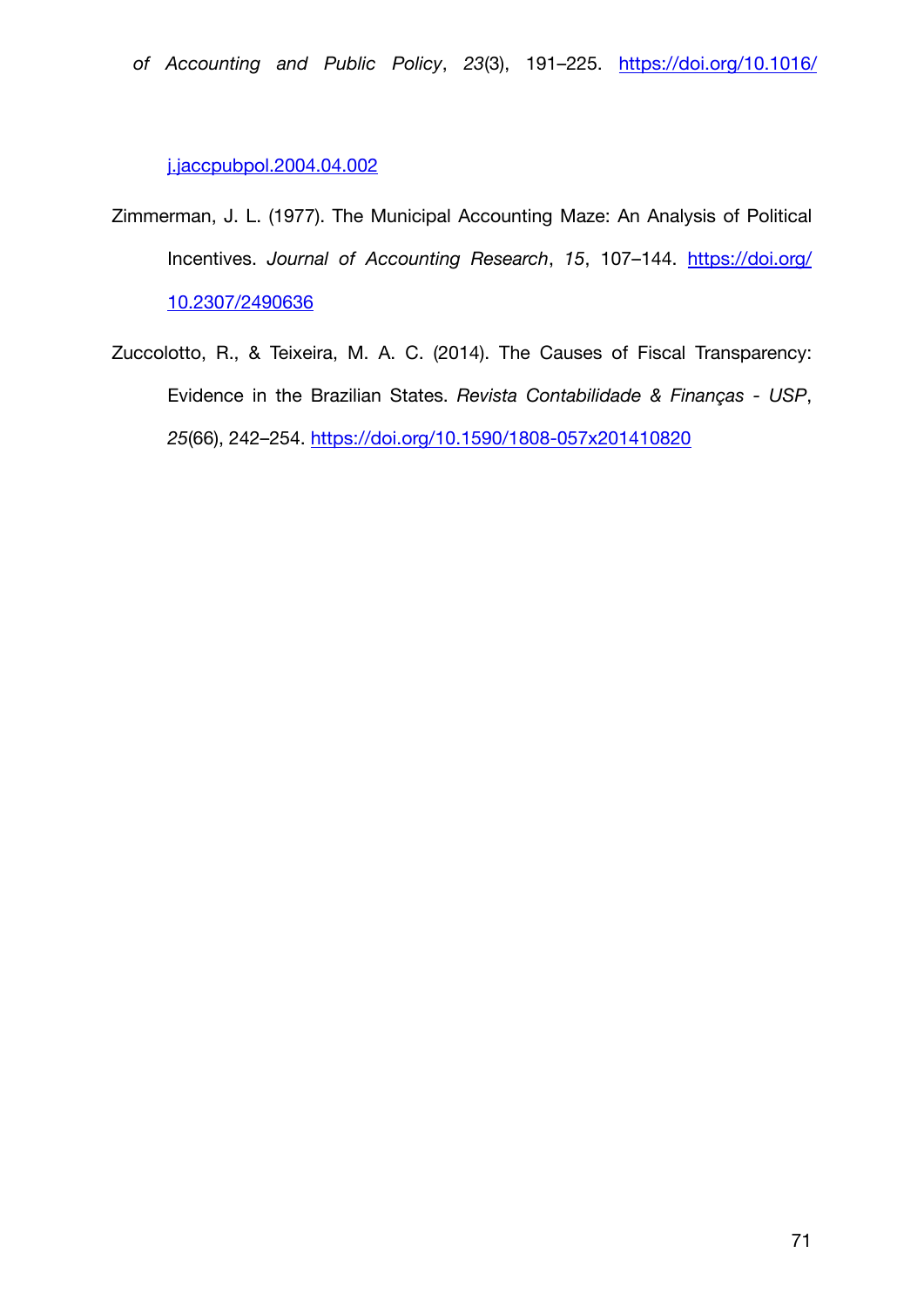# Appendices

| <b>Province</b>               | <b>Average</b><br>margin of<br>victory (%) | <b>Turnover</b> | Incumbent party<br>defeated and date                       | RTI laws (year of adoption)                                                |  |  |  |
|-------------------------------|--------------------------------------------|-----------------|------------------------------------------------------------|----------------------------------------------------------------------------|--|--|--|
| <b>Buenos</b><br><b>Aires</b> | 26.5225                                    | $\mathbf{1}$    | FPV: 2015                                                  | Law 12475 (2000); Decree<br>2549 (2004)                                    |  |  |  |
| <b>CABA</b>                   | 14.3225                                    | $\mathbf{1}$    | AFP: 2007                                                  | Law 104 (2016); Decree 260/17<br>(2017)                                    |  |  |  |
| <b>Catamarca</b>              | 10.41                                      | 1               | FCS: 2011                                                  | Law 5336 (2011); Decree 2089<br>(2011)                                     |  |  |  |
| Chaco                         | 15.525                                     | $\mathbf{1}$    | <b>UCR: 2007</b>                                           | Law 7847 (2016); Law 1774-B<br>(2017); Decree 685 (2017)                   |  |  |  |
| <b>Chubut</b>                 | 17.2725                                    | 0               |                                                            | Law 156 (1992); Decree 486/93<br>(1993); Law 511 (2013); Law<br>584 (2016) |  |  |  |
| Córdoba                       | 8.75                                       | 0               |                                                            | Law 8803 (1999)                                                            |  |  |  |
| <b>Corrientes</b>             | 11.6175                                    | 0               |                                                            | Law 5834 (2008)                                                            |  |  |  |
| <b>Entre Ríos</b>             | 19.3575                                    | 0               |                                                            | Decree 1169/05 (2005)                                                      |  |  |  |
| <b>Formosa</b>                | 50.6325                                    | 0               |                                                            |                                                                            |  |  |  |
| Jujuy                         | 20.215                                     | 1               | FPV: 2015                                                  | Law 5886 (2015); Decree 1451-<br>G/16 (2016)                               |  |  |  |
| La Pampa                      | 16.825                                     | 0               |                                                            |                                                                            |  |  |  |
| La Rioja                      | 22.545                                     | 0               |                                                            |                                                                            |  |  |  |
| Mendoza                       | 7.6625                                     | 1               | <b>UCR: 2007</b><br>FPV: 2015                              | Law 9070 (2018)                                                            |  |  |  |
| <b>Misiones</b>               | 35.925                                     | 0               |                                                            | Law 58 (2012); Decree 846/12<br>(2012)                                     |  |  |  |
| <b>Neuquén</b>                | 17.6675                                    | 0               |                                                            | Law 3044 (2016)                                                            |  |  |  |
| <b>Río Negro</b>              | 10.3425                                    | 1               | <b>UCR: 2011</b><br>FPV: 2015                              | Law 1829 (1984); Law 3441<br>(2000); Law 4698 (2010)                       |  |  |  |
| <b>Salta</b>                  | 20.35                                      | 0               |                                                            | Decree 1574/02 (2002)                                                      |  |  |  |
| San Juan                      | 22.7525                                    | 0               |                                                            |                                                                            |  |  |  |
| <b>San Luis</b>               | 56.8925                                    | 0               |                                                            | Law V-0924 (2015); Decree<br>5063/16 (2016)                                |  |  |  |
| <b>Santa Cruz</b>             | 18.0325                                    | 0               |                                                            | Law 3540 (2017); Decree<br>894/17 (2017)                                   |  |  |  |
| Santa Fe                      | 5.0475                                     | 1               | Decree 692/09 (2009); Decree<br>PJ: 2007<br>1774/09 (2009) |                                                                            |  |  |  |

# **Appendix A.** Data collection for subnational democracy (H1 and H2)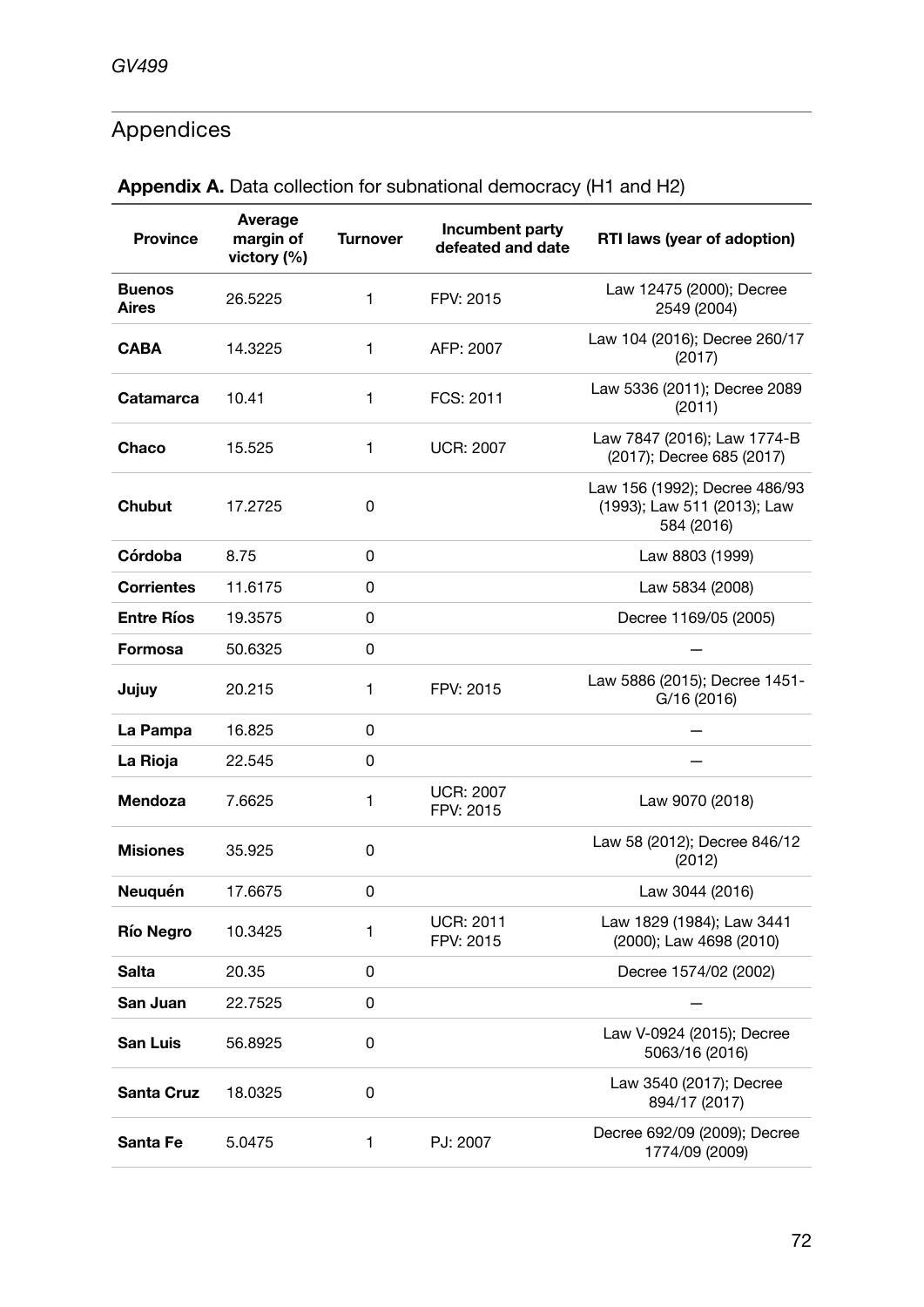| <b>Province</b>               | Average<br>margin of<br>victory $(%)$ | Turnover | Incumbent party<br>defeated and date | <b>RTI laws (year of adoption)</b> |
|-------------------------------|---------------------------------------|----------|--------------------------------------|------------------------------------|
| Santiago del<br><b>Estero</b> | 46.2675                               | 0        |                                      | Law 6753 (2005)                    |
| Tierra del<br><b>Fuego</b>    | $-3.3375$                             |          | PJ: 2003<br>PSP: 2015                | Law 653 (2004)                     |
| Tucumán                       | 38.875                                | 0        |                                      |                                    |

## **Appendix A.** Data collection for subnational democracy (H1 and H2)

Source: own elaboration based on provincial election commissions; media sources; Tow (2019); World Bank (2019).

Note: AFP: Alianza Fuerza Porteña; Frente Cívico y Social (a UCR-led coalition); FPV: Frente para la Victoria (a PJ-led coalition); PJ: Partido Justicialista (or Peronista); PSP: Partido Social Patagónico; UCR: Unión Cívica Radical.

While decrees may easily be repealed at any time (Berliner, 2014), some still show the same force as RTI laws. For example, Santa Fe only has RTI decrees yet scores 7.5 in the IAIPP. Thus, decrees are included in this study.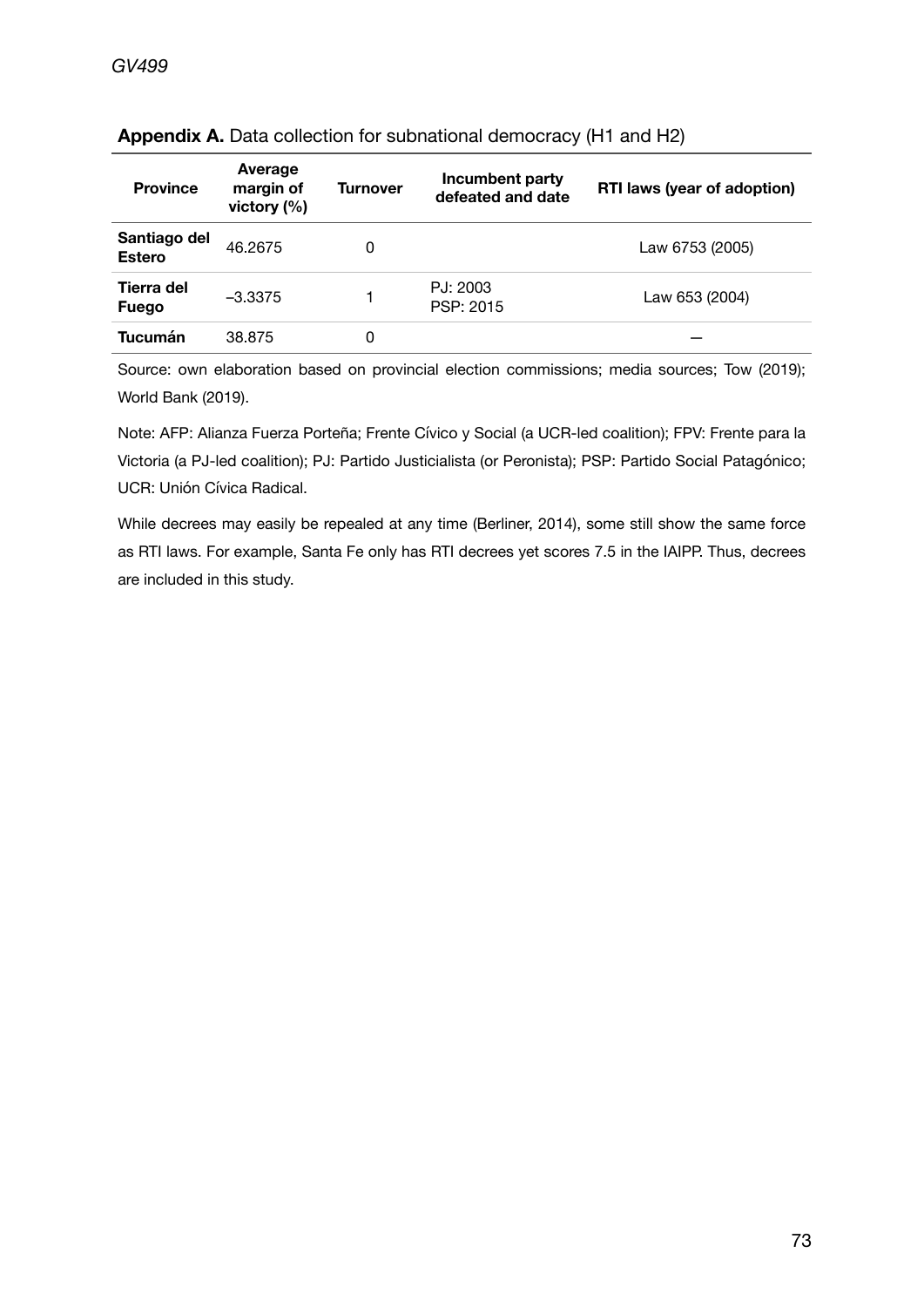| <b>Province</b>               | Website                          | Online<br>reporting<br>tool | Online<br>transac-<br>tion tool | Online<br>appoint-<br>ments | <b>Contact</b> | <b>Personal</b><br>user<br>account | <b>Mobile</b><br>app | <b>Final</b><br>score |
|-------------------------------|----------------------------------|-----------------------------|---------------------------------|-----------------------------|----------------|------------------------------------|----------------------|-----------------------|
| <b>Buenos</b><br><b>Aires</b> | gba.gob.ar                       | 0                           | 1                               | 1                           | 1              | 1                                  | $\mathsf 0$          | 0.67                  |
| <b>CABA</b>                   | buenosaires.gob<br>.ar           | 1                           | 1                               | 1                           | 1              | 1                                  | $\mathbf{1}$         | 1.00                  |
| <b>Catamarca</b>              | portal.catamarca<br>.gob.ar      | 0                           | 0                               | 0                           | 0              | 0                                  | 0                    | 0.00                  |
| Chaco                         | chaco.gov.ar                     | $\mathsf 0$                 | 0                               | 1                           | 0              | 1                                  | 0                    | 0.33                  |
| <b>Chubut</b>                 | chubut.gov.ar                    | 0                           | 0                               | 1                           | 1              | 0                                  | 0                    | 0.33                  |
| Córdoba                       | cba.gov.ar                       | 1                           | 1                               | 1                           | 1              | 1                                  | $\mathbf{1}$         | 1.00                  |
| <b>Corrientes</b>             | corrientes.gob.ar                | 0                           | 0                               | 0                           | 1              | 0                                  | 0                    | 0.17                  |
| <b>Entre Ríos</b>             | entrerios.gov.ar                 | 0                           | 0                               | 1                           | 1              | 0                                  | $\mathbf{1}$         | 0.50                  |
| Formosa                       | formosa.gob.ar                   | 0                           | $\mathsf 0$                     | 0                           | 1              | 1                                  | 0                    | 0.33                  |
| Jujuy                         | jujuy.gob.ar                     | $\mathsf 0$                 | 0                               | $\mathsf 0$                 | 1              | 0                                  | 0                    | 0.17                  |
| La Pampa                      | lapampa.gob.ar                   | $\mathsf 0$                 | $\mathsf 0$                     | 0                           | 0              | 0                                  | 0                    | 0.00                  |
| La Rioja                      | web.larioja.org                  | 0                           | 1                               | 1                           | 1              | 1                                  | 0                    | 0.67                  |
| Mendoza                       | mendoza.gov.ar                   | 0                           | 1                               | 1                           | $\mathbf{1}$   | 0                                  | $\mathbf{1}$         | 0.67                  |
| <b>Misiones</b>               | misiones.gob.ar                  | 0                           | 0                               | 0                           | 0              | 0                                  | 0                    | 0.00                  |
| Neuquén                       | neuquen.gov.ar                   | 1                           | 1                               | 1                           | $\mathsf 0$    | 1                                  | $\mathbf{1}$         | 0.83                  |
| <b>Río Negro</b>              | rionegro.gov.ar                  | $\mathsf 0$                 | 0                               | $\mathsf 0$                 | 0              | 0                                  | 0                    | 0.00                  |
| <b>Salta</b>                  | salta.gov.ar                     | 1                           | 0                               | 1                           | 1              | 0                                  | $\mathbf{1}$         | 0.67                  |
| San Juan                      | sanjuan.gov.ar                   | 0                           | $\pmb{0}$                       | 1                           | 1              | 1                                  | $\mathbf{1}$         | 0.67                  |
| <b>San Luis</b>               | sanluis.gov.ar                   | 1                           | 1                               | 1                           | 0              | 1                                  | $\mathbf{1}$         | 0.83                  |
|                               | Santa Cruz santacruz.gob.ar      | 0                           | 0                               | 1                           | 0              | 0                                  | 0                    | 0.17                  |
| Santa Fe                      | santafe.gov.ar                   | $\mathsf 0$                 | 1                               | 1                           | $\mathbf{1}$   | $\pmb{0}$                          | $\pmb{0}$            | 0.50                  |
| <b>Santiago</b><br>del Estero | sde.gov.ar                       | 0                           | 0                               | 1                           | $\mathsf 0$    | $\mathsf 0$                        | $\mathsf 0$          | 0.17                  |
| Tierra del<br><b>Fuego</b>    | tierradelfuego.go<br><u>b.ar</u> | $\mathbf{1}$                | 1                               | 1                           | $\mathsf 0$    | 1                                  | $\pmb{0}$            | 0.67                  |
| Tucumán                       | tucuman.gob.ar                   | $\pmb{0}$                   | 0                               | 0                           | 0              | $\pmb{0}$                          | $\pmb{0}$            | 0.00                  |

## Appendix B. Data collection for government digital capacity (H3)

Source: own elaboration.

Note: Grimmelikhuijsen and Feeney (2017) consider whether users can access online employment information or submit job applications through official government websites in the United States. Since this is not a customary practice in Argentina, these items were replaced with suitable alternatives (e.g. access to personal user account or ability to download mobile application).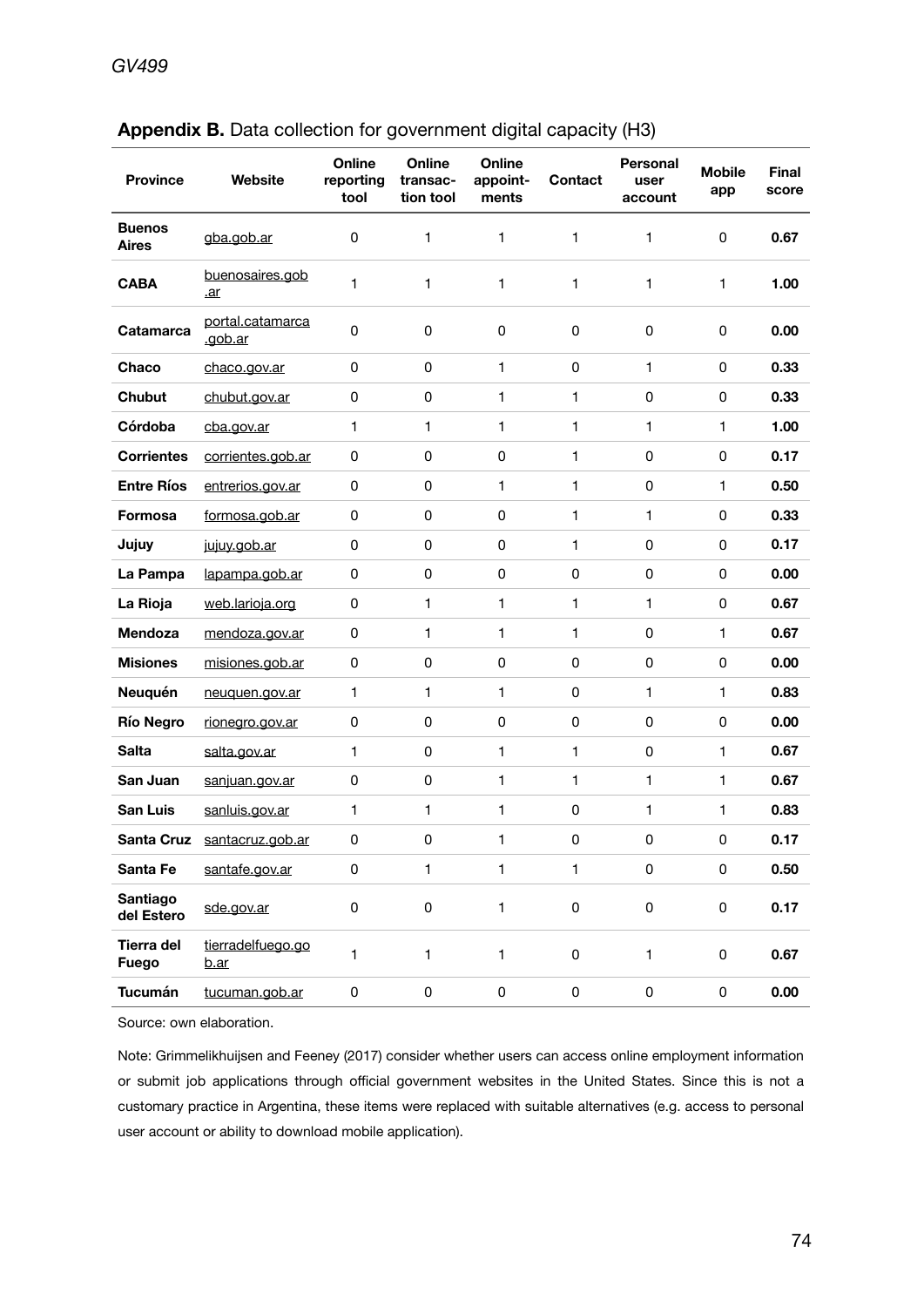| <b>Province</b>               | <b>Number of news items</b> | <b>Keywords</b>                                            |
|-------------------------------|-----------------------------|------------------------------------------------------------|
| <b>Buenos Aires</b>           | 5,180,000                   | Gobierno + provincia + Buenos Aires + Argentina            |
| <b>CABA</b>                   | 7,760,000                   | Gobierno + ciudad + Buenos Aires + Argentina               |
| <b>Catamarca</b>              | 66,600                      | Gobierno + provincia + Catamarca + Argentina               |
| Chaco                         | 61,900                      | Gobierno + provincia + Chaco + Argentina                   |
| <b>Chubut</b>                 | 114,000                     | Gobierno + provincia + Chubut + Argentina                  |
| Córdoba                       | 6,840,000                   | Gobierno + provincia + Córdoba + Argentina                 |
| <b>Corrientes</b>             | 95,100                      | Gobierno + provincia + Corrientes + Argentina              |
| <b>Entre Ríos</b>             | 231,000                     | Gobierno + provincia + Entre Ríos + Argentina              |
| <b>Formosa</b>                | 68,300                      | Gobierno + provincia + Formosa + Argentina                 |
| Jujuy                         | 102,000                     | Gobierno + provincia + Jujuy + Argentina                   |
| La Pampa                      | 56,000                      | Gobierno + provincia + La Pampa + Argentina                |
| La Rioja                      | 85,200                      | Gobierno + provincia + La Rioja + Argentina                |
| <b>Mendoza</b>                | 152,000                     | Gobierno + provincia + Mendoza + Argentina                 |
| <b>Misiones</b>               | 77,300                      | Gobierno + provincia + Misiones + Argentina                |
| Neuquén                       | 136,000                     | Gobierno + provincia + Neuquén + Argentina                 |
| <b>Río Negro</b>              | 178,000                     | Gobierno + provincia + Río Negro + Argentina               |
| <b>Salta</b>                  | 163,000                     | Gobierno + provincia + Salta + Argentina                   |
| San Juan                      | 5,740,000                   | Gobierno + provincia + San Juan + Argentina -<br>submarino |
| <b>San Luis</b>               | 7,440,000                   | Gobierno + provincia + San Luis + Argentina                |
| <b>Santa Cruz</b>             | 206,000                     | Gobierno + provincia + Santa Cruz + Argentina              |
| Santa Fe                      | 1,290,000                   | Gobierno + provincia + Santa Fe + Argentina                |
| Santiago del<br><b>Estero</b> | 56,400                      | Gobierno + provincia + Santiago del Estero +<br>Argentina  |
| <b>Tierra del Fuego</b>       | 119,000                     | Gobierno + provincia + Tierra del Fuego +<br>Argentina     |
| <b>Tucumán</b>                | 143,000                     | Gobierno + provincia + Tucumán + Argentina                 |

## **Appendix C.** Data collection for press visibility (H5)

Source: own elaboration based on Google News search engine.

Note: In the case of the San Juan province, the keyword 'submarine' was excluded from the search. Many news articles refer to the ARA San Juan submarine, which disappeared off the Argentine coast in November 2017. In all cases, Google 'incognito' search results were applied in order to reduce algorithmic bias and personalisation.